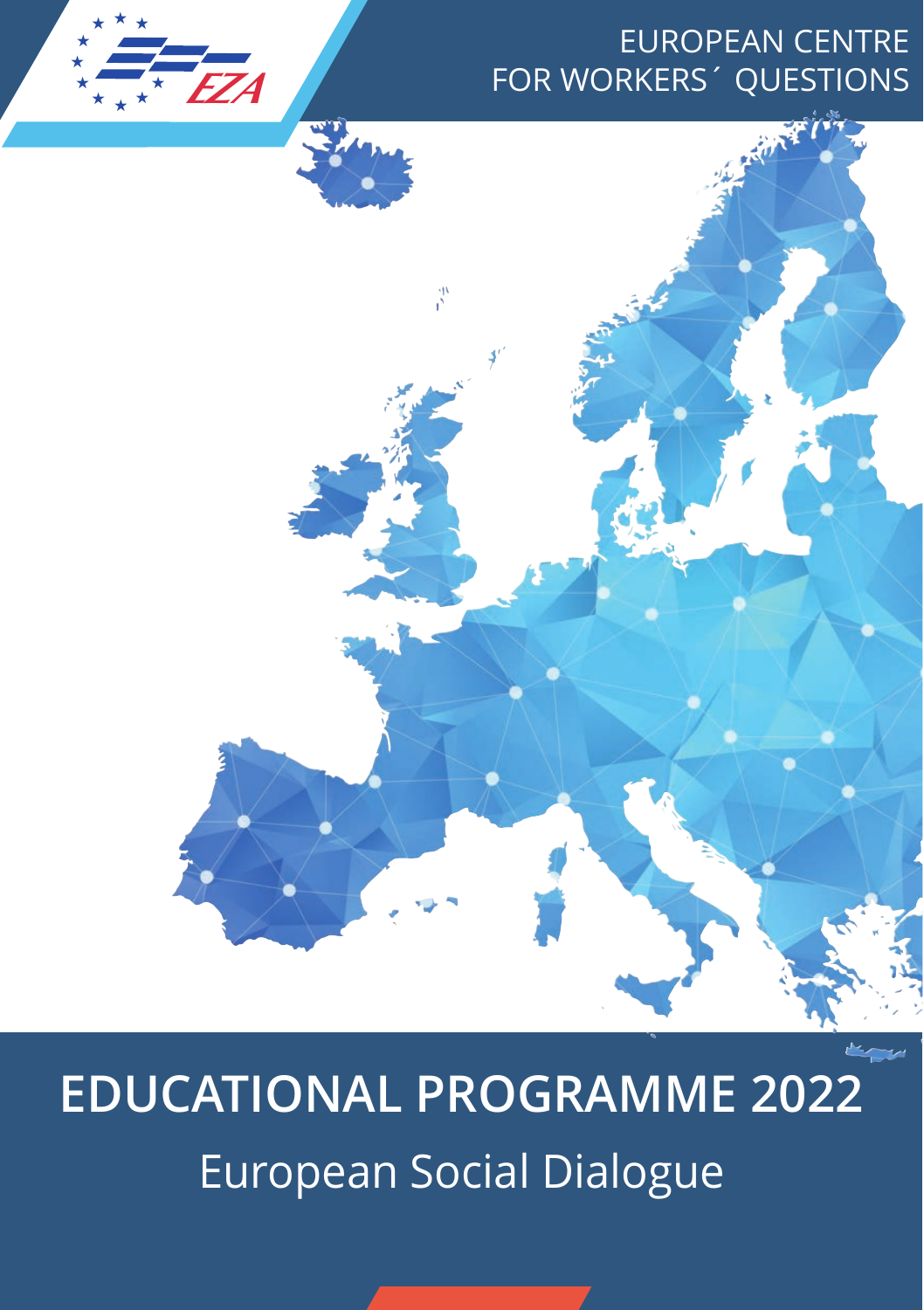

*EZA*

★ ★ ★ ★ ★ ★★ ★ ★ ★

> Funded by the European Union.

Views and opinions expressed are however those of the author(s) only and do not necessarily reflect those of the European Union or EZA. Neither the European Union nor EZA can be held responsible for them.

The publication was prepared and checked with care. All contents are nevertheless provided without guarantee.

# **PUBLISHER INFORMATION**

#### **PUBLISHER:**

European Centre for Workers' Questions Johannes-Albers-Allee 2 D-53639 Königswinter www.eza.org

#### **LAYOUT & COMPOSITION:**

HellaDesign, Emmendingen www.helladesign.de

**AS OF:**  31.03.2022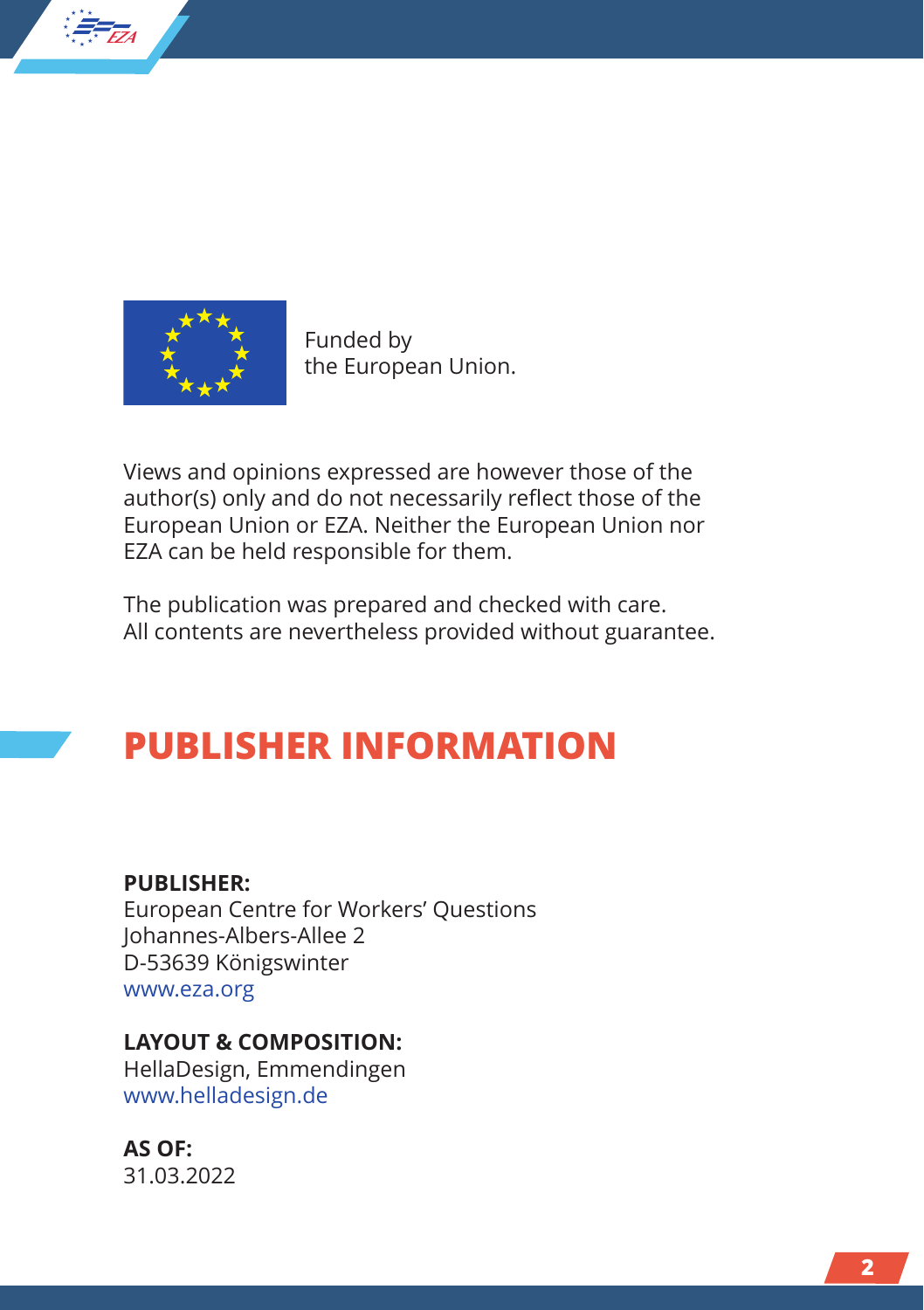

# **TABLE OF CONTENTS**

| <b>Foreword</b>                                                                                                                      | 5  |  |
|--------------------------------------------------------------------------------------------------------------------------------------|----|--|
| The European Centre for Workers' Questions                                                                                           | 8  |  |
| <b>GROUP OF THEMES 1</b>                                                                                                             |    |  |
| Integration and participation in the labour market -<br>How to become a worker?                                                      | 10 |  |
| 11 - Integration of migrants and refugees - the role of<br>workers' organisations                                                    | 11 |  |
| 12 – Situation of young workers on the labour market and<br>the importance of vocational education and training                      | 13 |  |
| 13 – Equal opportunities on the labour market                                                                                        |    |  |
| 14 – Integration of particularly disadvantaged groups into<br>the labour market                                                      |    |  |
| <b>GROUP OF THEMES 2</b>                                                                                                             |    |  |
| Shaping of labour relations through workers'<br>organisations - Which factors have a direct influence<br>on professional life?<br>23 |    |  |
| 21 - Further implementation of the European Pillar<br>of Social Rights                                                               | 24 |  |

22 – Impact of the coronavirus pandemic on employment and social affairs – Reconstruction measures 28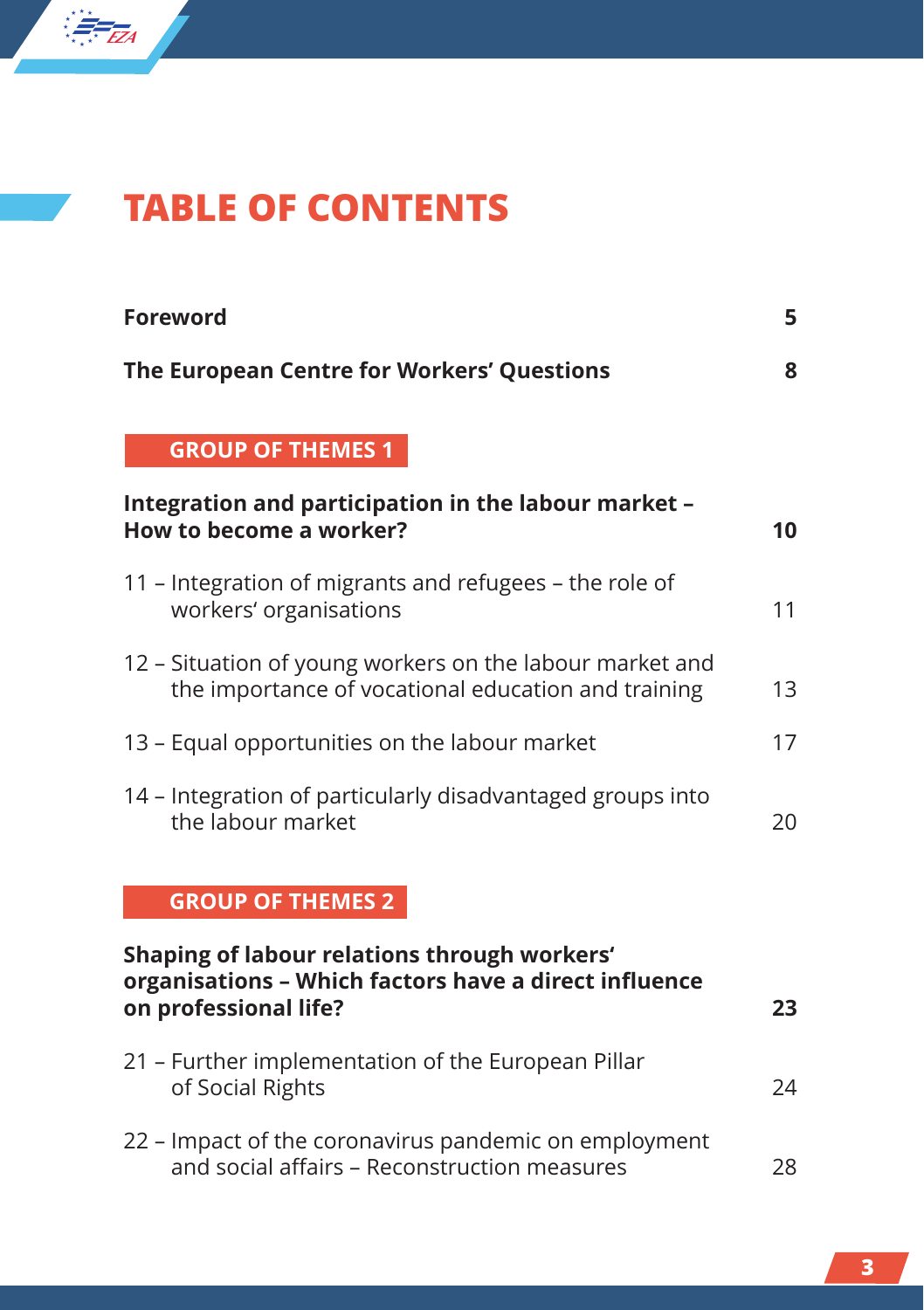

| 23 - The European Green Deal: The role of workers'<br>organisations in the transition to a sustainable and<br>climate neutral economy and employment | 33  |
|------------------------------------------------------------------------------------------------------------------------------------------------------|-----|
| 24 – Digital transformation at the workplace: new<br>professional qualification requirements for workers                                             | 37  |
| 25 - Working conditions                                                                                                                              |     |
| 26 – Safety and health at work                                                                                                                       |     |
| 27 - Capacity building for workers' organisations                                                                                                    | 52. |

## **GROUP OF THEMES 3**

| Which elements of working life do influence the quality<br>of life of workers? |    |  |
|--------------------------------------------------------------------------------|----|--|
| 31 – The importance of social dialogue in European society                     | 58 |  |
| What you need to know for your registration                                    |    |  |
| <b>Conference languages</b>                                                    | 60 |  |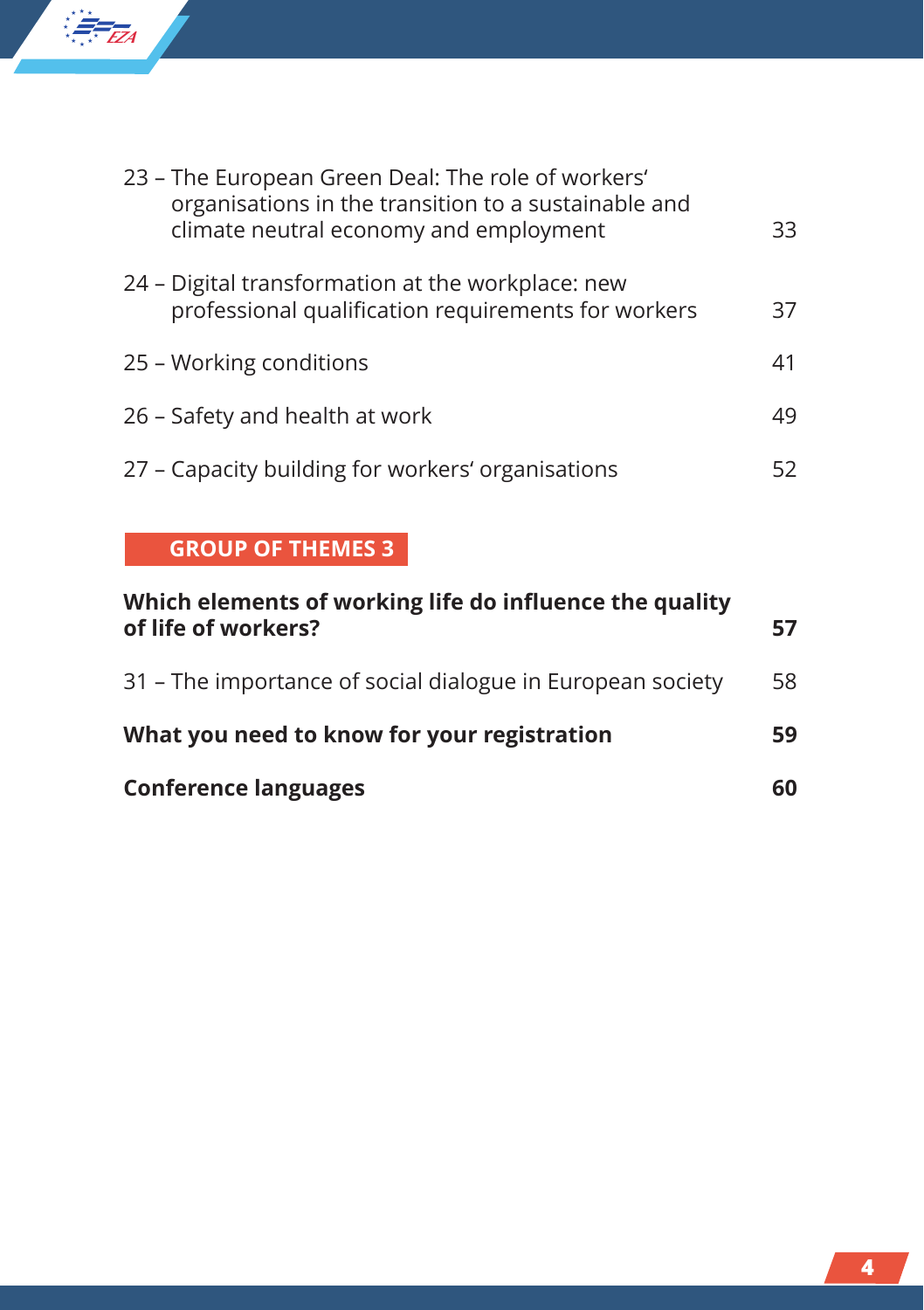

*EZA*

★ ★ ★ ★ ★ ★★ ★ ★ ★

> Ladies and Gentlemen, Dear Colleagues,

We are pleased to present our educational programme "European Social Dialogue" 2022/23.

The coronavirus pandemic is continuing to have a great effect on our work at the EZA Secretariat in Königswinter and the activities of our 70 member centres in 29 European countries. The Covid-19 situation has meant that many educational activities still cannot take place in the usual and enjoyable face-to-face format. Hybrid and online seminars have become almost routine – and we must thank the flexibility of our member centres, who have continued to expand their expertise and adapt new techniques to their needs and those of the seminar participants.

In the 2022/2023 educational year, we are once again faced with the specific challenge of not being able to foresee how long the coronavirus will be with us. Once again, we are hoping to organise various seminars as face-to-face events, as we still consider this to be the best form of exchange in many cases. Experience from the past educational year has shown that we must continue to also design and plan online formats. EZA and its member centres are prepared for this after the experience of the past few years.

Covid-19 remains a major factor, also as a topic. Six projects in the current educational programme deal with the impact of the coronavirus pandemic on employment and social affairs and the reconstruction measures.

The largest topic of discussion in this educational year is "working conditions". This topic will address aspects as diverse as human rights, social justice, the European minimum wage or social security systems.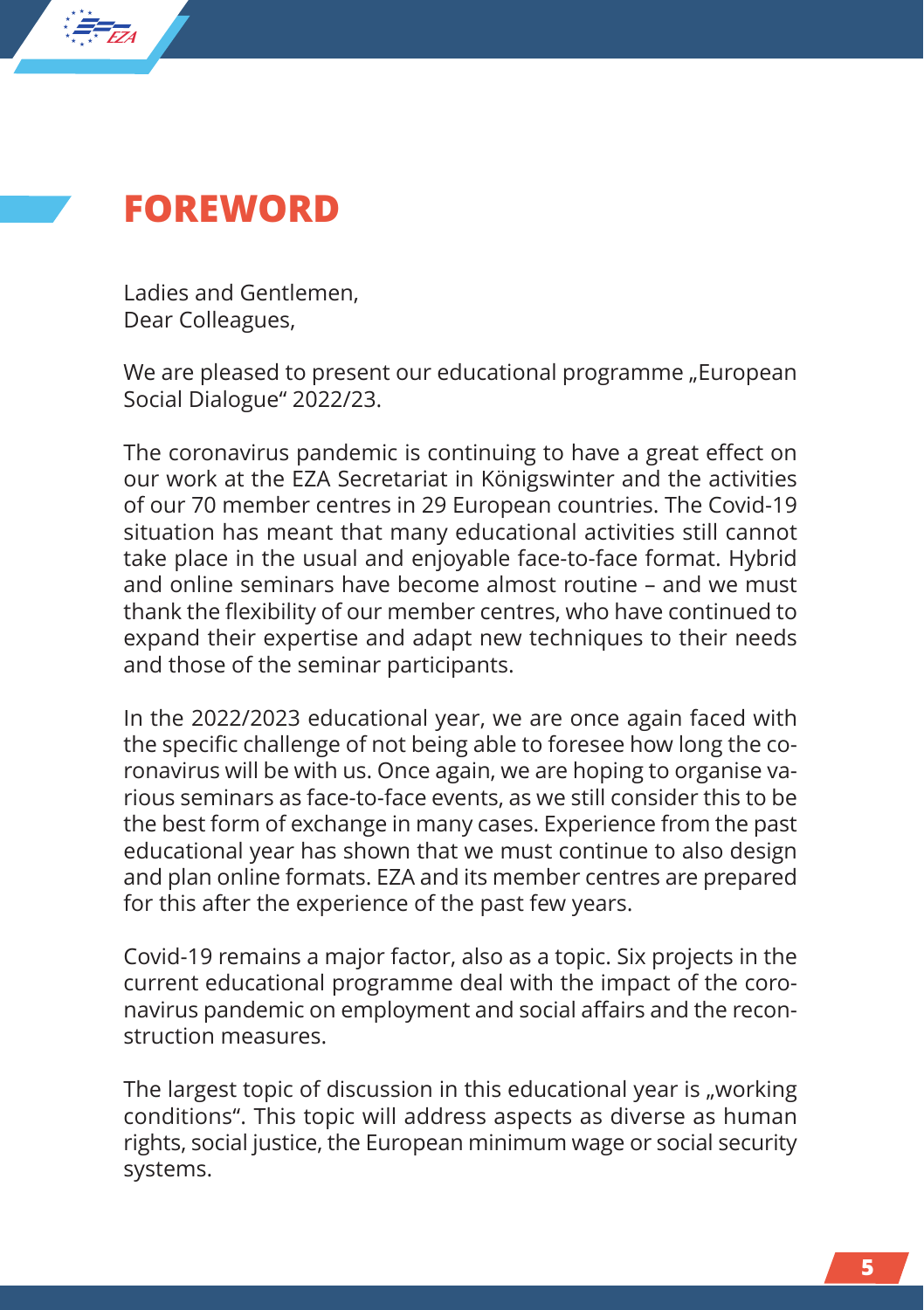

We are also tackling current issues that are equally high on the agenda in Brussels, including the further implementation of the European Pillar of Social Rights, the European Green Deal and the fair transition.

Other topics will be the integration of migrants and refugees and the role of workers' organisations, the situation of young workers in the labour market and the importance of vocational training, equal opportunities in the labour market, the integration of particularly disadvantaged groups in the labour market, the digital transformation in the workplace, health and safety at work, capacity building and the place of social dialogue in European society.

We will continue the special project for workers' organisations in the Western Balkans.

The target group of our training seminars are multipliers from trade unions and other workers' organisations, notably young professionals.

The following pages contain all the information relevant to participate in a seminar, starting from the seminar content, project management organisation, seminar locations to dates and the anticipated working languages.

Please send applications directly to the respective project management organisation.

Please note that dates and formats are subject to change. Please visit the [EZA website](www.eza.org) (www.eza.org) for the latest information.

We will also be happy to send you our "EZA Magazine", issued three times annually, which provides information about our work. You can order it from us via the EZA website or directly via email (goeden@eza.org).

We would also like to draw your attention to our scientific studies and our series of publications series "EZA Contributions to Social Dialogue" on the [EZA website.](www.eza.org) You can also order the individual articles directly from us by email (znined@eza.org).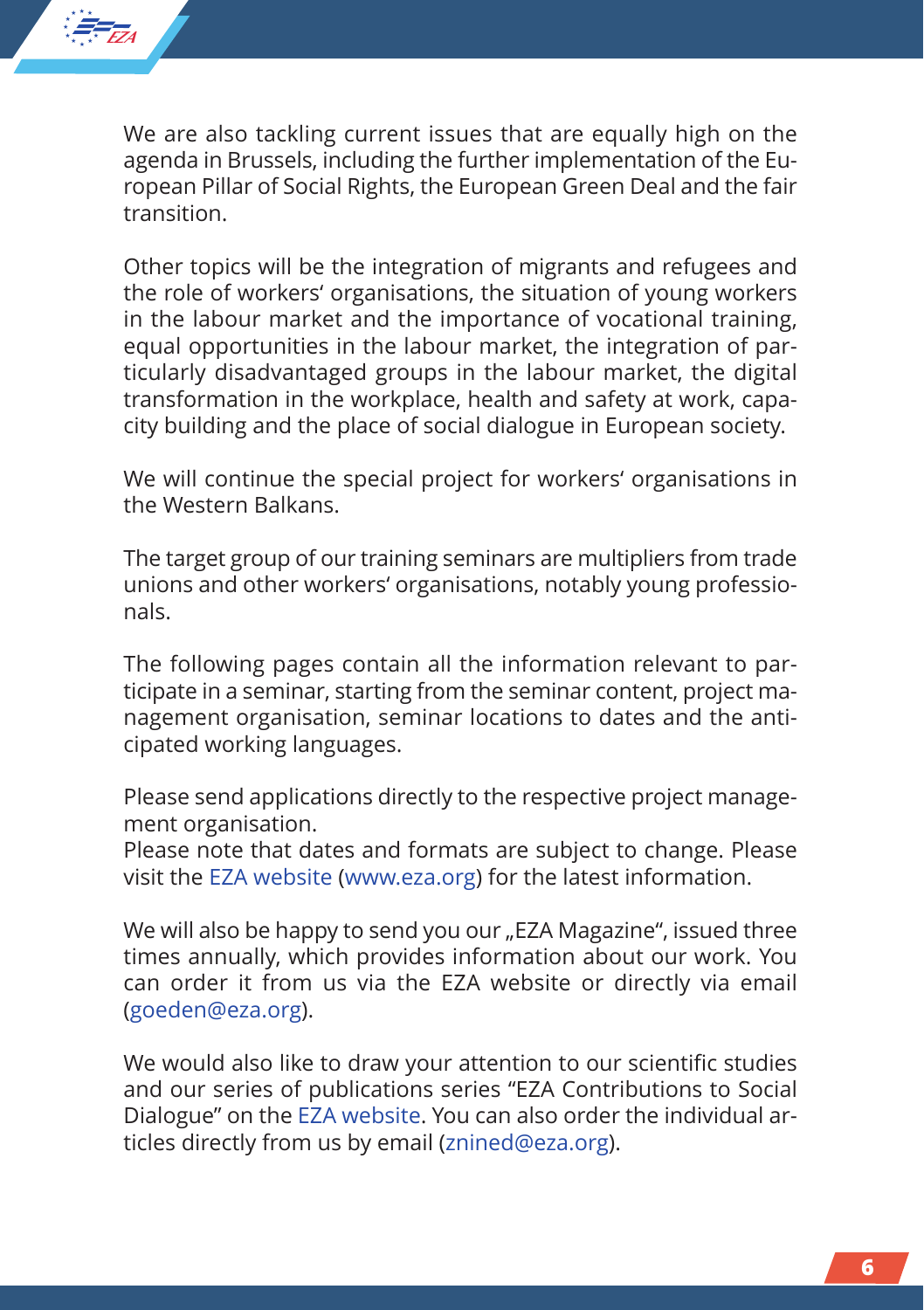

United in our common objective of strengthening social dialogue in Europe, we look forward to some lively participation in the educational events on offer.

Königswinter, March 2022

*Sigrid Schraml, EZA Secretary General and the EZA team*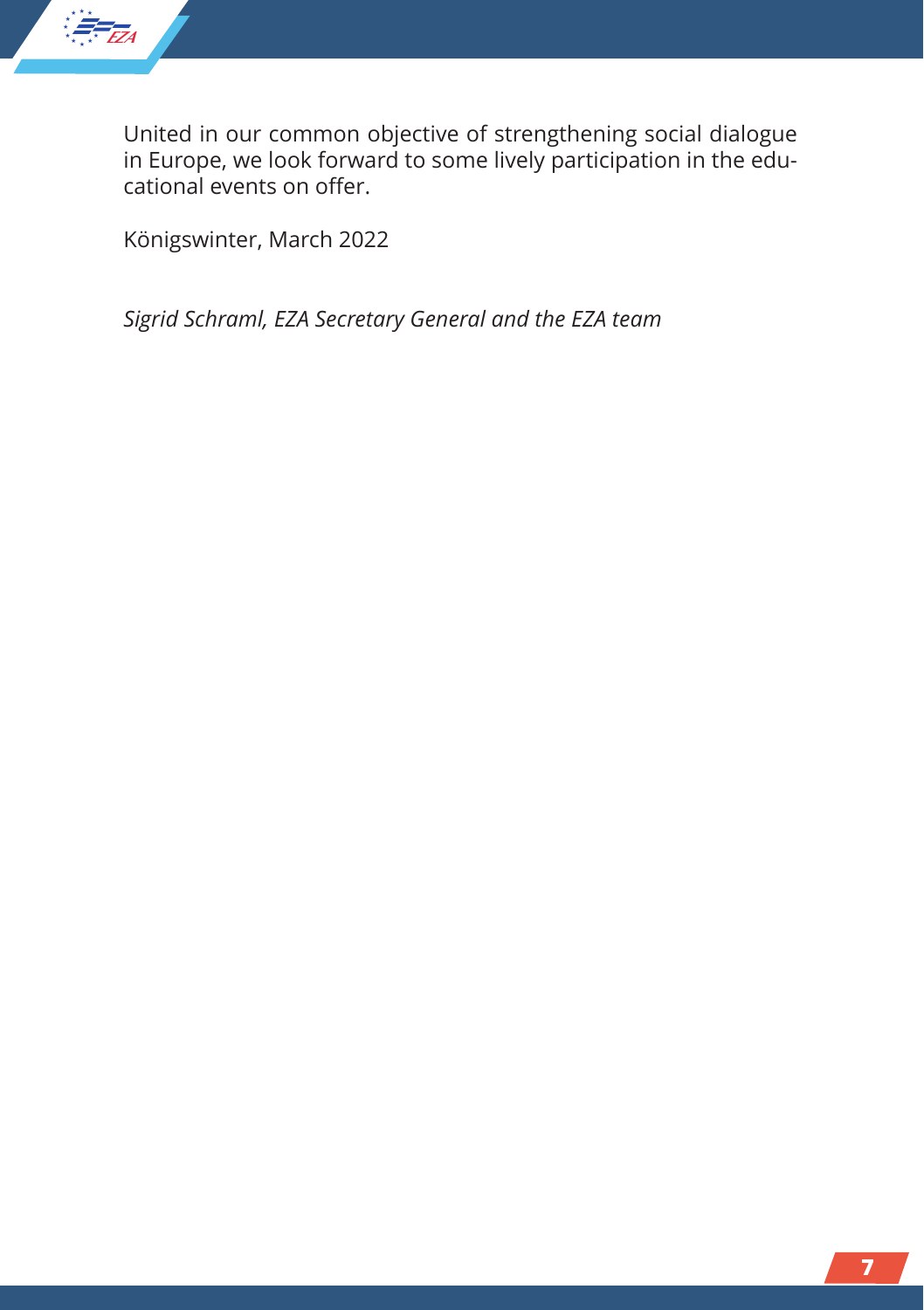# **European Centre for Workers' Questions (EZA)**

## **Who we are**

*EZA*

★ ★ ★ ★ ★ ★★ ★ ★ ★

> We are Europeans, we fight for a social Europe, we stand for education - we are the European Centre for Workers' Questions (EZA). In 29 European countries, we advocate the rights of workers with over 70 member organisations. We combine socio-cultural labour organisations, unions, research institutions and educational facilities under our umbrella. We are guided by Christian-social values. We believe that a well-functioning social dialogue is a key component for a social Europe.

## **What we do**

Europe needs leaders of workers' organisations who have a European outlook and who participate in European networks. We assist with Capacity Building. We communicate knowledge about the European context and increase technical skills. We are an educational centre and platform for our members.

Together with our partners, we organise around 70 continuing education seminars a year on the European social dialogue, and we also enable thematic platforms on work mobility/migration, education systems, equal opportunity and for young workers.

Our continuing education programmes are directed at multipliers and those in charge of workers' organisations. In particular, we want to support the next generation of leaders in workers' organisations and unions. Together, we discuss the social and labour market-specific challenges in Europe and collaborate to develop solutions.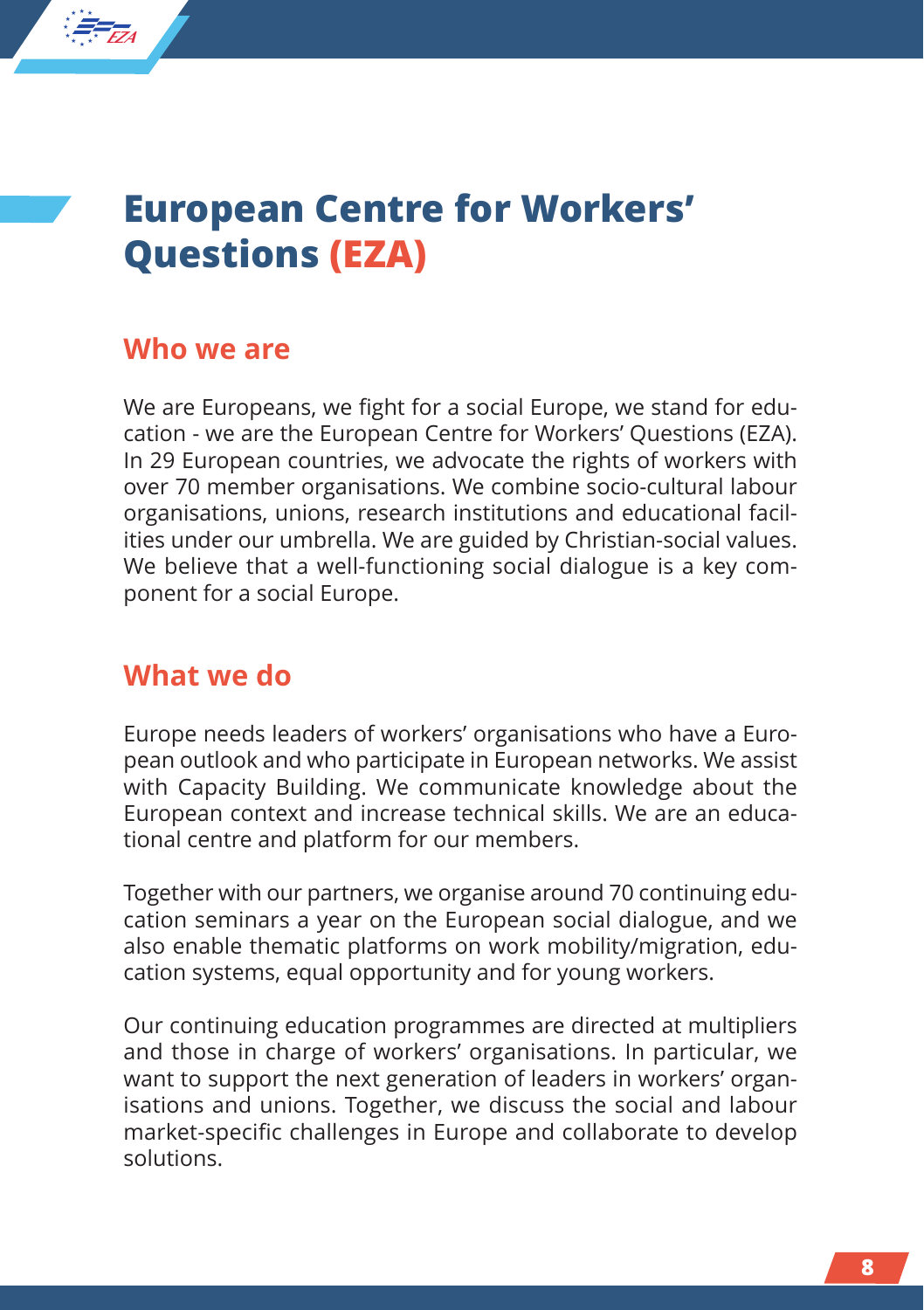

Our philosophy is based on the social and ethical principles set out in Christian social teachings, namely human dignity, solidarity, subsidiary and sustainability.

We want workers and employers to talk to each other – using a constructive and value-based approach.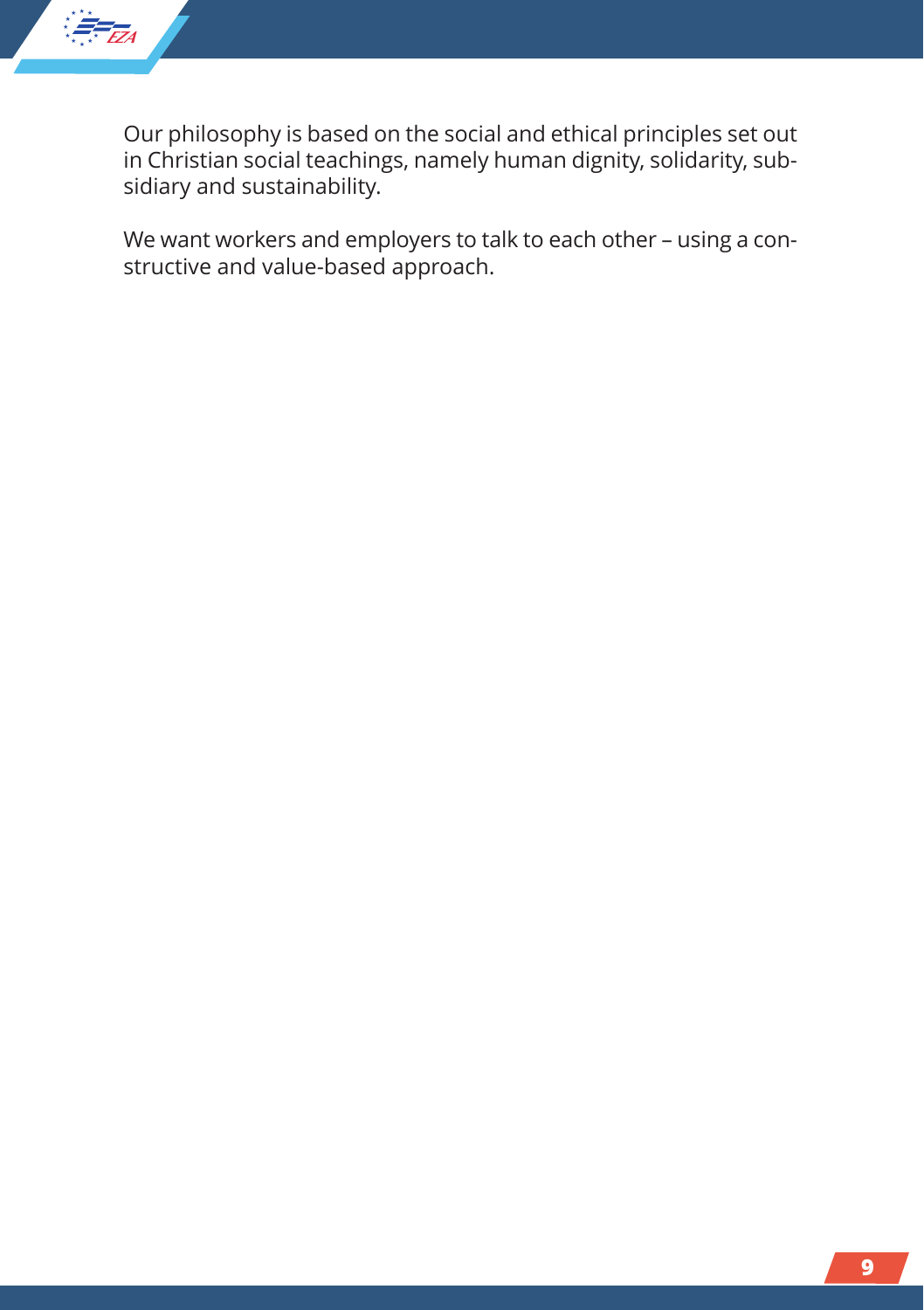

# **GROUP OF THEMES 1**

# **Integration and participation in the labour market – How to become a worker?**

- **11 Integration of migrants and refugees the role of workers' organisations**
- **12 Situation of young workers on the labour market and the importance of vocational education and training**
- **13 Equal opportunities on the labour market**
- **14 Integration of particularly disadvantaged groups into the labour market**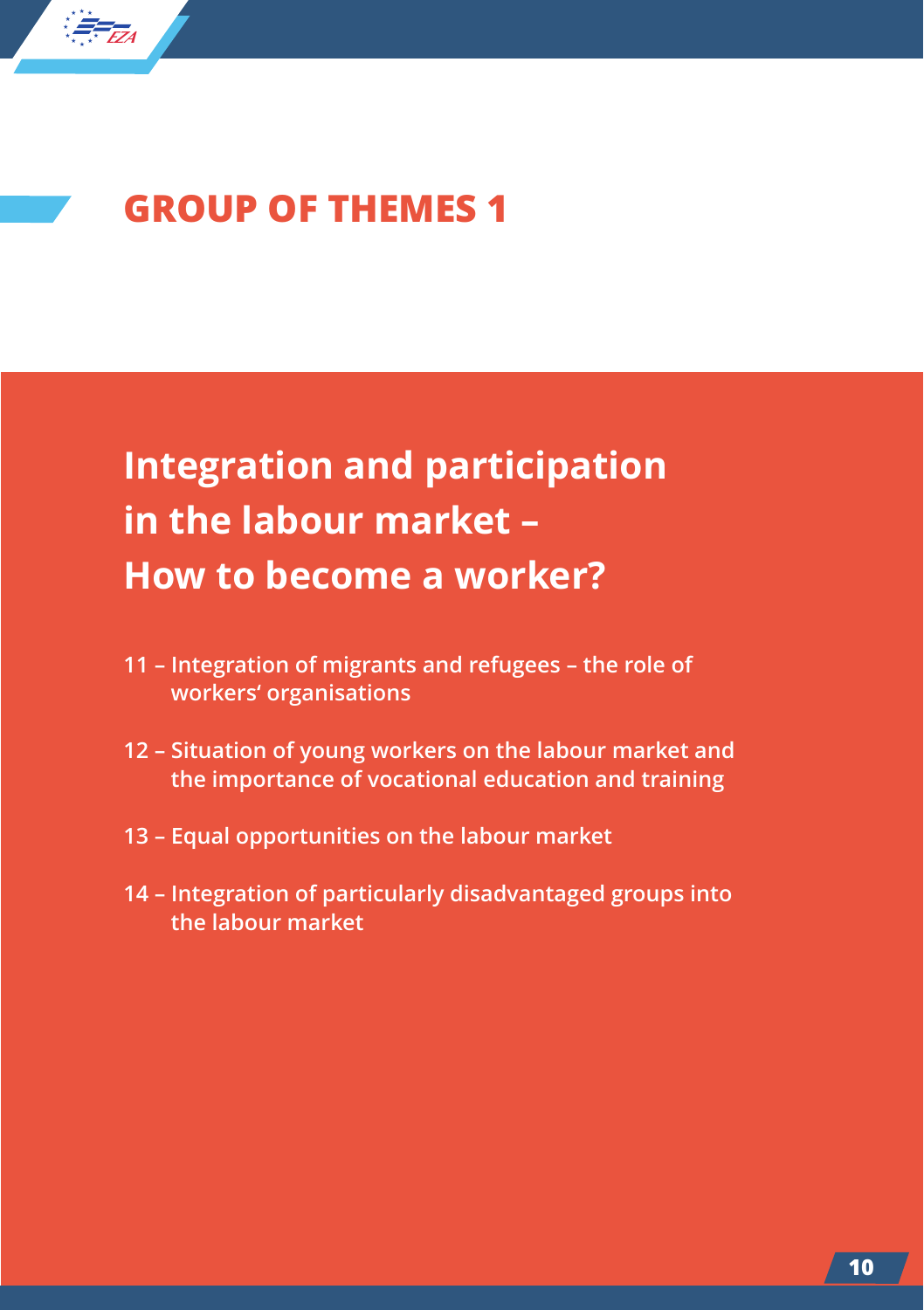# **11 – Integration of migrants and refugees – the role of workers' organisations**

# **The labour market situation of migrants and refugees in the face of social, economic and political changes in Europe**

*EZA*

★ ★ ★ ★ ★ ★★ ★ ★ ★

Lublin / Poland 13.10. – 16.10.2022

The main objective of the seminar is to discuss the current situation of migrants and refugees in Europe, with special reference to the situation of the Covid-19 pandemic and its consequences for the labour market. The aim is to

- discuss the role of workers' organisations in the social inclusion of migrants and refugees and their integration into the labour market,
- define the impact of migrants on the labour market in the EU and their current situation,
- discuss the different perspectives and practices in this area in the EU Member States and to make recommendations,
- define the role of leaders of workers' organisations in creating positive attitudes in society towards migrants and refugees.

**Europejski Dom Spotkań Fundacja Nowy Staw** Agata Dziubińska-Gawlik Tel.: +48 - 81 - 534 61 91 E-mail: eds@eds-fundacja.pl



in cooperation with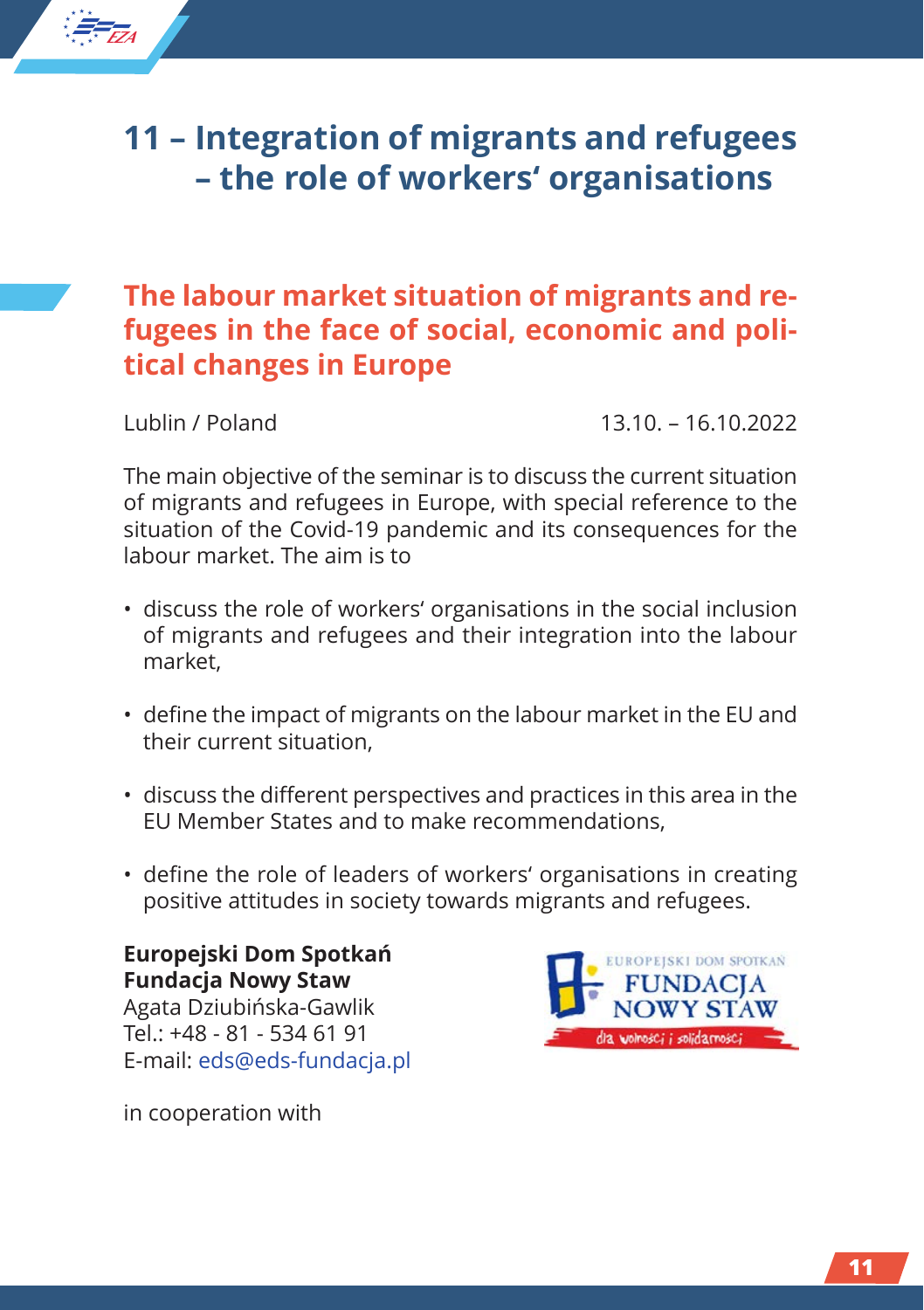

**IPCM (International Platform for Cooperation and Migration)**

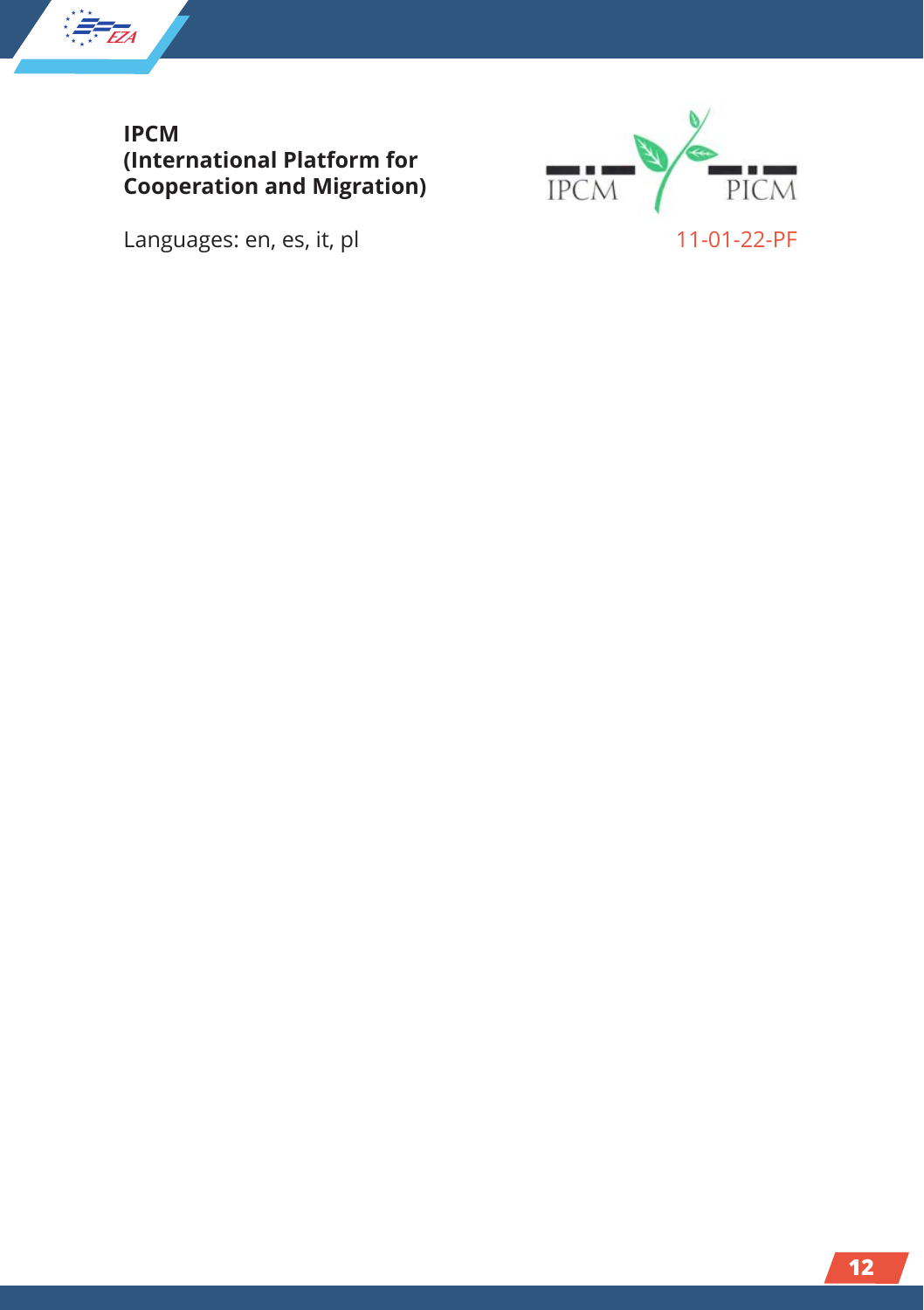# **12 – Situation of young workers on the labour market and the importance of vocational education and training**

# **The labour market situation of young Europeans in post-pandemic conditions. Equalisation of professional and educational opportunities for young generation**

*EZA*

★ ★ ★ ★ ★ ★★ ★ ★ ★

Lublin / Poland 12.01. – 15.01.2023

The main objective of the planned seminar is to discuss the current situation of young people in the European labour market in the context of the socio-economic impact of Covid-19. The seminar will analyse the European Commission's initiative "Youth Employment Support: a bridge to jobs for the next generation" highlight the growing social disparities among young workers and examine the challenges in the education of young workers. The seminar will also explore the important question of how to best prepare young people for today's labour market.

#### **Europejski Dom Spotkań Fundacja Nowy Staw**

Agata Dziubińska-Gawlik Tel.: +48 - 81 - 534 61 91 E-mail: eds@eds-fundacja.pl

Languages: en, es, pl 12-01-22-SE

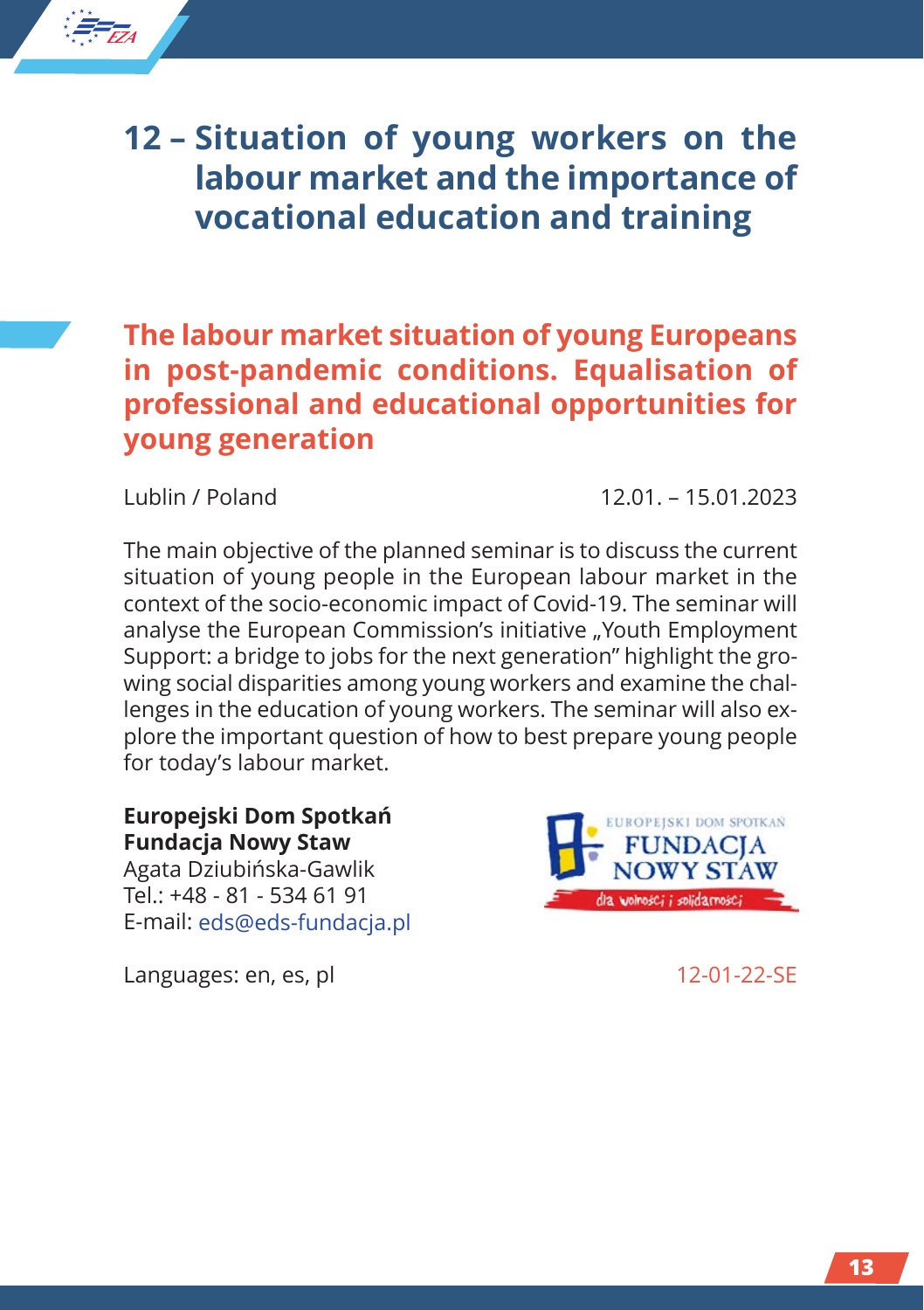# **Impact of the coronavirus pandemic on the employment and social life of young people**

The seminar will analyse the working conditions of young workers, particularly in terms of access to the labour market, fair wages, a work-life balance, good education that prepares them adequately for the challenges of digitalisation and the ecological transition. Special attention should be paid to the most disadvantaged groups among young workers including women, people with disabilities, migrants and LGTBIQ individuals.

#### **USO – CCFAS (Unión Sindical Obrera – Centro Confederal de Formación y Acción Social)** Laura Estévez Fernández

Tel.: +34 - 91 - 577 41 13 E-mail: laura.estevez@uso.es

Languages: en, es, pt and others 12-02-22-SE

# **Young workers as actors of change in Europe**

Haltern am See / Germany 19.05. – 22.05.2022

The seminar will focus on the living environment of young workers, which is characterised by the deregulation of the labour market, unregulated forms of work, fixed-term contracts and a lack of social protection. The aims of the seminar are to discuss and examine the joint development of approaches to find solutions to these problems.

IÓN SINDICAL ORRERA

Madrid / Spain 25.10. – 27.10.2022

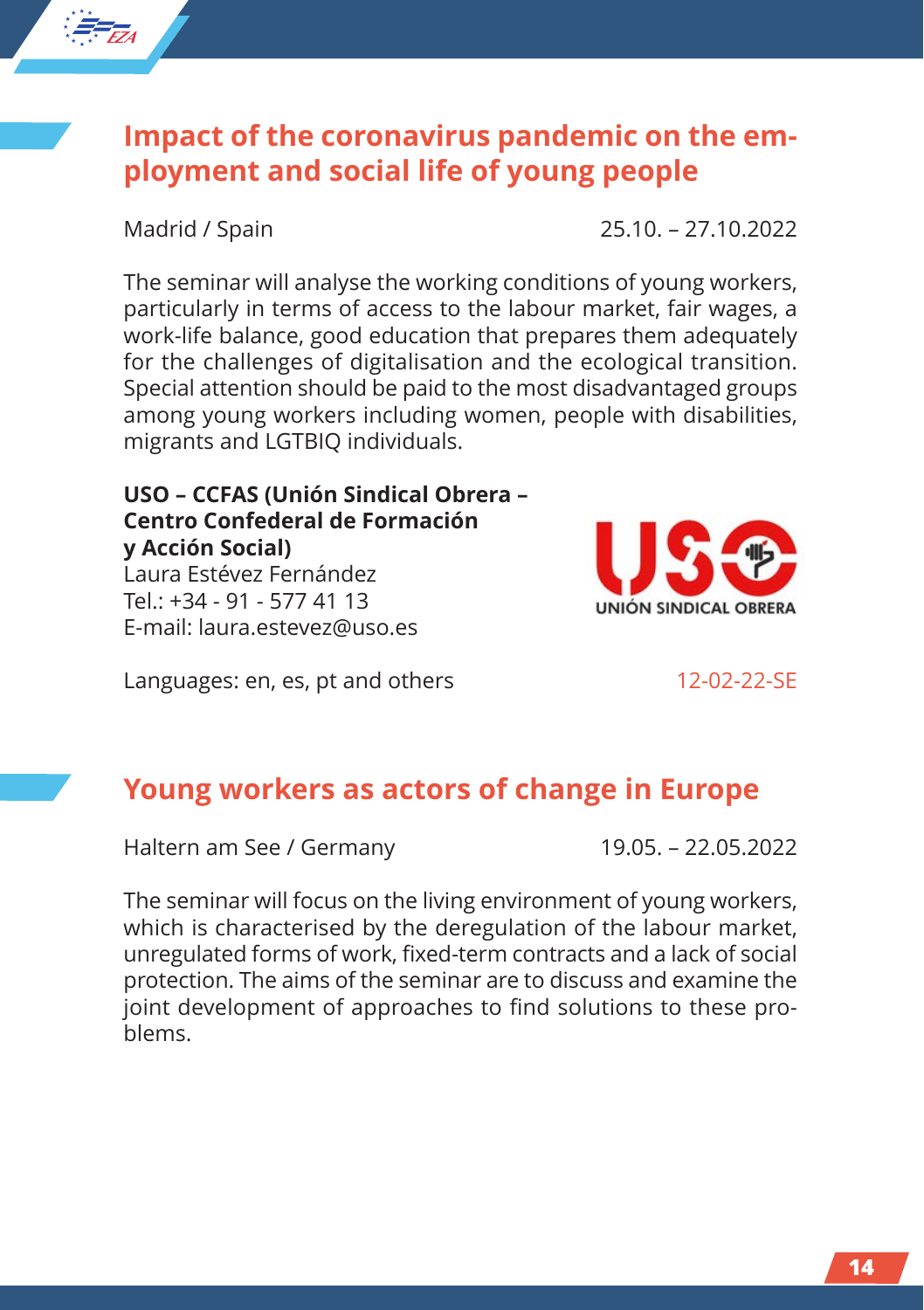

**JOC Europe (Jeunesse Ouvrière Chrétienne - Europe)** Carolin Moch  $Tel: +32 - 2 - 5137912$ E-mail: caro.moch@joceurope.org and joceurope@joceurope.org



Languages: en, es, fr 12-03-22-SE

## **Investing in education is investing in the future – new knowledge for a new age**

Zagreb / Croatia 09.06. – 11.06.2022

The pandemic has affected young workers in particular. Investments in education and training are therefore vital to compensate for the effects of Covid-19. The aim is to explore how workers' organisations can find solutions to the challenges of the future, such as new technologies and green jobs for example.

#### **HKD Napredak (Hrvatsko kulturno društvo Napredak)**

Franjo Topić and Goran Štrbac E-mail: info@hkdnapredak.com and napredakfutura@hi.t-com.hr

Languages: de, en, hr, it 12-04-22-SE

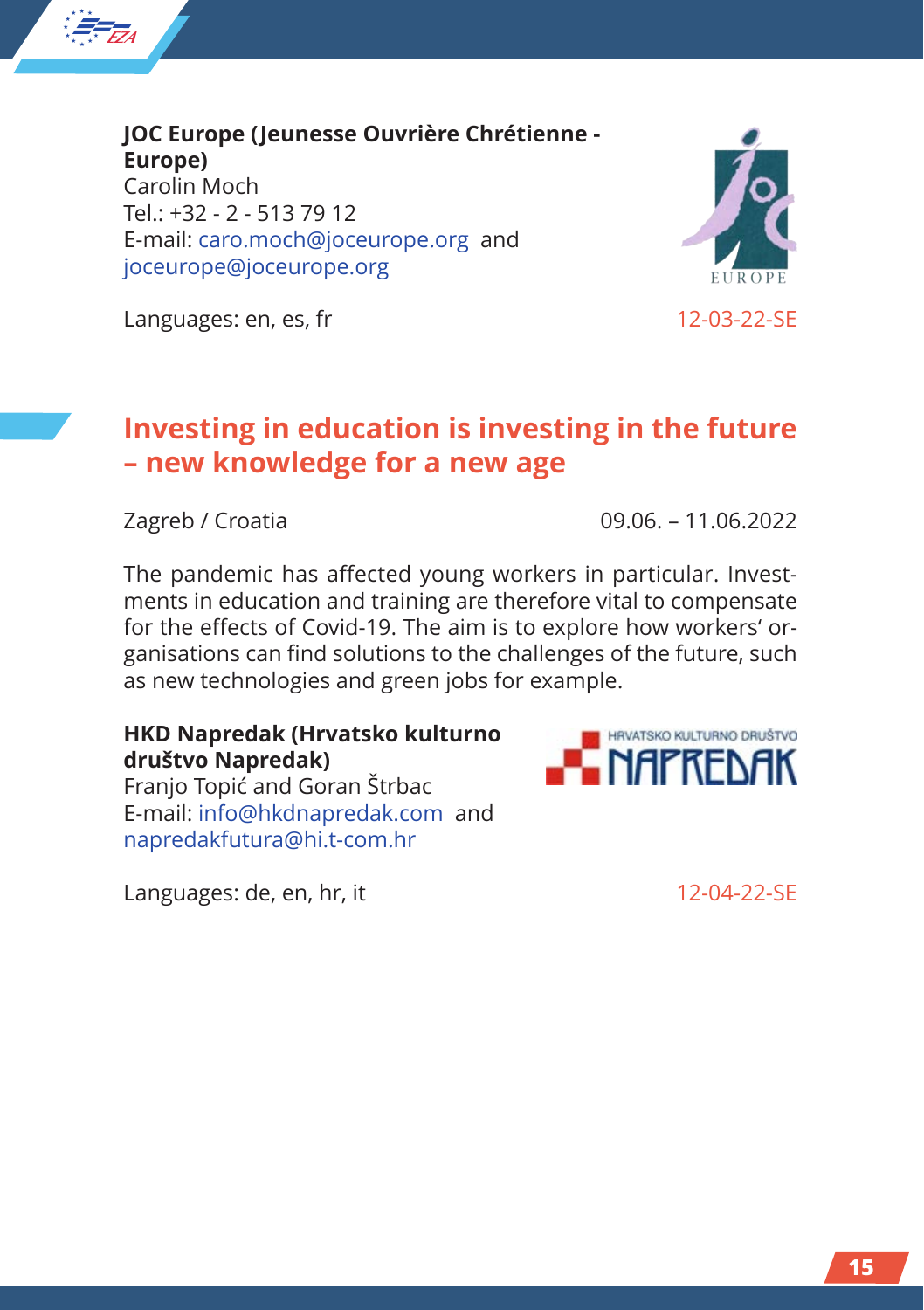

# **Close your eyes and get through – or can we find a better way? Empower young people for the European labour market after the pandemic**

Herzogenrath / Germany 26.10. – 30.10.2022

The seminar is organised in collaboration with the European Platform for Young Workers. It will focus on the changes in work after the coronavirus pandemic and the resulting challenges for young workers, including increased digitalisation, higher environmental standards, progressive development of labour migration and solo self-employment.

#### **NBH (Nell-Breuning-Haus)**

Rainer Rißmayer Tel.: +49 - 24 06 - 95 58 - 18 E-mail: rainer.rissmayer@nbh.de

in cooperation with

**PYW (Platform for Young Workers)**



Languages: en 12-05-22-KO+PF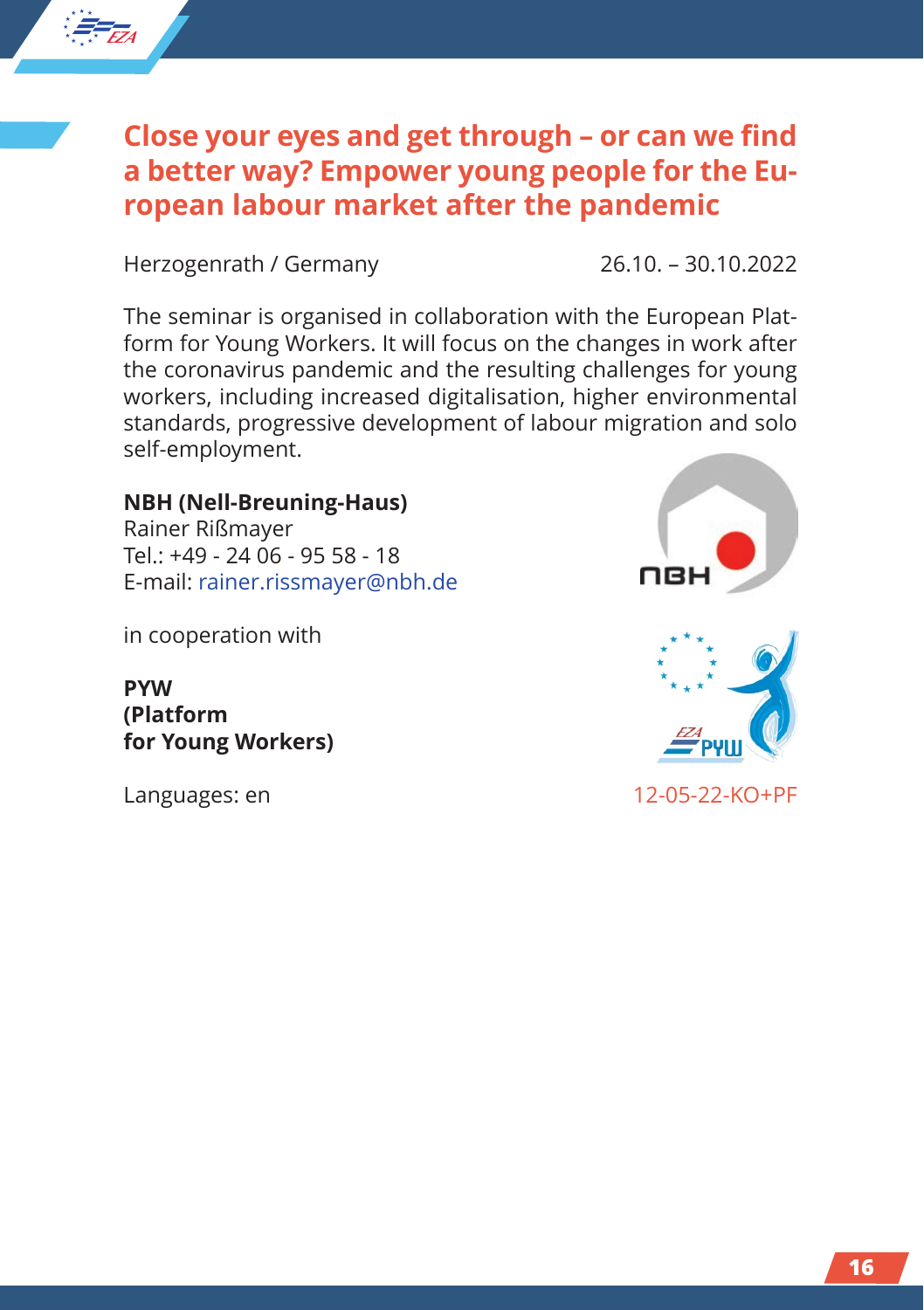# **13 – Equal opportunities on the labour market**

# **Recovery plans after the corona pandemic – new momentum for gender equality policy?**

*EZA*

★ ★ ★ ★ ★ ★★ ★ ★ ★

Brixen / Italy 19.09. – 20.09.2022

The seminar will examine the reconstruction plans of various EU countries with respect to equality of opportunity. Particular attention will be devoted to, among others, the gender pay gap and women's access to in-company training and careers. Some important key words here are precarious work contracts, teleworking, the platform economy and social protection.

#### **AFB**

**(Arbeiter-, Freizeit- und Bildungsverein)** Heidi Rabensteiner  $Tel: +39 - 0471 - 254199$ 

E-mail: info@afb.bz

in cooperation with

#### **IPEO (International Platform for Equal Opportunities)**

Languages: de, en, it 13-01-22-PF



Arbeiter-, Freizeitund Bildungsverein

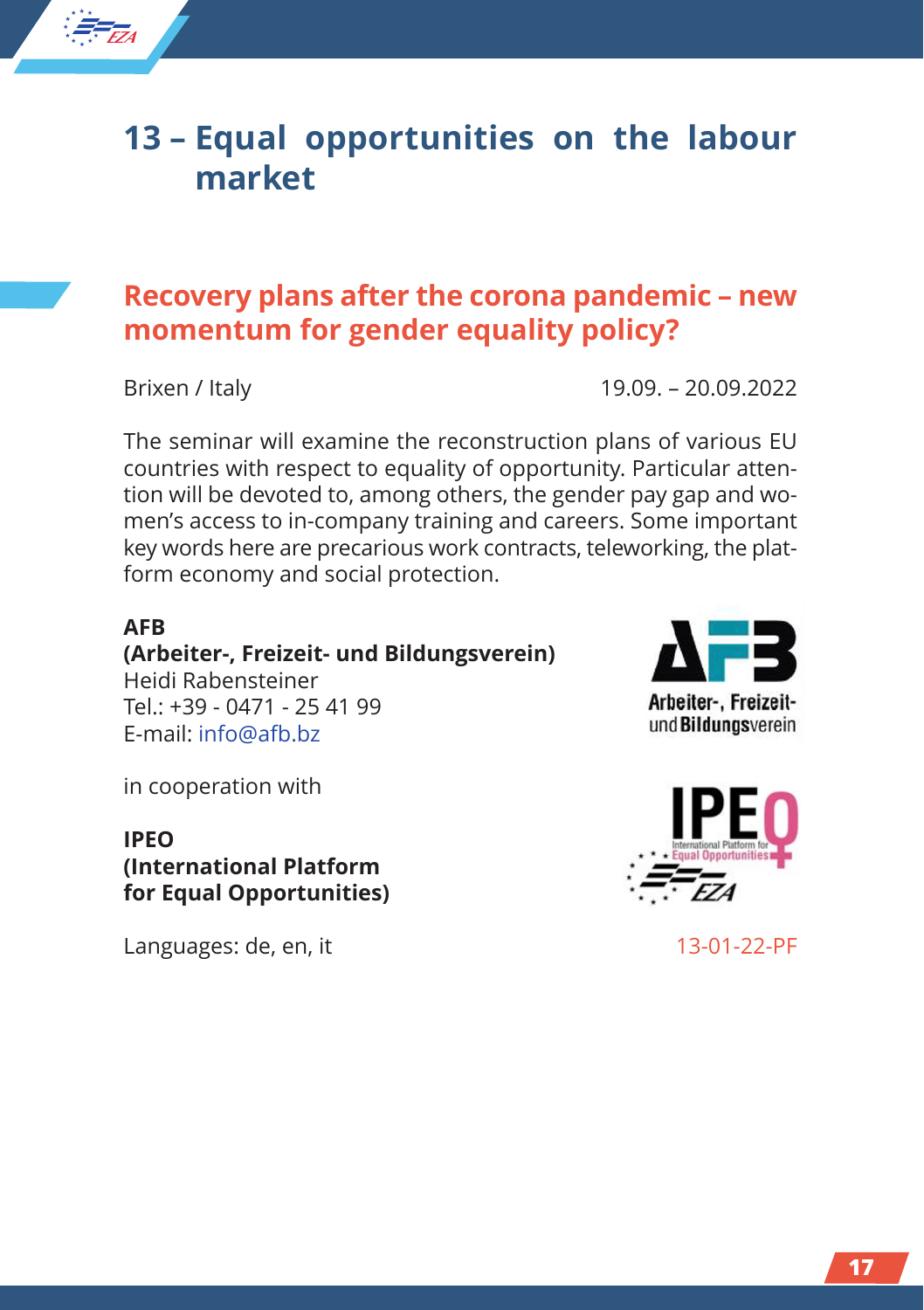

# **Unity in diversity and diversity in unity: Diversity demands equality**

Lisbon / Portugal 08.02. – 10.02.2023

The aim of the seminar is to discuss diversity in the labour market, for example relating to age, gender, sexual orientation, religion/ worldview or ethnic origin, and what the future holds. The seminar will analyse measures to eliminate inequalities and develop proposals for improvement. The country comparison will provide insights into which measures to promote diversity in the labour market are actually effective and where improvements can be made.

#### **Krifa (Kristelig Fagbevægelse)**

Rolf Weber and Eik Dahl Bidstrup Tel.: +45 - 72 27 - 71 53 E-mail: row@krifa.dk (Rolf Weber) and eikb@krifa.dk (Eik Dahl Bidstrup)

Languages: de, en, es 13-02-22-SE

# **How to achieve true gender equality at work**

Lyon / France 15.06. – 19.06.2022

Gender equality is one of the most important goals of the European Union. To achieve this, measures are taken both at national and European level. For several decades, the legislation of the different EU countries has developed in this direction. A review of these diverse policies, examining their successes and weaknesses in the world of work, will make it possible to open up avenues for more effective action to achieve fair gender equality.

Identifying the blockages and their causes, the successes and the reasons for them, both at the European level and at the national, sectoral and enterprise levels, should make it possible to better address the major challenge of fair equality with the support of far-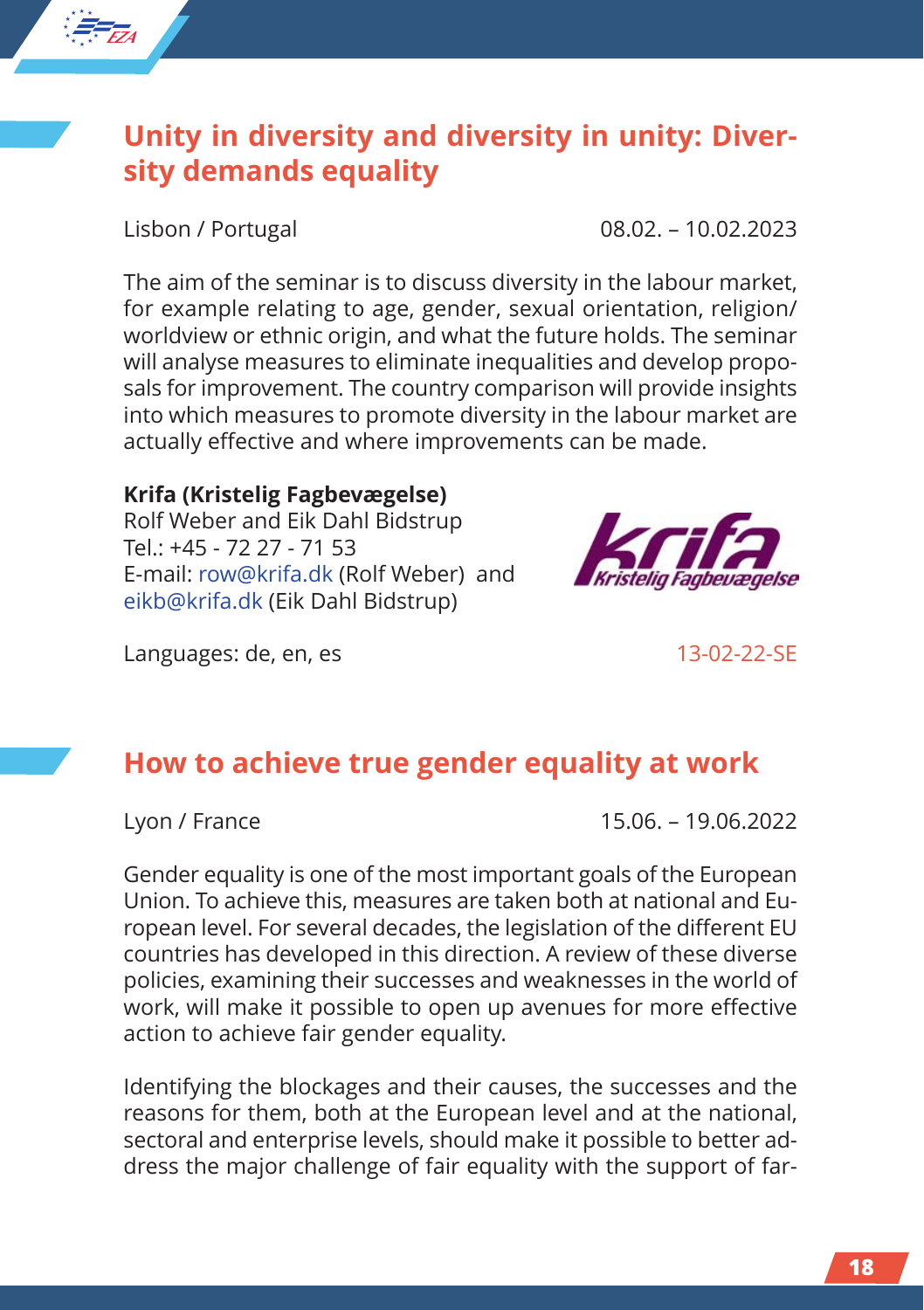

sighted, pragmatic and committed social partners. Such a joint reflection could foster the emergence of a more realistic vision of the principle of equality, closer to the reality of the principle of equality and its implementation.

#### **CFTC (Confédération Française des Travailleurs Chrétiens)**

Joseph Thouvenel Tel.: +33 - 1 - 73 30 49 17 E-mail: jthouvenel@cftc.fr



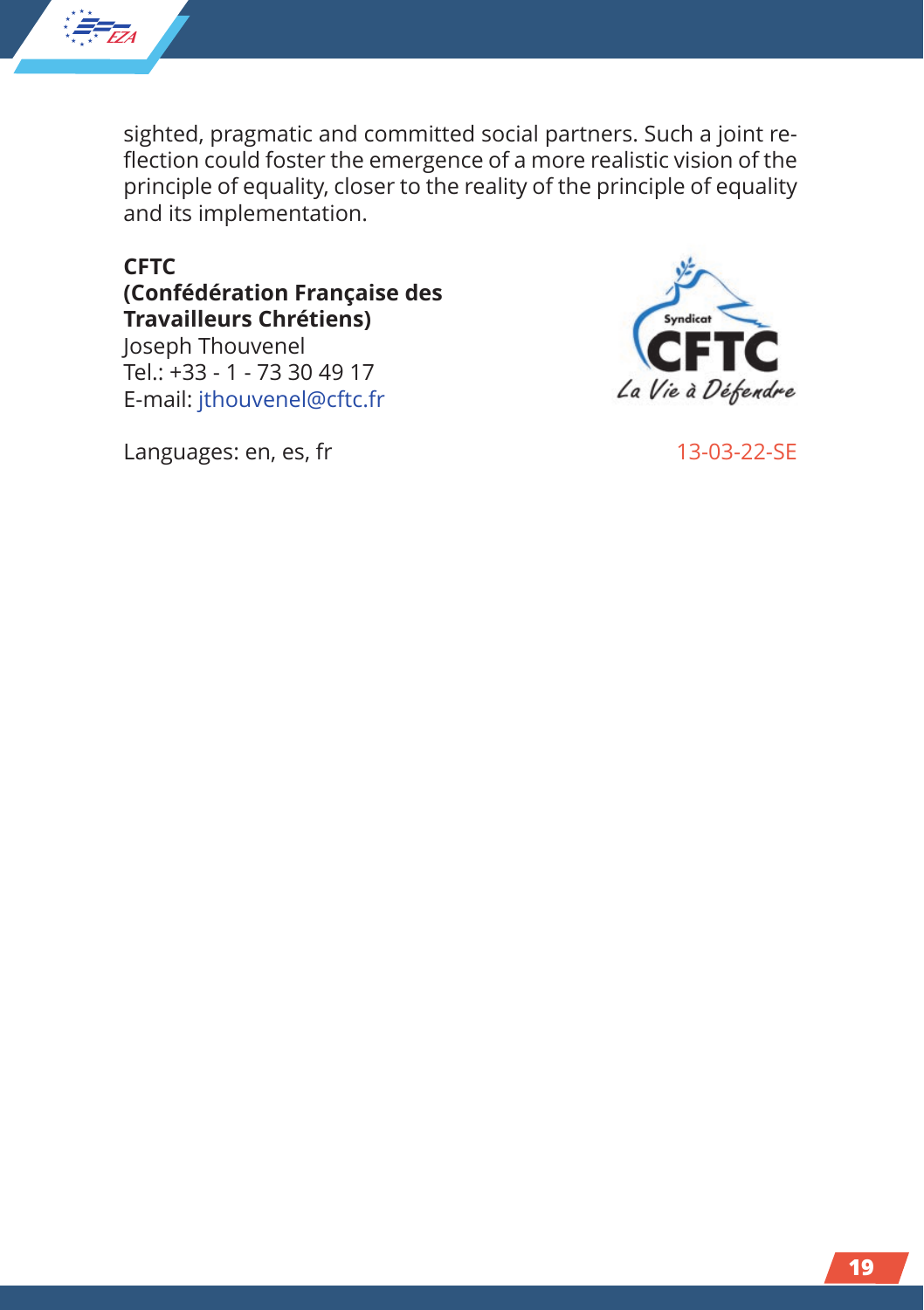# **14 – Integration of particularly disadvantaged groups into the labour market**

## **The social and human consequences of the COVID-19 pandemic on support and supervision measures for the inclusion of the most vulnerable groups**

*EZA*

★ ★ ★ ★ ★ ★★ ★ ★ ★

Namur / Belgium 16.06. – 17.06.2022

The project is to look at the human and social consequences of COVID-19-restrictions on precarious and vulnerable groups regarding the labour market and to think about the necessary recovery action on different levels regarding structural, operational and financial issues. It will bring together stakeholders of organisations, working with these vulnerable groups (education and social/professional inclusion), employers' organisations and TUs.

**CET Namur (Centre Européen du Travail Namur)**

Marie Hermans  $Tel: +32 - 81 - 830519$ E-mail: marie.hermans@lilon.be

Languages: en, fr, it 14-01-22-SE

entre Européen du ravail ashl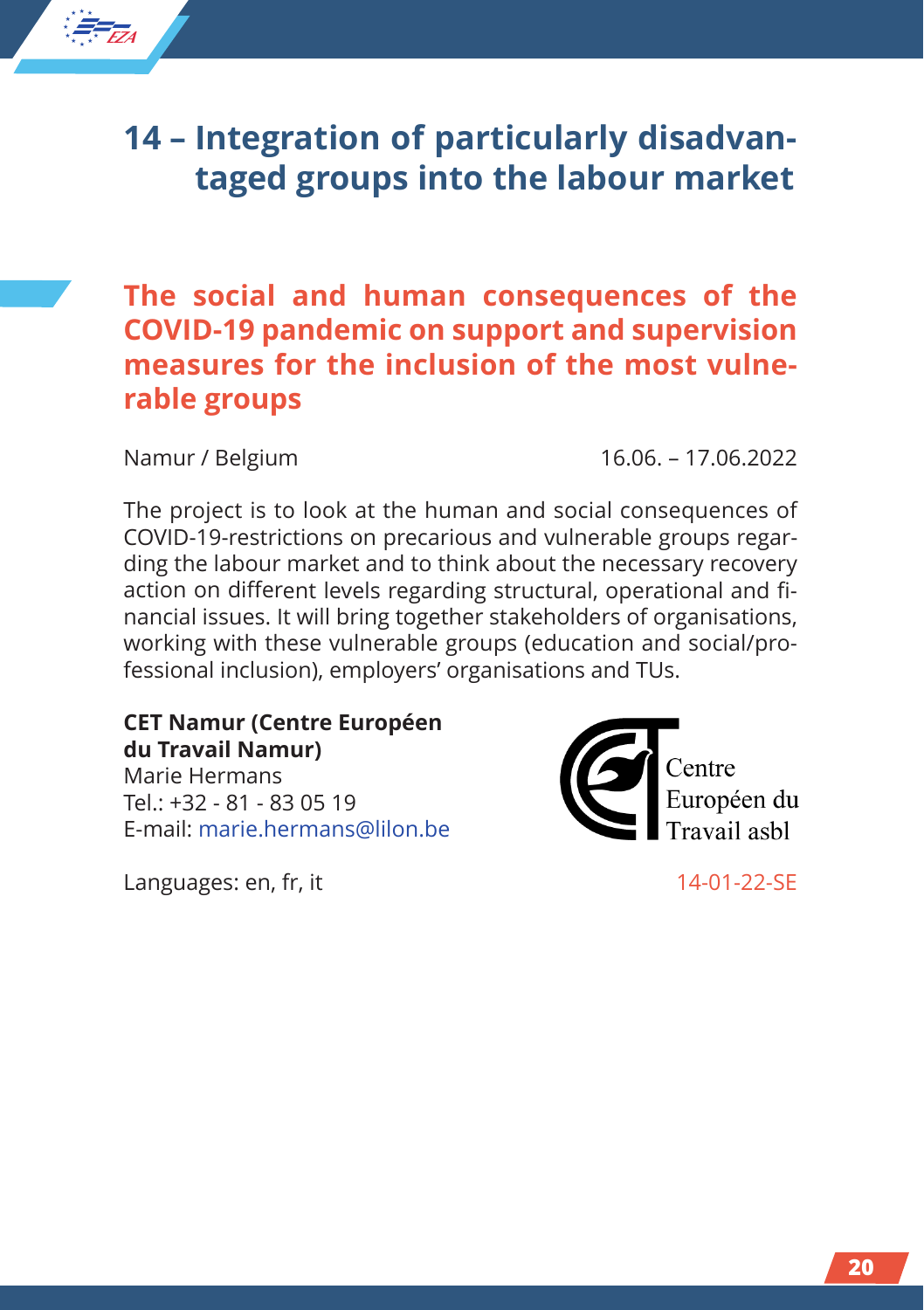# **A more inclusive labour market through social dialogue and the implementation of the European Pillar of Social Rights**

Bucharest / Romania 02/2023

The project is about inclusive labour market with particular regard to people with disabilities, NEET's, minorities, emigrants, gender discrimination, etc. The project aims to analyse the reasons why, despite an existing legal framework, such phenomena still occur, and which are the legal, cultural or behavioural factors that prevent societies from having a correct attitude towards these categories of people. How effective is social dialogue in this area? What are the tools and practices that need to be changed or added in order to create labour markets to be truly inclusive and non-discriminatory?

### **IFES (Institutul de Formare Economică şi Socială)**

Silviu Traian Ispas  $Tel: +40 - 264 - 41 25 27$ E-mail: ifes@ifes.ro

Languages: en, fr, ro 14-02-22-SE

**Equal opportunities on the labour market for employees with disabilities – a fact or a myth?**

Venue not yet defined Date not yet defined

The project will focus on the following issues:

- What solutions have been adopted because of the ratified Convention on the Rights of Persons with Disabilities?
- What kind of support is expected by the employers and by the people with disabilities?



*EZA* ★ ★ ★ ★ ★ ★★ ★ ★ ★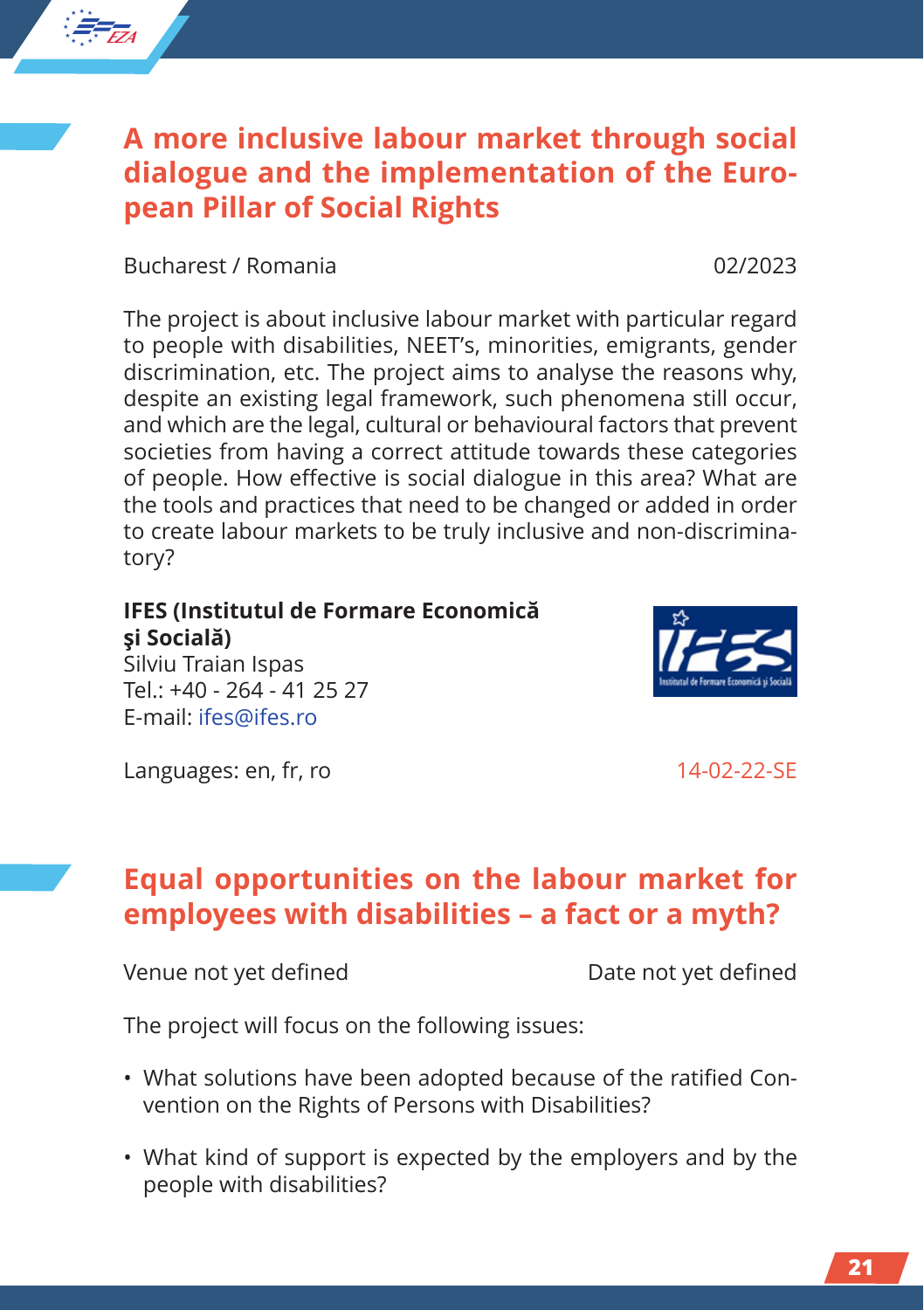

- What motivates and what demotivates employers to employ persons with disabilities?
- To what extent has the introduction of solutions in the field of employment of people with disabilities been a subject of social dialogue?
- What motivates and what demotivates people with disabilities to get a job?

**KK NSZZ "Solidarność" (Komisja Krajowa NSZZ "Solidarność")** Agnieszka Rybczyńska and Józef Mozolewski Tel.: +48 - 58 - 308 43 18 E-mail: a.rybczynska@solidarnosc.org.pl and zr.podlaskiego@solidarnosc.org.pl



Languages: de, en, fr, pl and others 14-03-22-SE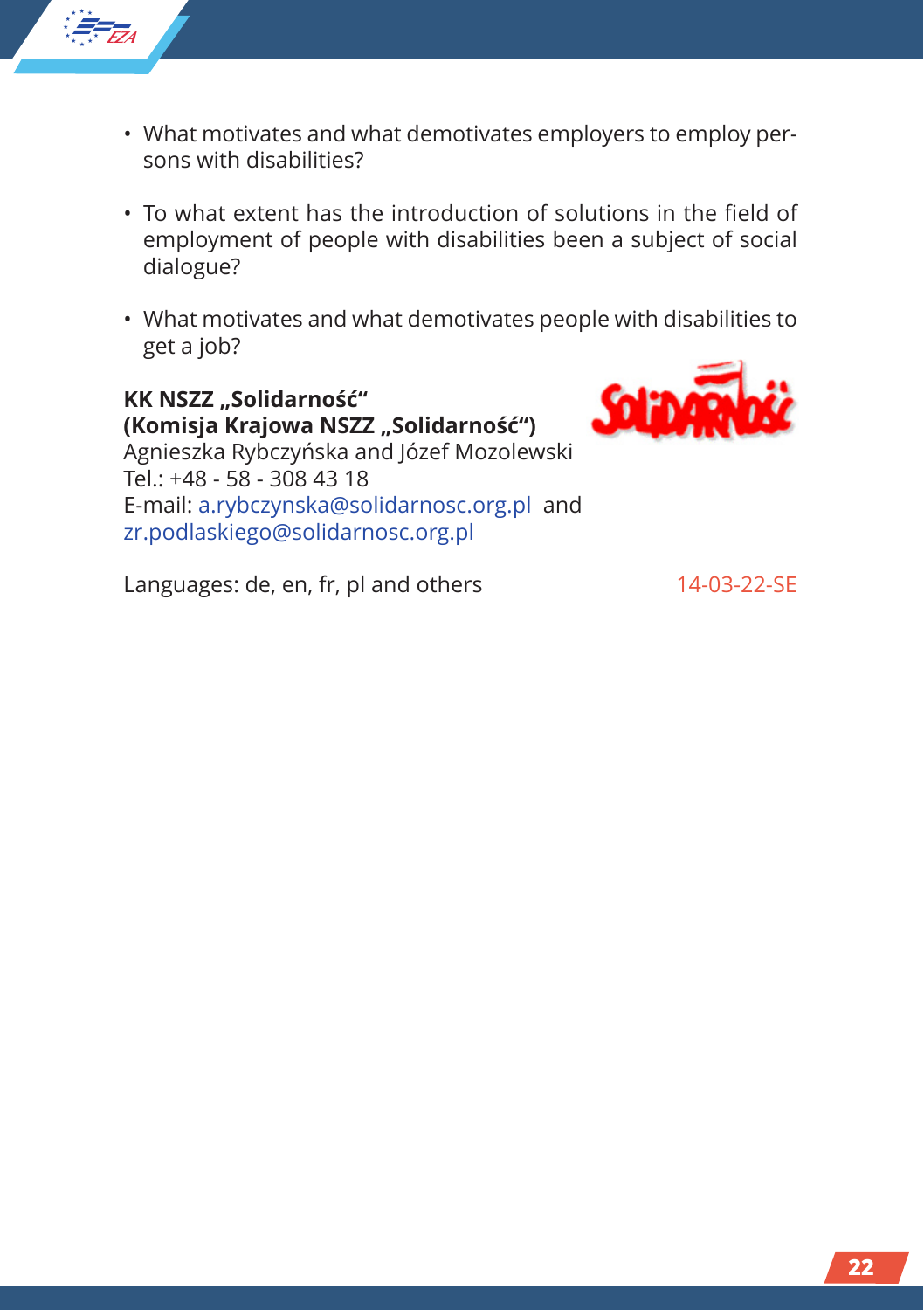

# **GROUP OF THEMES 2**

**Shaping of labour relations through workers' organisations – Which factors have a direct influence on professional life?**

- **21 Further implementation of the European Pillar of Social Rights**
- **22 Impact of the coronavirus pandemic on employment and social affairs – Reconstruction measures**
- **23 The European Green Deal: The role of workers' organisations in the transition to a sustainable and climate neutral economy and employment**
- **24 Digital transformation at the workplace: new professional qualification requirements for workers**
- **25 Working conditions**
- **26 Safety and health at work**
- **27 Capacity building for workers' organisations**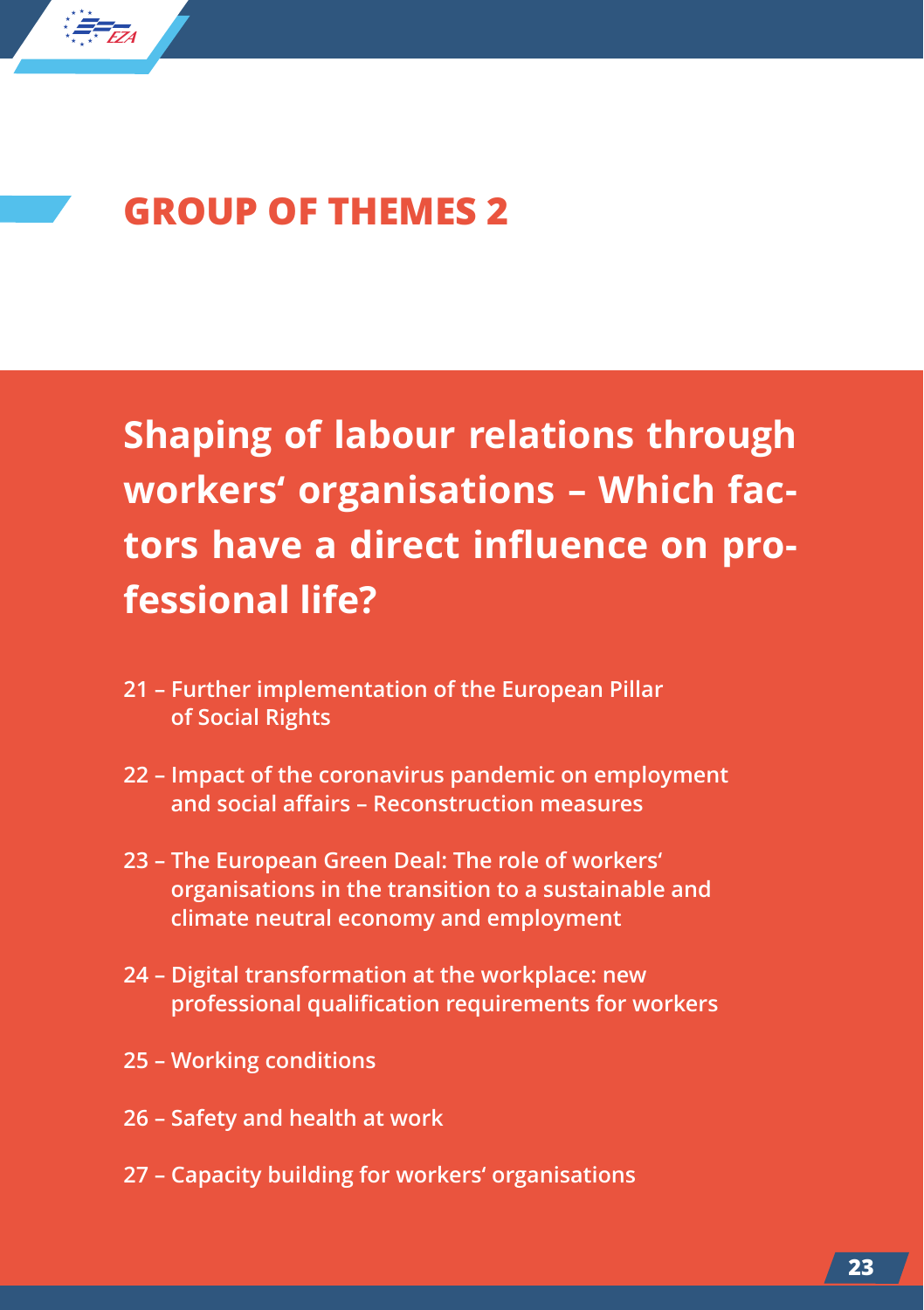# **21 – Further implementation of the European Pillar of Social Rights**

# **More Europe. More social, greener, fairer**

Rome / Italy and Brussels / Belgium 08.10.2022

22.10.2022 29.10.2022 10.11. – 11.11.2022

The project is about

*EZA*

★ ★ ★ ★ ★ ★★ ★ ★ ★

- rising awareness of Europeans with regard to energy transition to a conscious consumption of resources and respect for the environment,
- application of the European pillar of social rights for a greater inclusion and support of mobile workers, for the investment in gender policies and for the reduction of educational poverty,
- raising awareness of young European workers about the values of peace and respect for the person.

**ACLI - ENAIP (Associazioni Cristiane Lavoratori Italiani - Ente Nazionale ACLI Istruzione Professionale)** Matteo Bracciali  $Tel: +39 - 06 - 584 05 96$ E-mail: matteo.bracciali@acli.it



Languages: de, en, fr, it 21-01-22-SE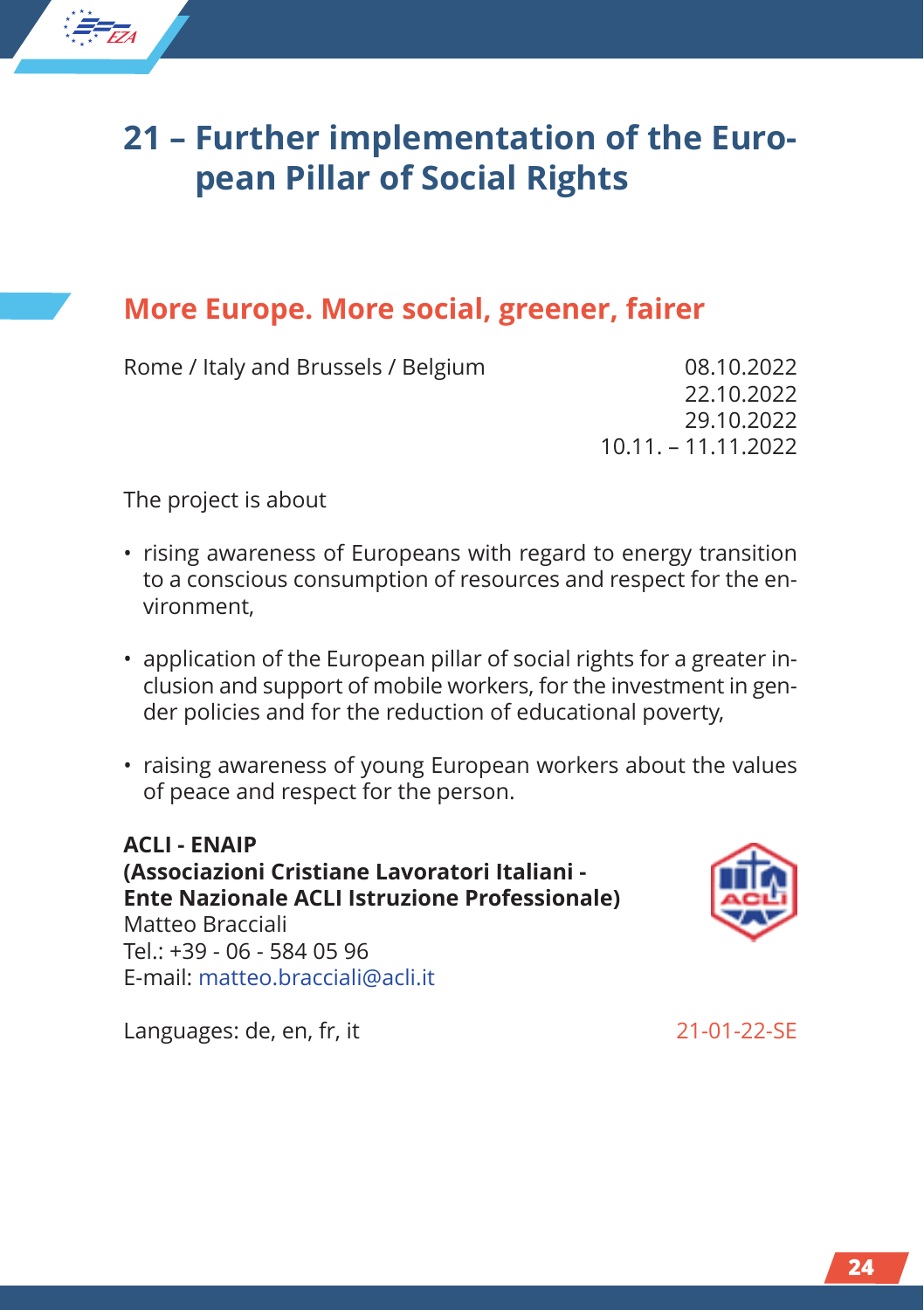# **The pitfalls of keeping wages low**

*EZA*

★ ★ ★ ★ ★ ★★ ★ ★ ★

Amara / Romania 19.09. – 22.09.2022

The project is to look how

- paid work can ensure a decent minimum living,
- low salaries make European countries attractive for investors,
- wage construction mechanisms are working,
- salary packages, monetary and non-monetary payment are established,
- wage taxation systems are applied,
- negotiating collective and individual salaries is developing,
- European minimum wage can be established.

**CNS "Cartel Alfa" / F.N.CORESI (Confederaţia Naţională Sindicală "Cartel Alfa" / Fundaţia Naţională CORESI)** Mihaela Maria Darle  $Tel: +40 - 21 - 539 - 5300$ 

E-mail: mihaela.darle@cartel-alfa.ro

Languages: en, es, fr, ro 21-02-22-SE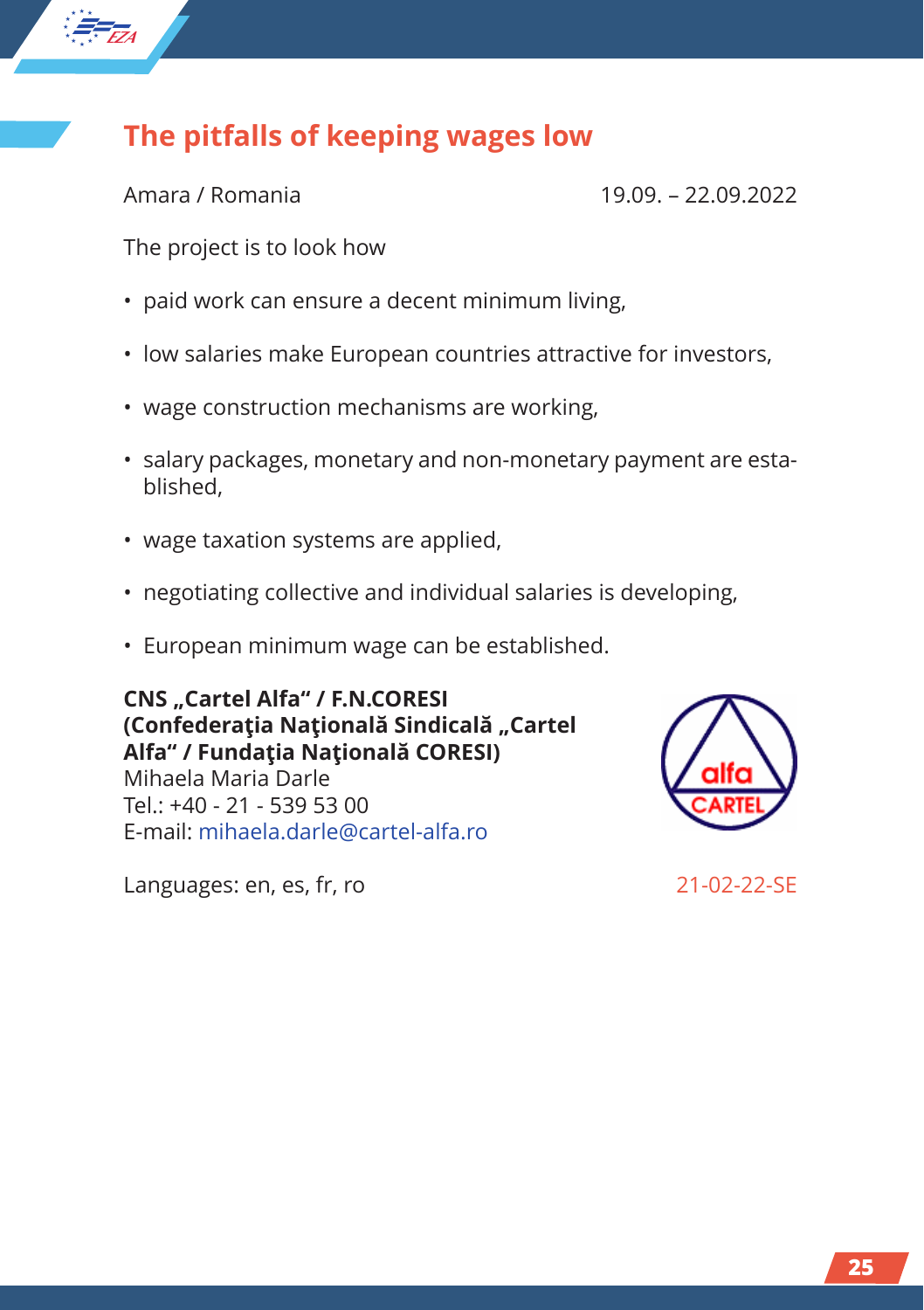# **The role of labour regulation and social protection systems in meeting the targets of the European Pillar of Social Rights**

*EZA*

★ ★ ★ ★ ★ ★★ ★ ★ ★

Lisbon / Portugal 25.01. – 29.01.2023

This project is to

- discuss developing trends in the European Union with regard to labour legislation, social dialogue structures and social security systems as fundamental elements of labour and worker protection regulation,
- assess how countries are (or not) equipped to respond to challenges set by the European Pillar of Social Rights Action Plan,
- reflect on experiences, successes and difficulties encountered by European workers' organizations in interventions related to the above-mentioned elements.

#### **CFTL**

**(Centro de Formação e Tempos Livres)** João Paulo Branco  $Tel: +351 - 21 - 812 07 20$ E-mail: paulo.branco@stellantis.com

Languages: de, en, es, pt 21-03-22-SE

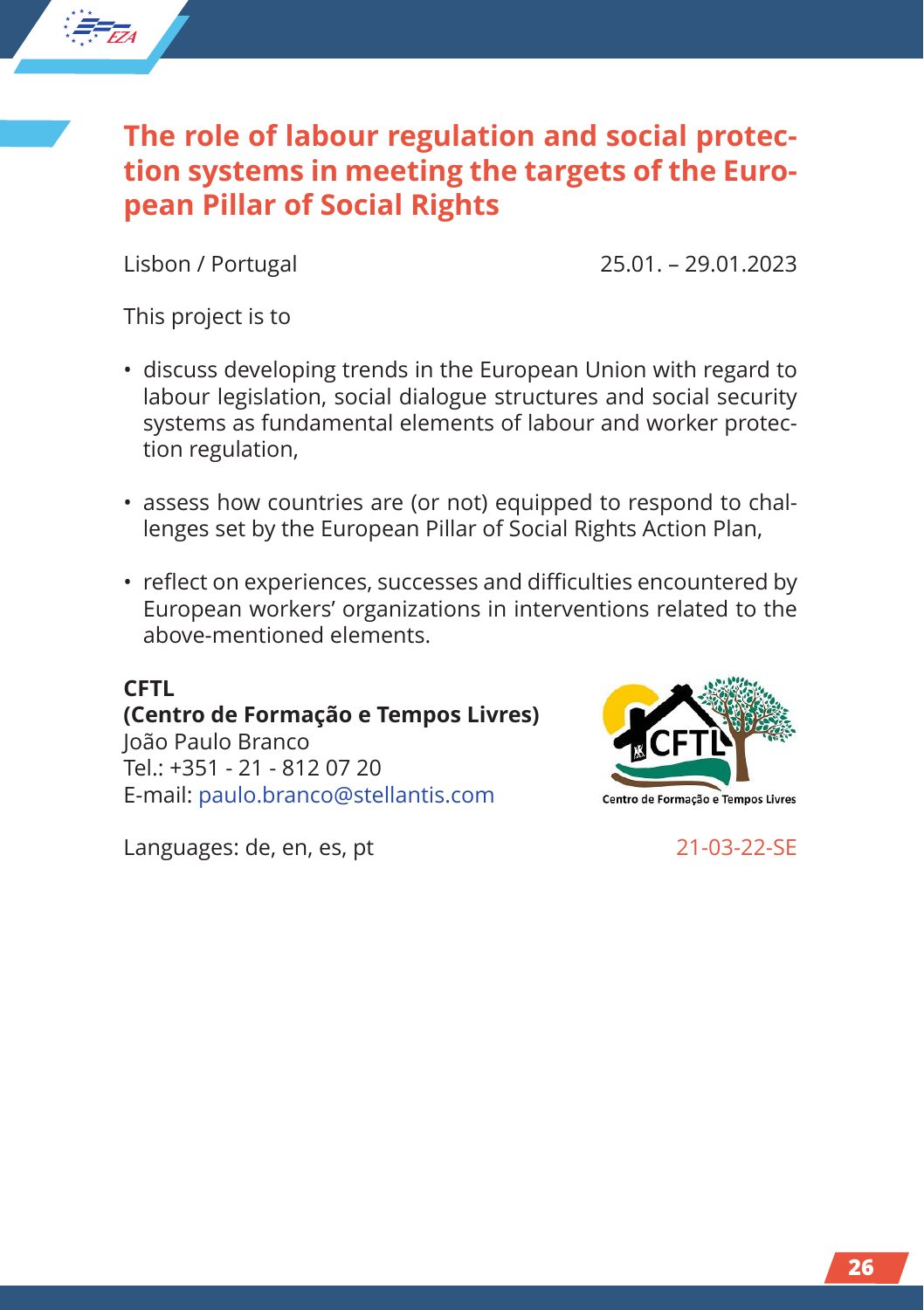

*EZA*

★ ★ ★ ★ ★ ★★ ★ ★ ★

Dublin / Ireland Dublin / Ireland

The project is to:

- gain a comprehensive understanding of the effects of the corona pandemic on social security, labour mobility and the implementation of the European Pillar of Social Rights (EPSR),
- understand and tackle social risks and problems aggravated by the changed working conditions during the corona crisis.

**EUROFEDOP (Europese Federatie van het Overheidspersoneel)**

Bert Van Caelenberg Tel.: +32 - 2 - 230 38 65 E-mail: bert.vancaelenberg@eurofedop.org



ELIROFEDO

Languages: de, en, fr, sh 21-04-22-SE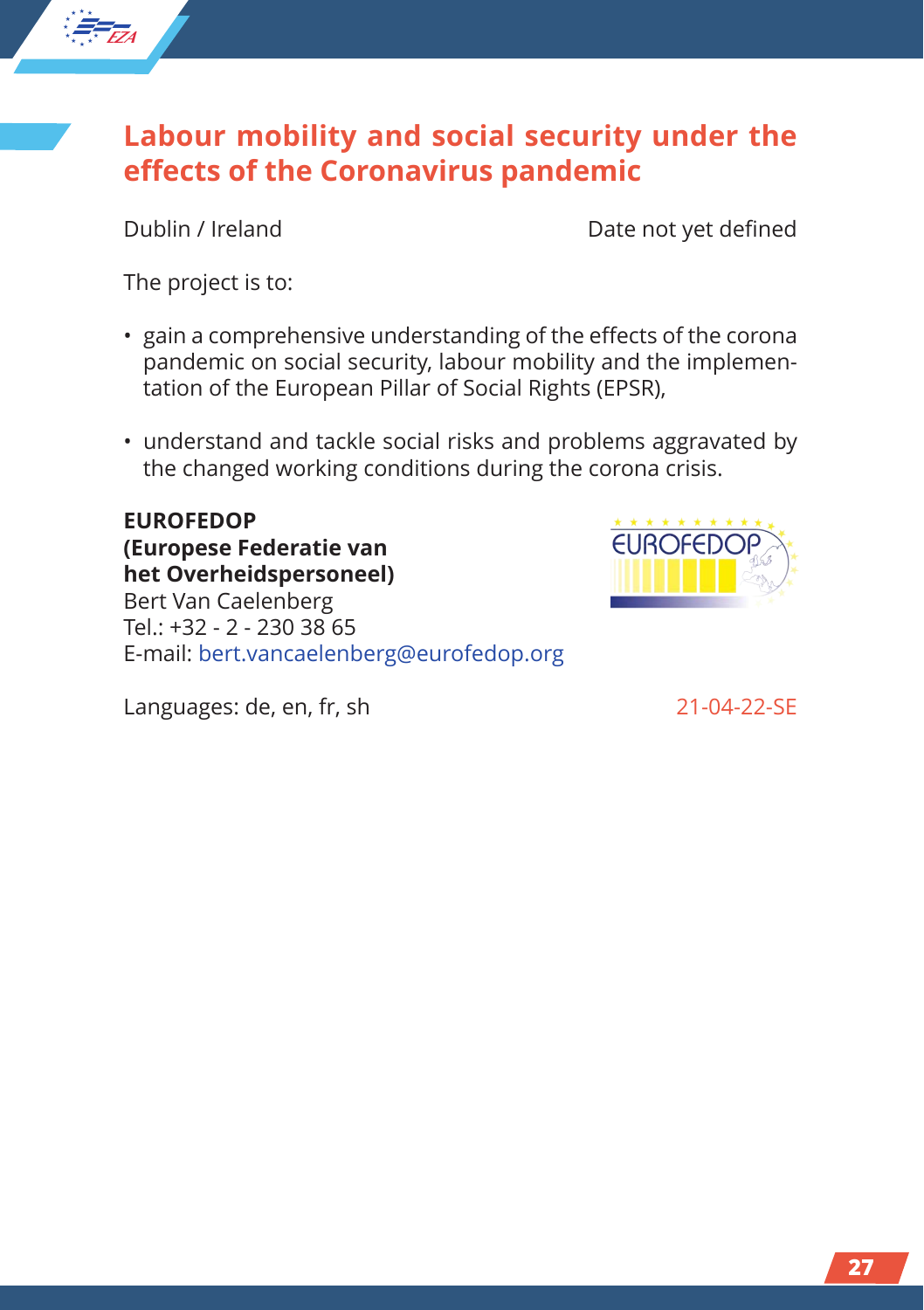

## **The evolution of social dialogue in the era of the Covid 19-pandemic and digitisation**

Căciulata (Vâlcea) / Romania 26.05. – 29.05.2022

The project is to

*EZA*

★ ★ ★ ★ ★ ★★ ★ ★ ★

- analyse whether social dialogue has been affected by the pandemic in EU countries and whether at the union's level there is a general policy to support social dialogue in crisis situations,
- do an in-depth analysis of the consequences and effects induced by the pandemic on the functioning of social dialogue on EU level,
- draw attention on the vulnerability of stability of efficiency of social dialogue in case of crises.

**CSDR / Departamentul Educare - Formare al CSDR (Confederaţia Sindicatelor Democratice din România / Departamentul Educare - Formare al Confederaţiei Sindicatelor Democratice din România)** Ioan Leon Naroşi Tel.: +40 - 21 - 310 20 80 E-mail: international@csdr.ro



Languages: de, en, es, ro 22-01-22-SE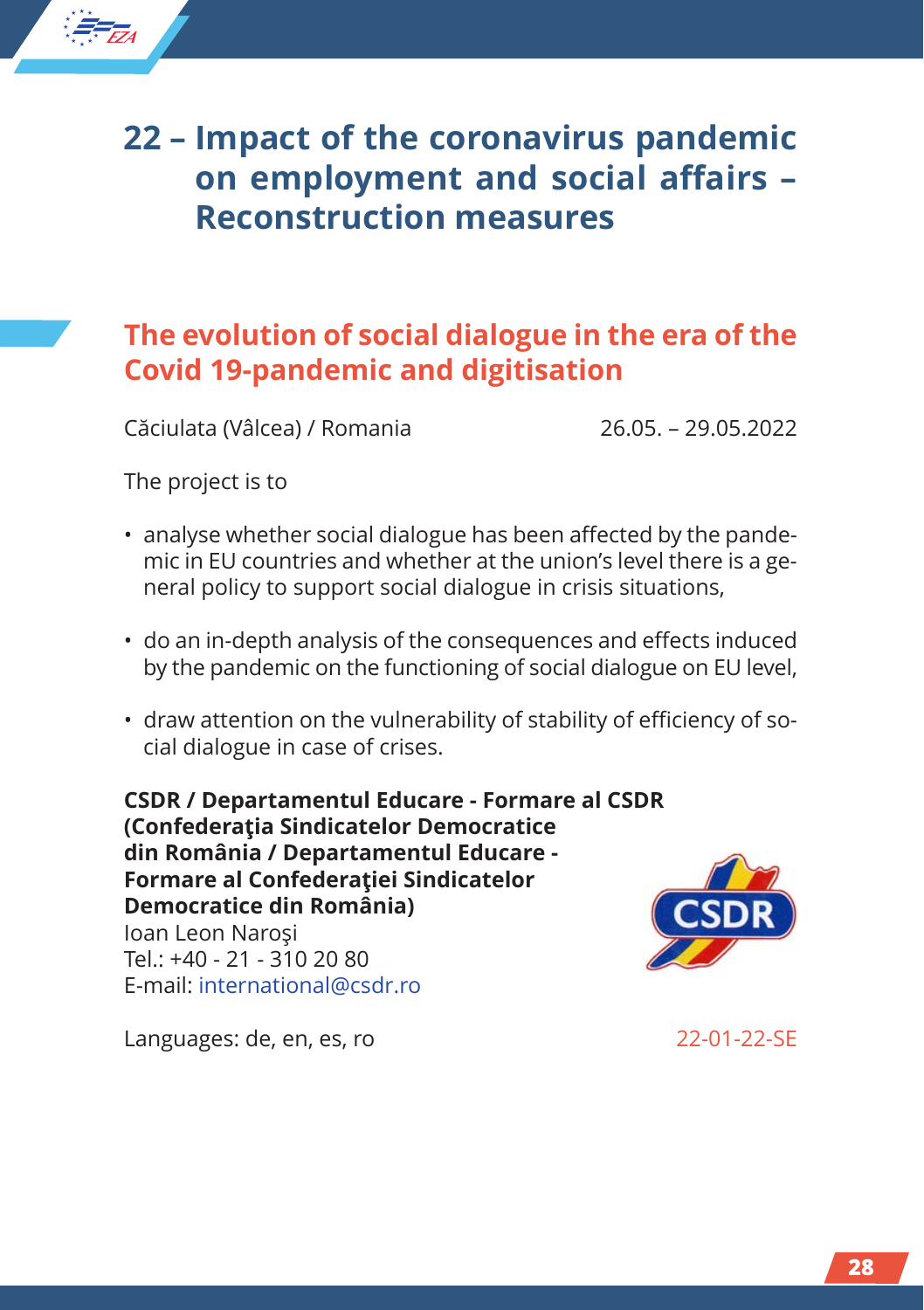## **Impact of the coronavirus pandemic on employment and social issues – lessons learned / measures for reconstruction**

*EZA*

★ ★ ★ ★ ★ ★★ ★ ★ ★

Lisbon / Portugal 22.09. – 24.09.2022

The project is to

- analyse the employment and social situation created by the virus in various European countries,
- assess the calls from social teaching of the church and especially from the latest proposals/calls of Pope Francis on these issues,
- draw up a final declaration to serve as a tool for dialogue in workers' organisations and in society and in the church.

**ECWM - EBCA - MTCE (European Christian Workers Movement)** Olinda Marques Tel.: +351 - 919 52 68 00 E-mail: president@mtceurope.org



Languages: de, en, es, fr 22-02-22-SE

**Jobs without the option to work from home are more vulnerable to unemployment. The role of workers' organisations in transforming the labour market after the COVID 19 pandemic**

Ponta Delgada (Azores) / Portugal 26.01. – 29.01.2023

The project is to

• assess national and European measures related to labour and economy and whether they are effective in the sectors (i.e. tourism) most affected by the pandemic,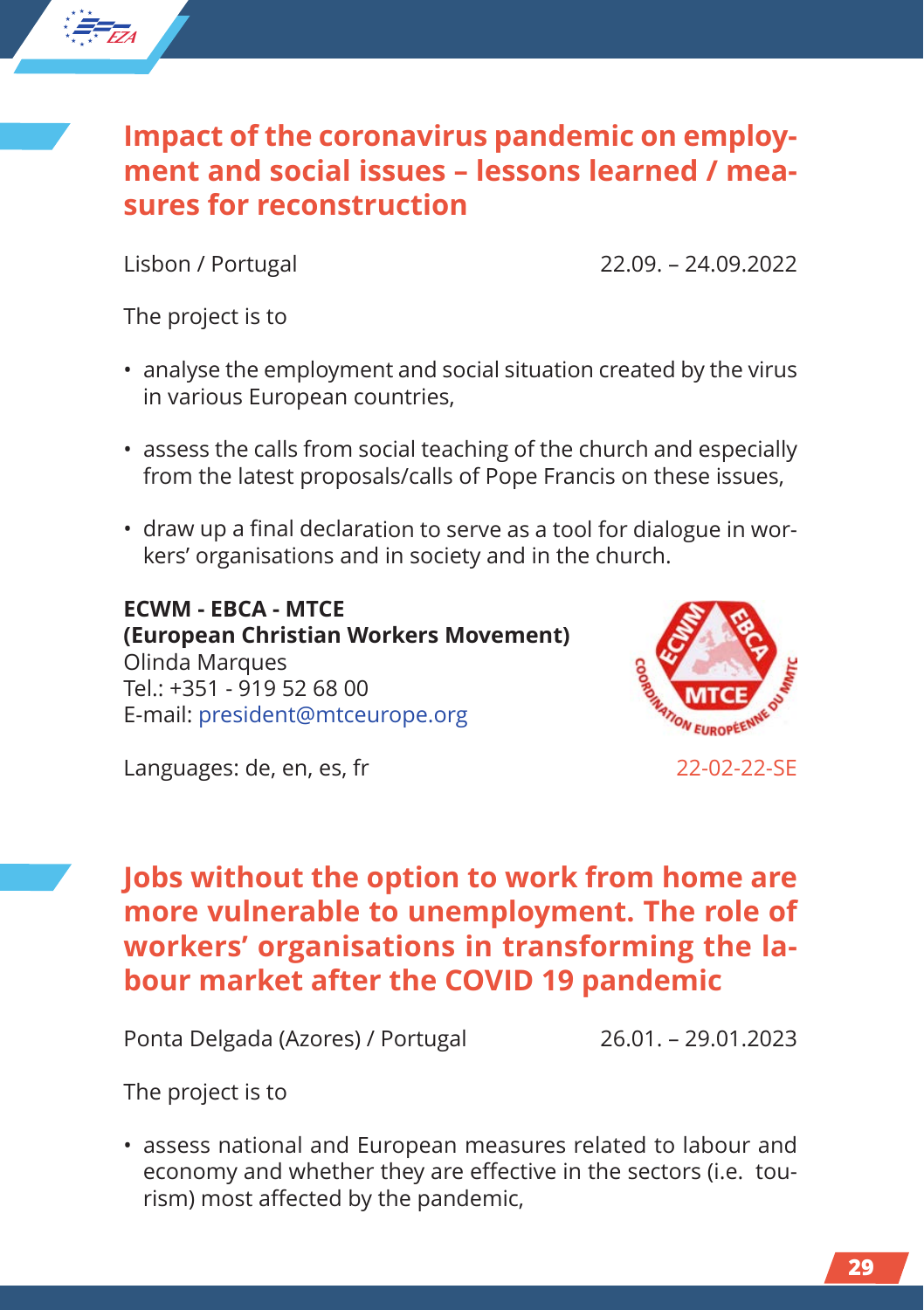

- understand market behaviour in this changing context brought about by the pandemic,
- assess the social and economic impact of working from home and of jobs where this is not possible,
- look at strategies in place to encourage workers to change into new and growing business sectors where there are sufficiently jobs, without causing social exclusion,
- assess regional solutions in overcoming the crisis, particularly in areas of low population density.

**FIDESTRA (Associação para a Formação, Investigação e Desenvolvimento Social dos Trabalhadores)** Maria Reina Martín  $Tel: +351 - 21 - 8876259$ E-mail: mariareina.martin@gmail.com



Languages: de, en or es, fr, it, pt 22-03-22-SE

# **The future of work – post pandemic work, workers and workplace**

Vilnius / Lithuania 23.09. – 24.09.2022

The project is to

- raise awareness of representatives of workers' organisations about policies and strategies of European Commission of postpandemic world of work and the post-covid work environment and to discuss possible scenarios of job security and quality of work conditions,
- analyse physical and psychological impact of COVID19 and challenges for occupational safety and health to employees,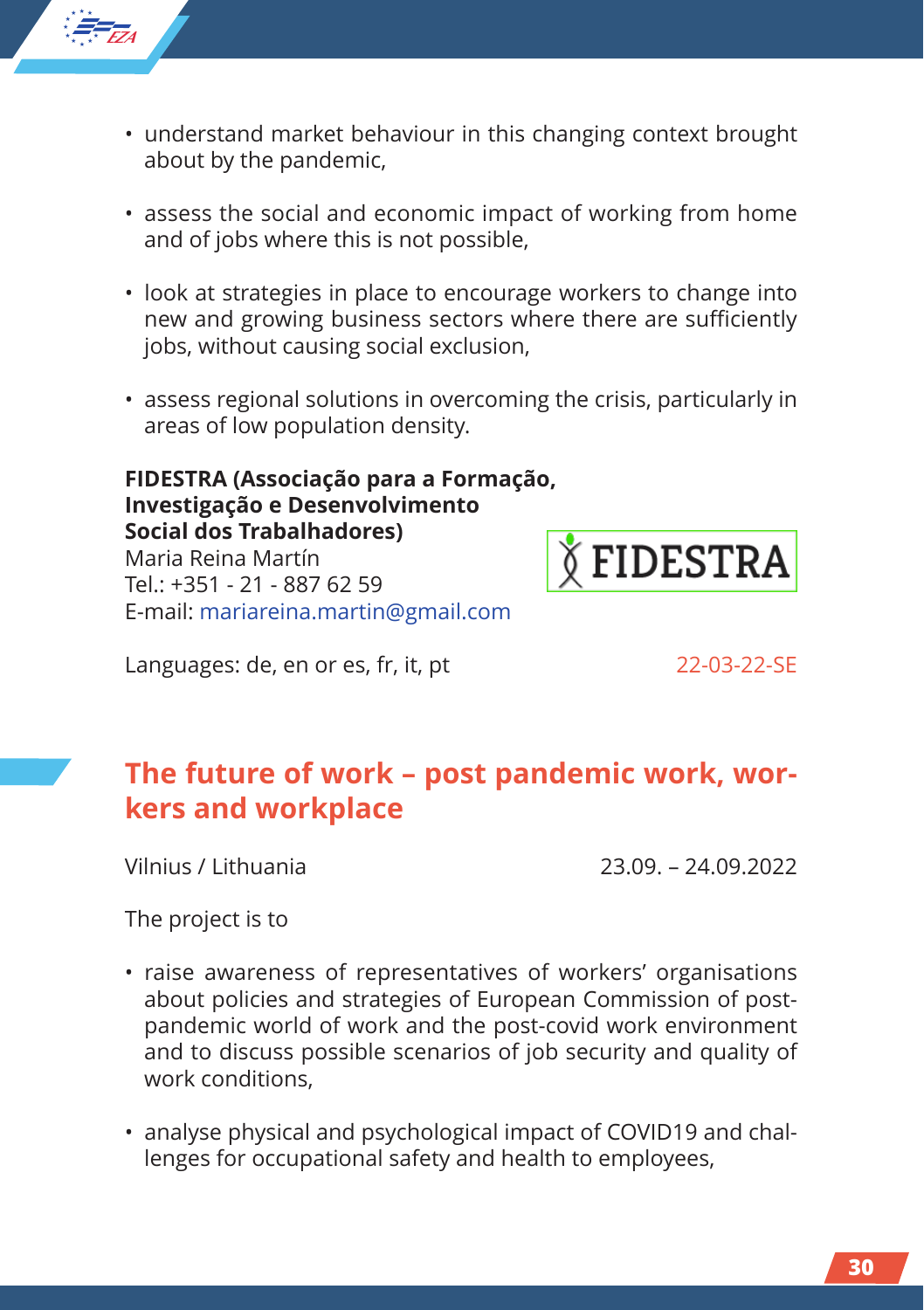

- discuss the impact and main challenges of pandemics to organisations representing workers and to share best practices and experiences from different countries,
- prepare recommendations regarding safe, healthy, and decent working conditions and environments in post-pandemic world taking into account best practices from different European countries.

**LDF Education Center (VsI Lithuanian Labor Federation Education Center)** Rasita Martišė  $Tel: +370 - 656 - 34143$ 



Languages: de, en, es, lt 22-04-22-SE

E-mail: rasitaj@gmail.com

# **Shaping the post pandemic recovery by securing interests of working people: new trade union strategies for the new forms of employment**

Sofia / Bulgaria 22.06. – 24.06.2022

The project is to

- evaluate the impact of the pandemic on working people and to exchange on the involvement of trade unions in implementation and monitoring of national recovery plans to save jobs, improve working conditions and reinforce social protection,
- explore the possibilities to grant more adequate and sustainable protection of employees in new forms of work, including pay levels, rights, rights to connect and disconnect, working time and conditions,
- elaborate trade union proposals and actions to better shape response strategies, contributing to an inclusive decision making to the benefit of all workers, including those most vulnerable based on solidarity and convergence.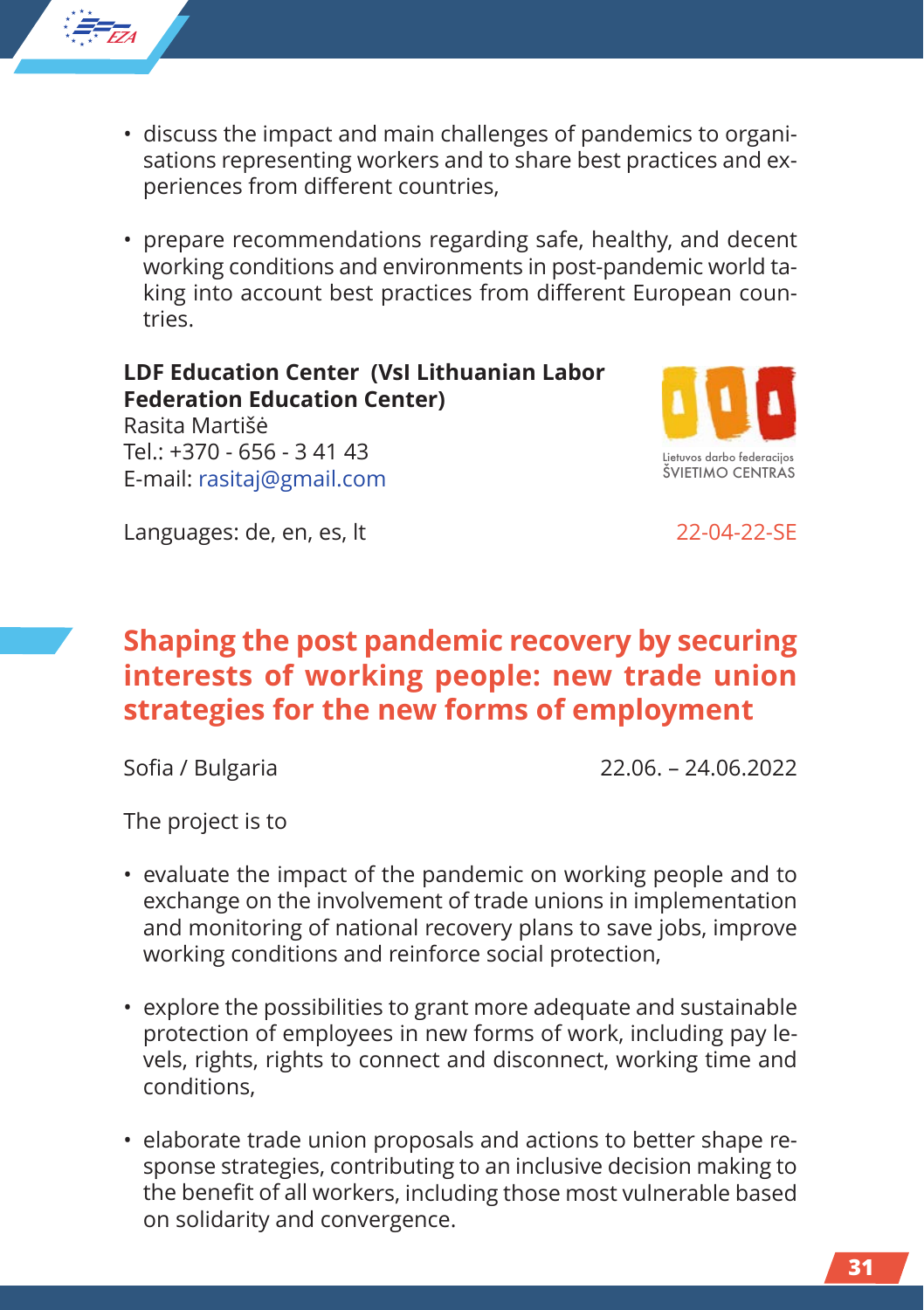

**PODKREPA CL (Confederation of Labour PODKREPA)** Veselin Mitov Tel.: 00 359 - 2 - 987 98 87 E-mail: vesko@podkrepa.org



Languages: bg, de, en, fr 22-05-22-SE

# **Role of the social dialogue in financing the tasks of education during and after COVID-19**

Gdańsk / Poland 12.05. – 14.05.2022

The project is about

- different models of financing educational tasks during and after COVID-19,
- identification of advantages and disadvantages of each of these models,
- participation of the social partners in development and delivery of each of the models,
- deepened analysis on how to conduct a modern social dialogue by trade unions.

**KK NSZZ "Solidarność" (Komisja Krajowa NSZZ "Solidarność")** Agnieszka Rybczyńska and Józef Mozolewski

 $Tel: +48 - 58 - 3084318$ E-mail: a.rybczynska@solidarnosc.org.pl and zr.podlaskiego@solidarnosc.org.pl



in cooperation with

#### **PED (Platform for Education)**

Languages: en, es, pl and others 22-06-22-PF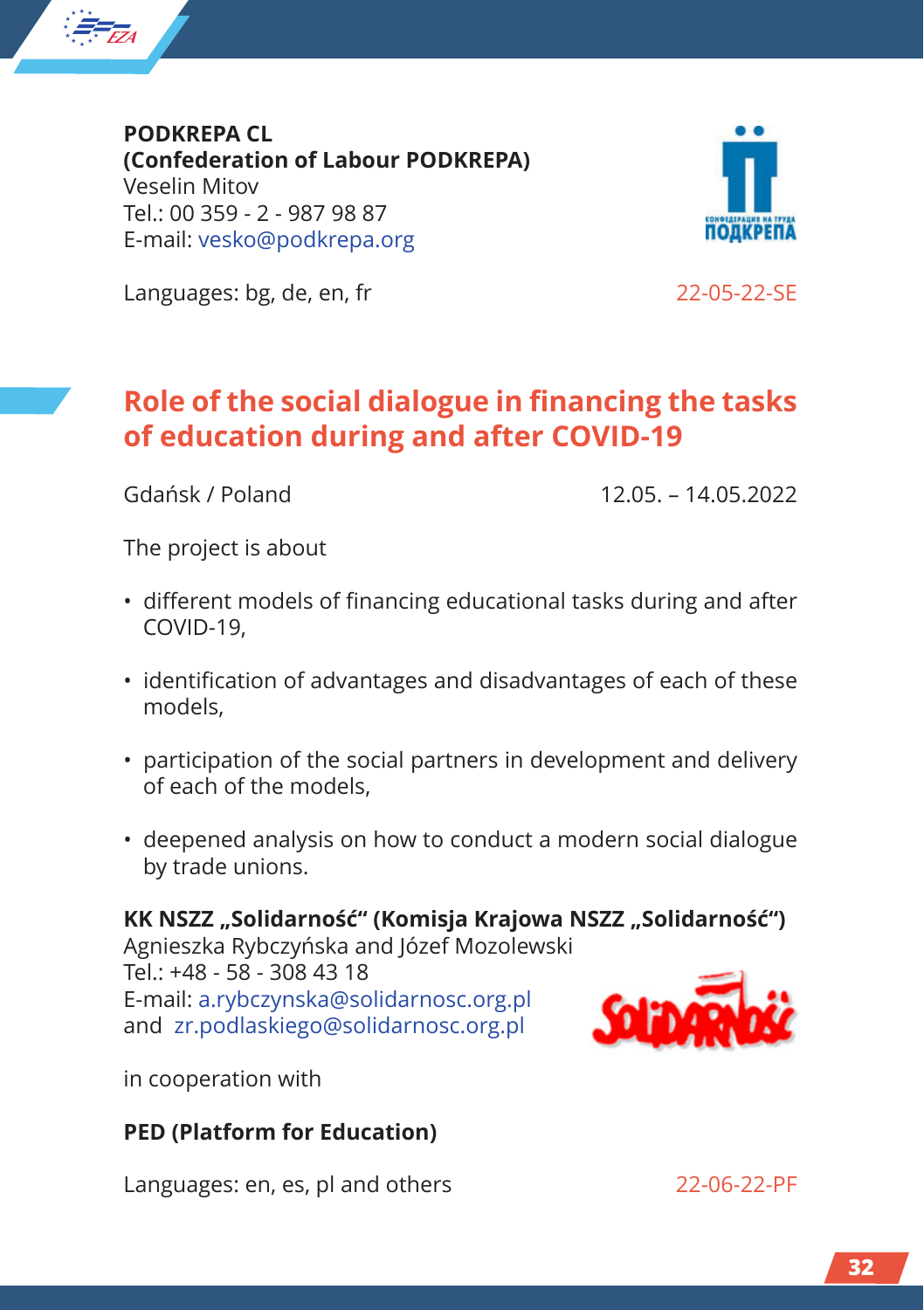

# **23 – The European Green Deal: The role of workers' organisations in the transition to a sustainable and climate neutral economy and employment**

# **Climate protection and the world of work – how social is the Green Deal?**

Brixen / Italy 20.05. – 21.05.2022

The seminar participants will discuss different scenarios for climate-friendly economic activity and consumption. The corresponding policy approaches will be examined for their effectiveness and viability.

#### **AFB**

**(Arbeiter-, Freizeit- und Bildungsverein)** Heidi Rabensteiner  $Tel: +39 - 0471 - 254199$ E-mail: info@afb.bz



Languages: de, en, it 23-01-22-SE

# **Fair energy transition, social dialogue and decent work**

Germany / Spain / Poland / Portugal Dates not yet defined

The main objectives of the seminar will be to

• analyse the national action plans for the transition to a decarbonised society, notably from the perspective of humane working conditions,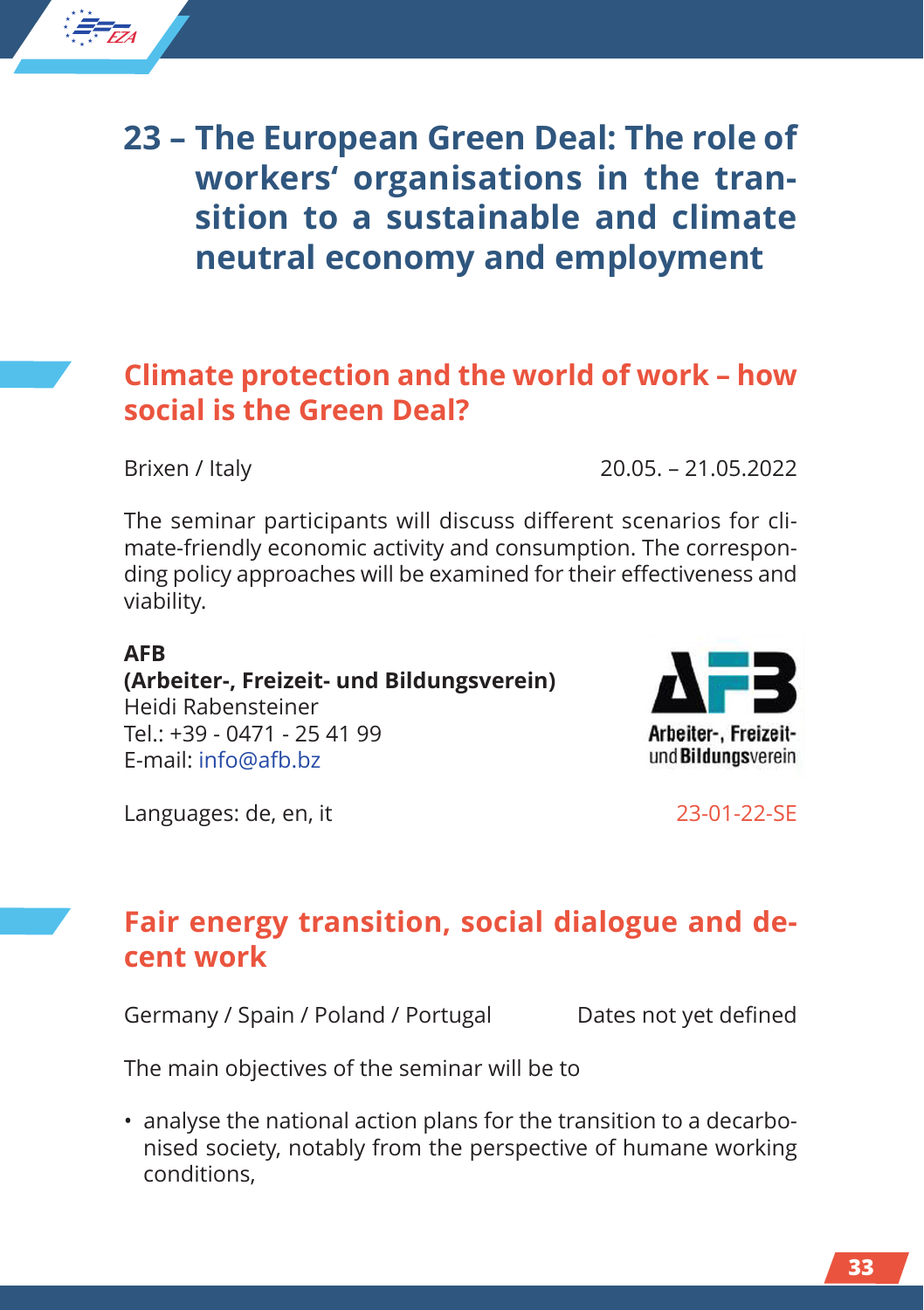

- promote social dialogue in the search for a fair transition that protects workers' rights, in particular the right to employment, retraining, vocational training and social protection,
- promote the correct interaction between workers' organisations and environmental organisations such that they all work equally towards the convergence of climate and social objectives,
- inform and raise public awareness of the need to develop socially and environmentally sustainable methods of production and consumption.

#### **CFTL (Centro de Formação e Tempos Livres)** João Paulo Branco Tel.: +351 - 21 - 812 07 20 E-mail: paulo.branco@stellantis.com

Languages: de, en, es, pt 23-02-22-AG



# **The ecologic transition: work and the new job profiles in a sustainable economy**

Milan / Italy 25.11. - 27.11.2022

The seminar starts from the premise that sustainability will be a priority after the Covid-19 pandemic, but that environmental sustainability must go hand-in-hand with careful consideration of the use of resources. A transition to an environmentally sustainable economy must be well managed and contribute to the goals of fair work for all, social inclusion and the eradication of poverty. The focus will be on the analysis of new occupational profiles, the role of vocational training and environmental safety at work.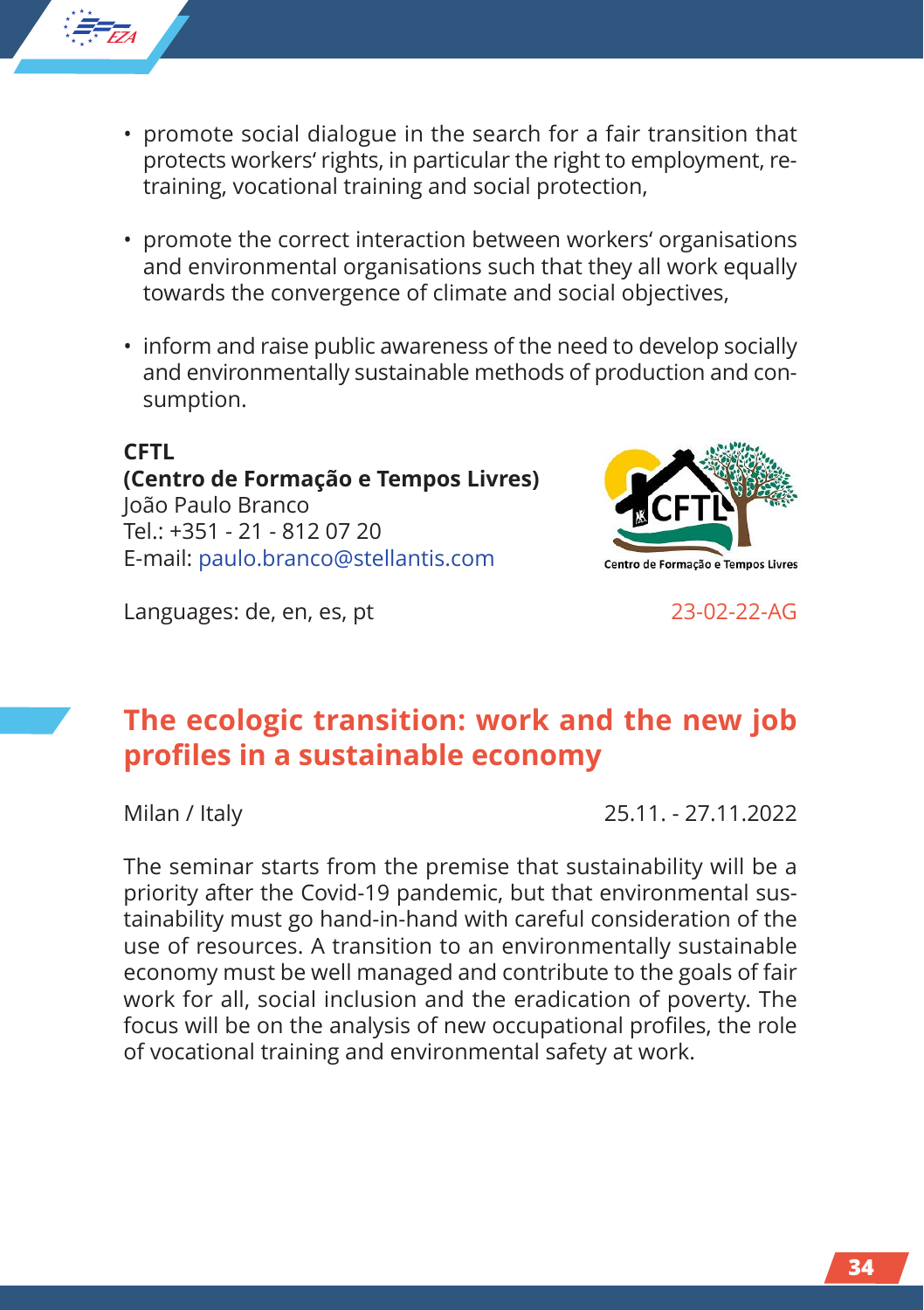

**MCL / EFAL (Movimento Cristiano Lavoratori / Ente Nazionale per la Formazione e l'Addestramento dei Lavoratori)** Giorgio D'Antoni and Maria Pangaro Tel.: +39 - 06 - 92 09 68 36 E-mail: efal@mcl.it presidente@efal.it (Giorgio D'Antoni) m.pangaro@mcl.it (Maria Pangaro)



Languages: de, en, es, it 23-03-22-SE

# **The European twin transition (digital and green) and the role of the social dialogue on safeguarding the jobs**

Bucharest / Romania 08.09. - 10.09.2022

The aim of the seminar is to analyse what impact the digital transformation and the Green Deal will have on the professional life of workers, both in the workplace and in terms of labour relations. Important issues will be discussed regarding the extent to which workers and the organisations that represent them are involved in this transformation, and the extent to which public administrations and employers are willing to listen to the views of trade unions and effectively involve them in decision-making processes.

#### **IFES (Institutul de Formare Economică şi Socială)** Silviu Traian Ispas

 $Tel: +40 - 264 - 41 25 27$ E-mail: ifes@ifes.ro

Languages: en, es, fr or it, ro 23-04-22-SE

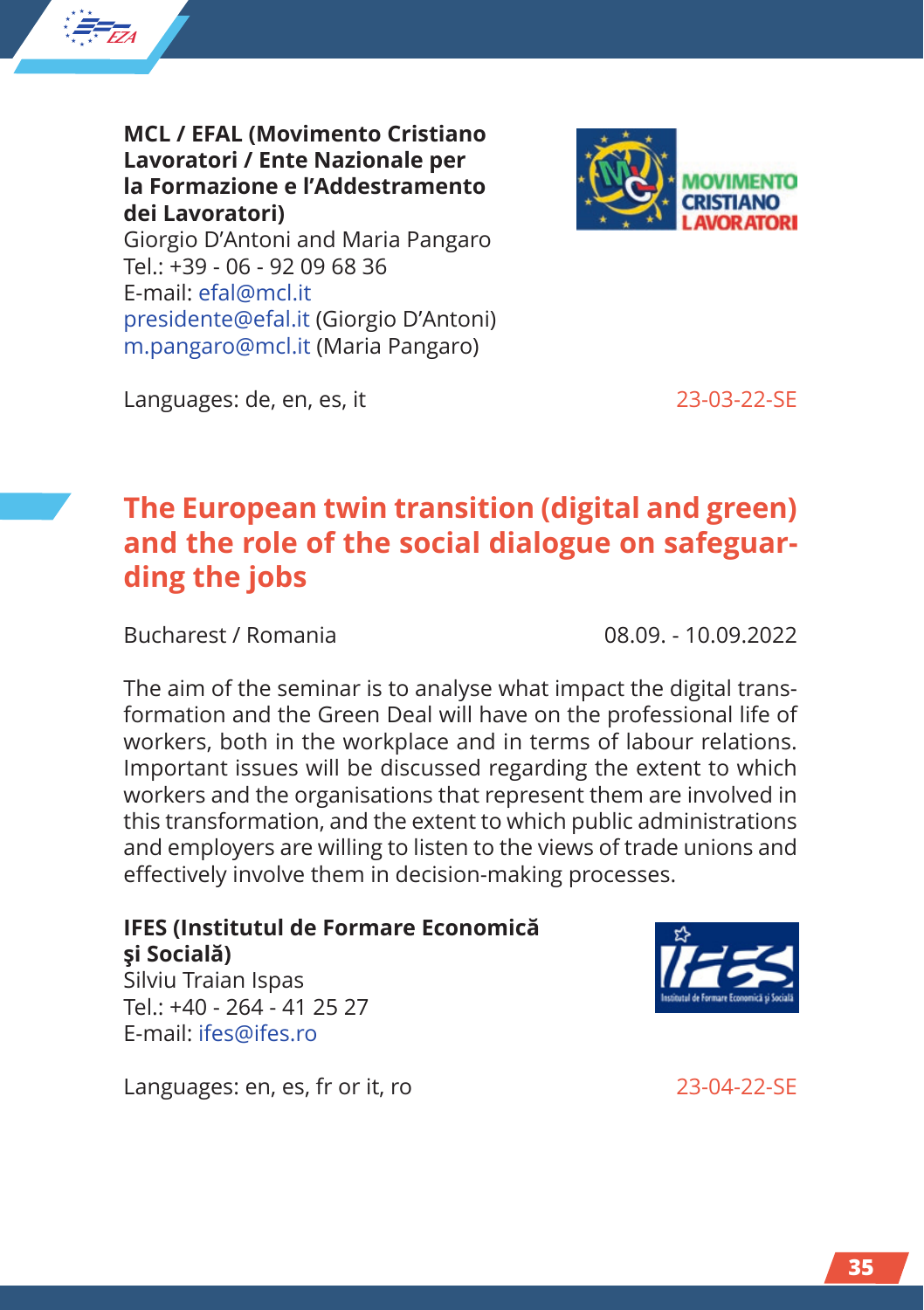

*EZA*

★ ★ ★ ★ ★ ★★ ★ ★ ★

Arles / France 24.08. – 27.08.2022

The objective of the seminar is to bundle and discuss trade union positions on the Green Deal and to transfer them as recommendations for action to workers' organisations.

**NBH (Nell-Breuning-Haus)** Rainer Rißmayer Tel.: +49 - 24 06 - 95 58 - 18 E-mail: rainer.rissmayer@nbh.de

Languages: bg, de, fr, ro 23-05-22-SE

# **Green Deal: will it be a sustainable transition?**

(Trentino) / Italy 04.11. – 06.11.2022

The seminar will deal with the profound structural changes that will arise from the Green Deal, which will lead to higher costs on the one hand and to the loss of many jobs on the other, forcing many workers to pursue further training accordingly. Will the subsidies and funds pledged by the EU be sufficient for a sustainable and social transition? Will they be a real economic and social support? Will new forms of poverty emerge, and will the gap between social classes and the economic and social dumping between European countries increase even further? Who will actually bear the costs of the transition? The seminar will focus on these and other questions.

#### **UNAIE (Unione Nazionale delle Associazioni degli Immigrati ed Emigrati)**

Armando Maistri Tel.: +39 - 0461 - 23 43 79 E-mail: info@trentininelmondo.it



Languages: en, fr, it 23-06-22-SE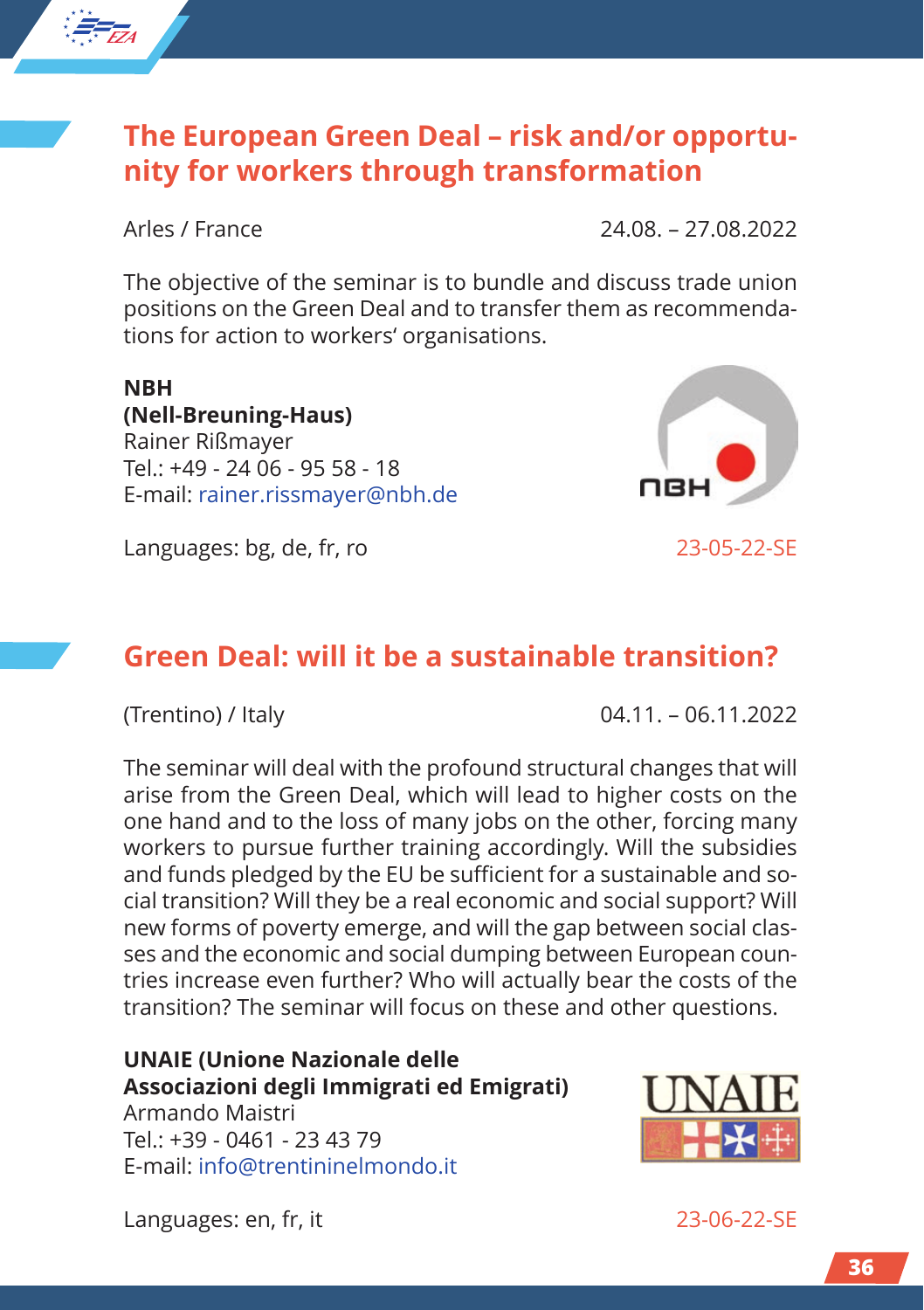

## **Challenges and opportunities in 21st century work scenarios in the European Union**

*EZA*

★ ★ ★ ★ ★ ★★ ★ ★ ★

Valencia / Spain 23.09. – 25.09.2022

The aims of the seminar are as follows:

- consider the development and training of digital competences as a challenge for workers,
- develop new STEM skills and knowledge to achieve digital literacy in an inclusive and sustainable Europe,
- raise awareness through social dialogue of the new occupational health risks posed by the use of digital technologies and the need for training as a strategy to maintain employment and the dignity of work.

#### **CEAT (Centro Español para Asuntos de los Trabajadores)**

David Cervera Olivares Tel.: +34 - 648 16 48 87 E-mail: asociacionceat@gmail.com Centro Español para Asuntos de los Trabajadores

Languages: en, es 24-01-22-SE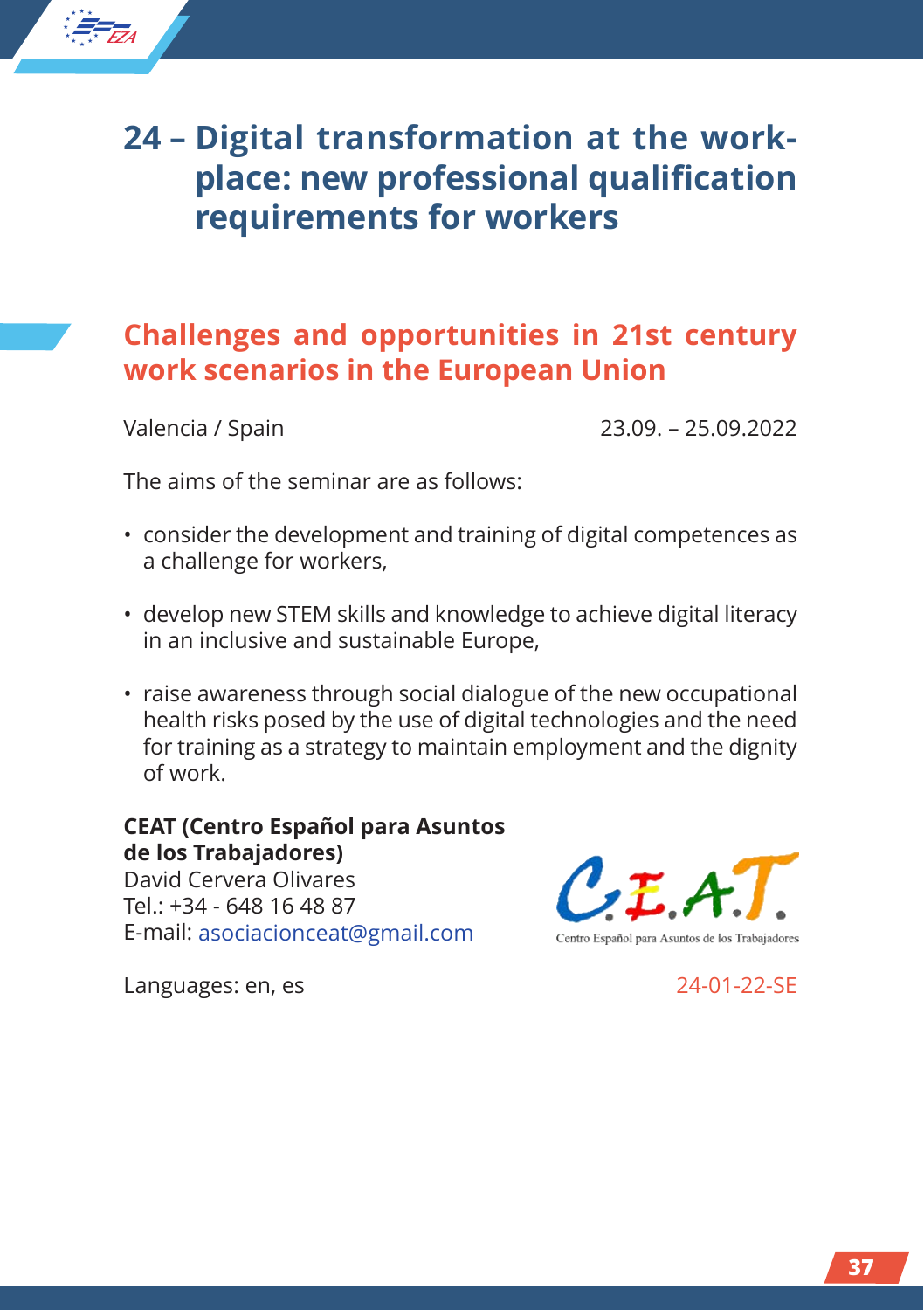

# **The impact of digitisation at work**

Alcalá de Henares / Spain 16.06. – 17.06.2022

The following questions will be the focus of the seminar:

- Which sectors will be most affected by digitisation and how can we prepare them for it? How can we protect the most vulnerable workers?
- What role does artificial intelligence play in the digitisation of work?
- Are all the member states prepared for the challenges ahead? How do rural and urban areas differ?
- What are the issues around privacy? What influence does our digital life have on our working life? What are the consequences of constant availability? What are the issues around the right not to be available?

#### **CEAT (Centro Español para Asuntos de los Trabajadores)**

David Cervera Olivares Tel.: +34 - 648 16 48 87 E-mail: asociacionceat@gmail.com



Languages: de, en, es, it 24-02-22-SE

# **Digital transformation of public services – skills development and training**

Vienna / Austria 13.10. – 15.10.2022

The seminar will focus on the competences and qualification of workers in the context of the digital transformation of the public sector and the digitisation of the activities of workers' organisations.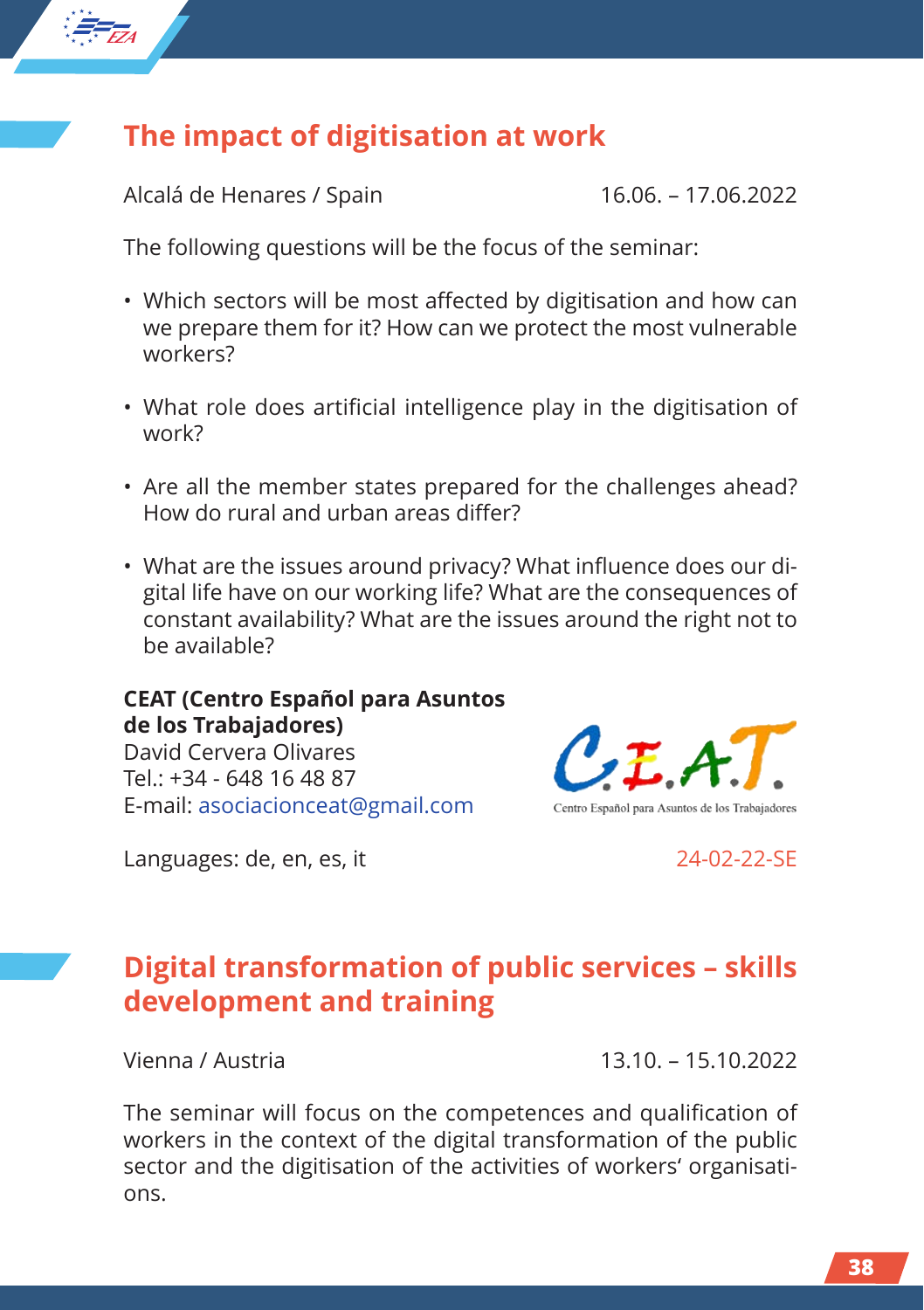

**EUROFEDOP (Europese Federatie van het Overheidspersoneel)** Bert Van Caelenberg  $Tel: +32 - 2 - 230, 3865$ E-mail: bert.vancaelenberg@eurofedop.org



Languages: de, en, fr, sh 24-03-22-SE

# **New technologies and digitisation: perspectives on the future of vocational education and training**

Milan / Italy 23.11. – 25.11.2022

The main topics of the seminar are new technologies and the digitisation process, and their impact on the labour market, including the progressive automation of production processes or the increasing use of robotics and artificial intelligence in the world of work. The seminar will also discuss related topics such as innovative teaching, STEM promotion and digital literacy and education and training issues.

#### **FLC (Fondazione Luigi Clerici)**

Paolo Cesana Tel.: +39 - 02 - 41 67 57 E-mail: clerici@clerici.lombardia.it



Languages: de, en, it 24-04-22-SE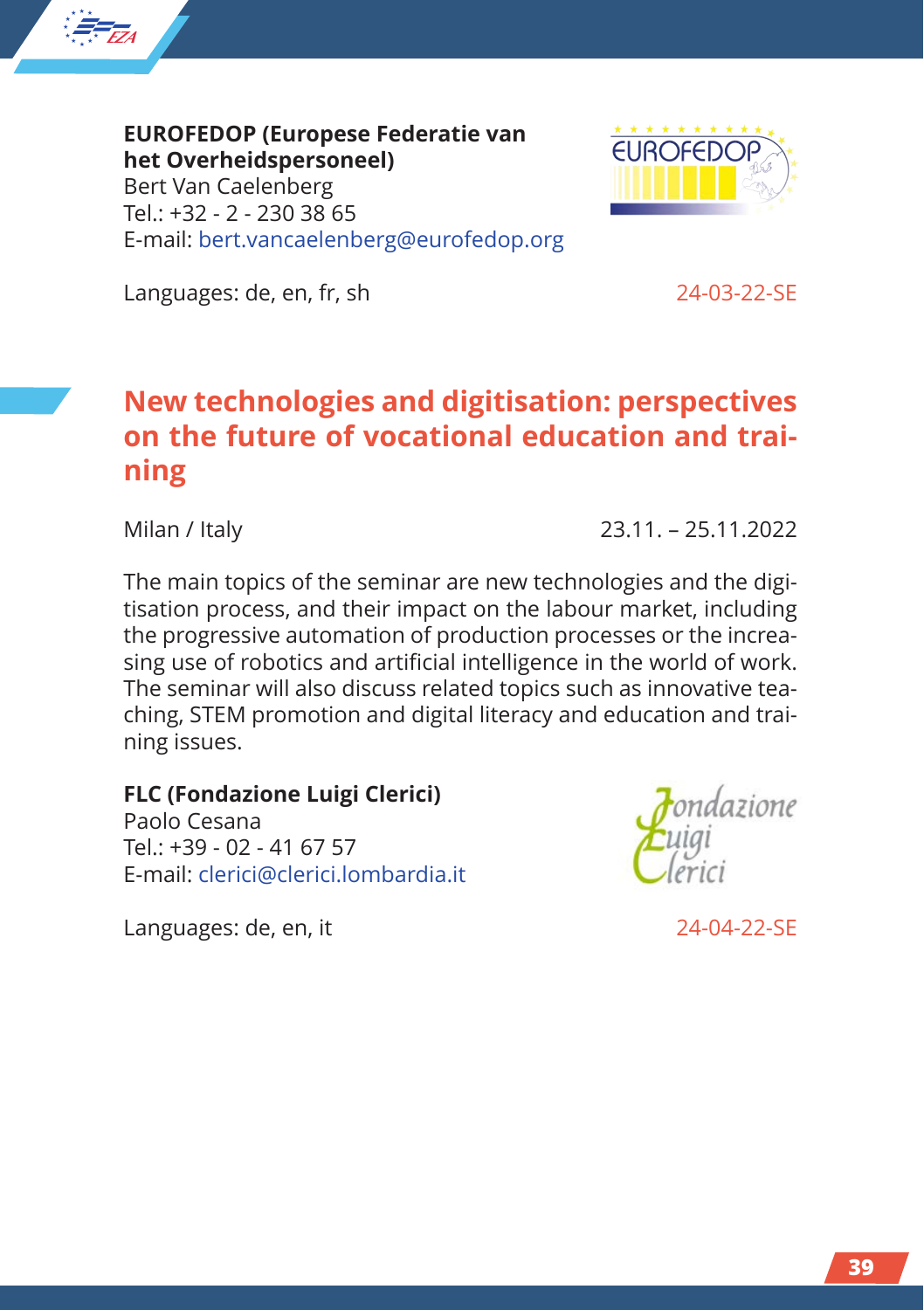# **Digital transformation: new skills for new job profiles and new forms of work**

*EZA*

★ ★ ★ ★ ★ ★★ ★ ★ ★

Portorož / Slovenia Date not yet defined

The aims of the seminar are to

- identify the areas where digitisation can make the greatest contribution to the economic value added (EVA) and the wellbeing of workers,
- identify the skills that workers will need for a successful digital transformation,
- analyse the legal framework of European countries for a successful transition to digitisation,
- provide practical advice for the technological transformation of companies towards more digitisation,
- analyse the impact of the dangers of digital transformation for workers, particularly from a psychosocial aspect.

**ZD NSi (Združenje delavcev Nove Slovenije)** Jakob Bec Tel.: +386 - 1 - 241 66 68 E-mail: jakob.bec@nsi.si



Languages: de, en, sl 24-05-22-SE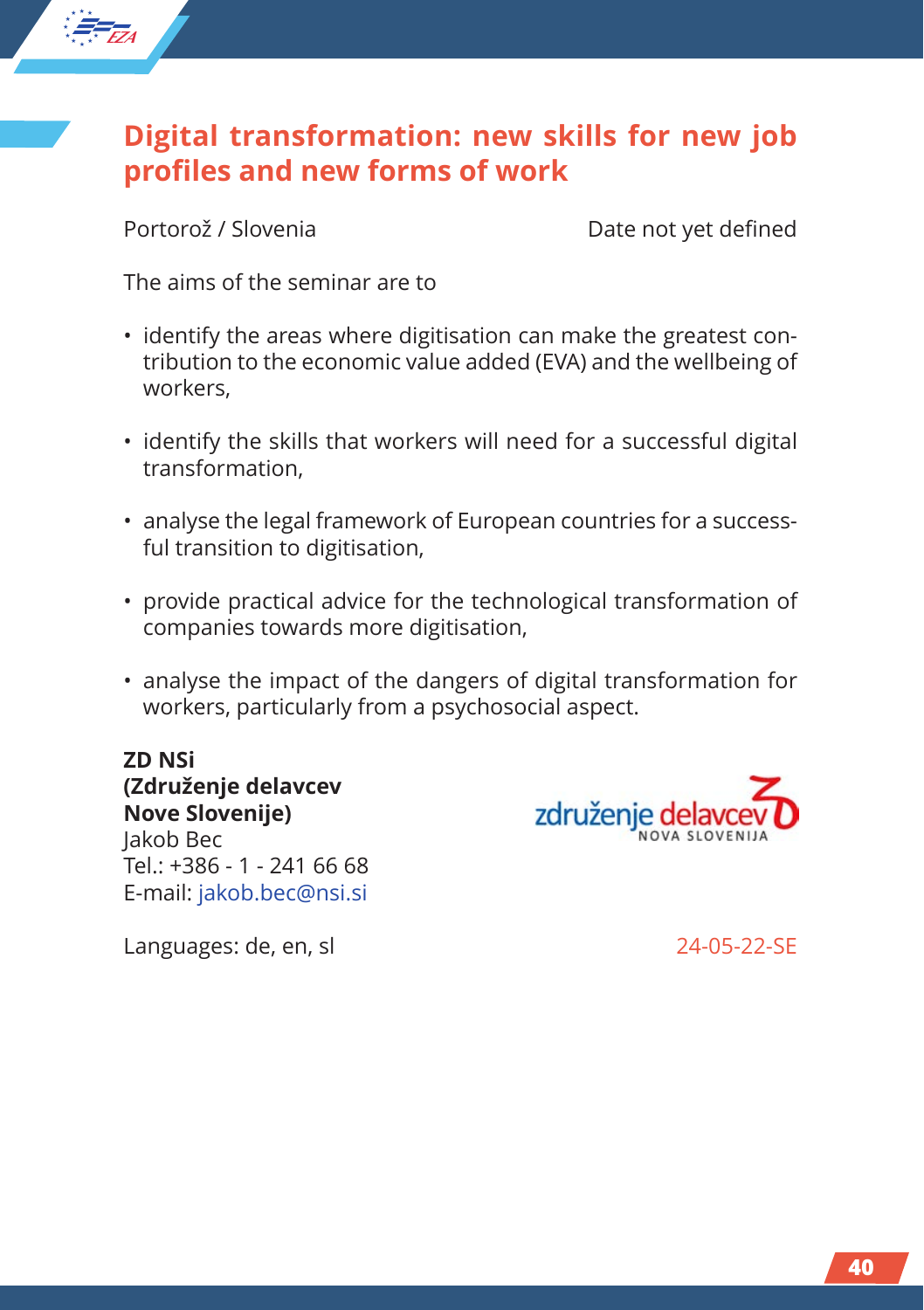

# **25 – Working conditions**

**Human Rights Due Diligence (HRDD): strengthening social partners, workers' representatives and (European) works council members to actively integrate upcoming national and European HRDD legislation in the social dialogue**

Brussels / Belgium 22.11. – 23.11.2022

The project is to discuss about the role of social dialogue in creating and monitoring of legislation about responsibility of enterprises regarding the respect of human rights (due diligence) in supply chains and to look on initiatives of European institutions about these issues.

#### **BIE Int. (Bouw-Industrie & Energie International)**

Laetitia Baldan and Jan Franco Tel.: +32 - 2 - 499 41 30 84 (Baldan) Tel.: +32 - 2 - 285 02 59 (Franco) E-mail: laetitia.baldan@acv-csc.be and jan.franco@acv-csc.be



Languages: en, es, fr, it, nl, pl 25-01-22-SE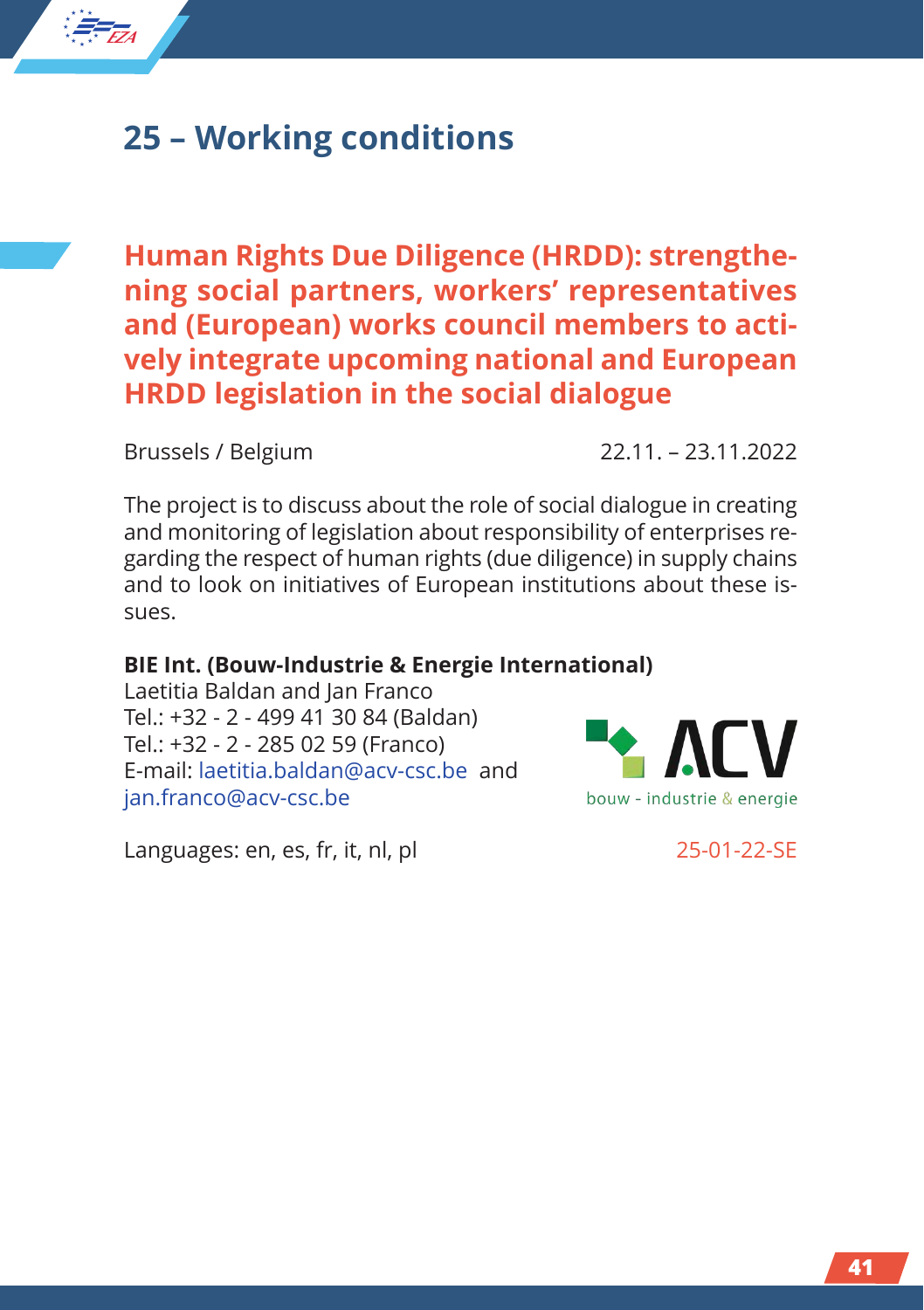

Lyon / France 01.12. – 03.12.2022 or 02.02. – 04.02.2023

During the 8th European Social Week, the seminar will explore what new challenges mean for the future of work and for the affected workers, and what contribution workers' organisations in Europe can make to ensuring that the forthcoming changes are socially just. The focus will be the transition to a sustainable and climateneutral economy, digitalisation and sustainable business and commerce.

#### **ESRI (European Social Responsibility Institute)** Bruno Machiels Tel.: +32 - 475 - 72 47 74 E-mail: brumac@telenet.be



Languages: de, en, es, fr, it 25-02-22-KO

# **Work – decent and fair! Growing the good in Europe**

*EZA*

★ ★ ★ ★ ★ ★★ ★ ★ ★

Brixen / Italy 12.06. – 18.06.2022

The aim is to develop ethical and environmental criteria and essential measures that are significant factors in work in the digital age, taking into account the changes arising from the Covid-19 pandemic from the perspective of workers. The main theme of the seminar is to discuss work that is humane, fair, social and just. In this context, we will present, examine and evaluate future concepts such as the common good economy, the activity society and the post-growth society.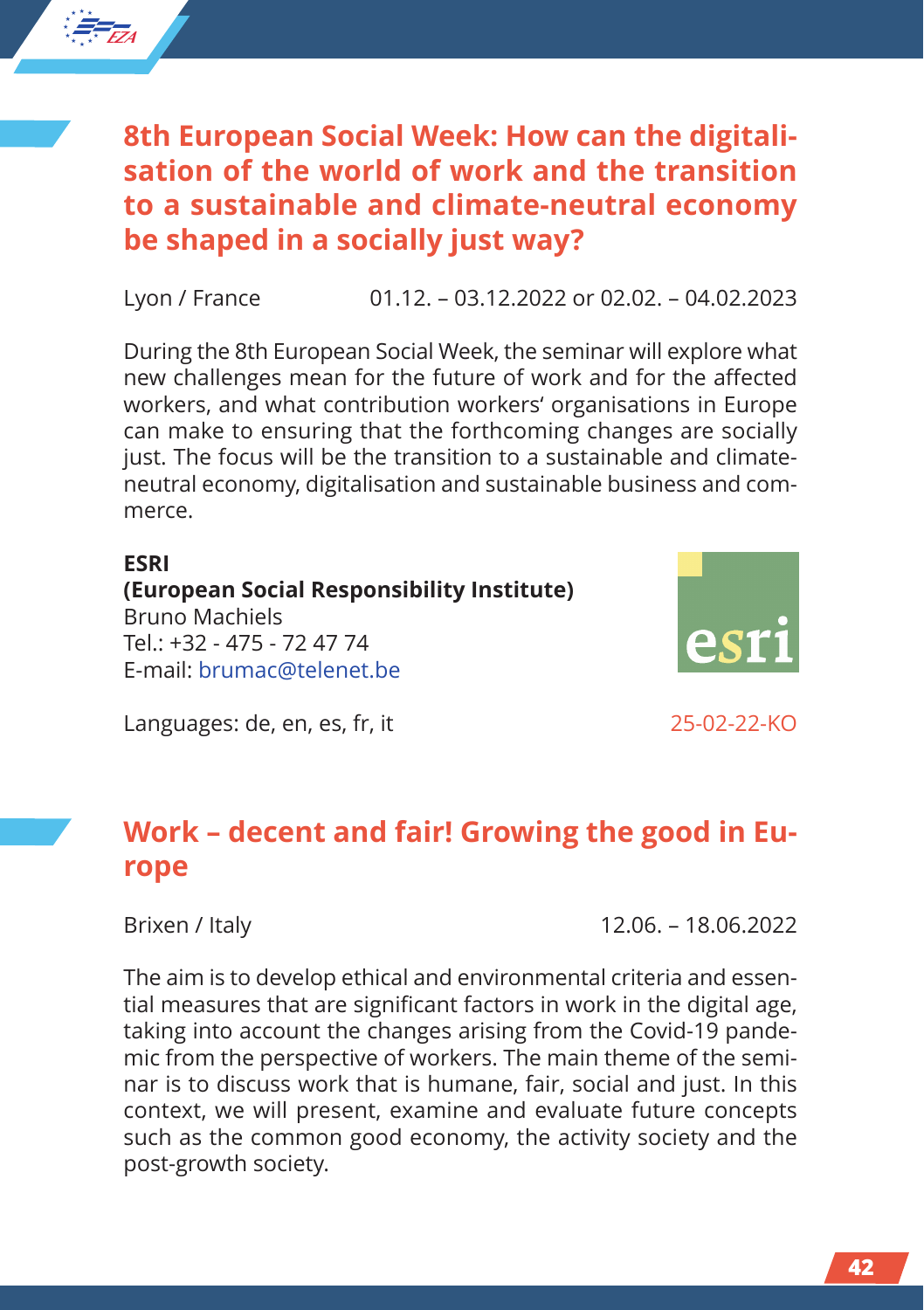

**KAB Deutschlands (Katholische Arbeitnehmer-Bewegung Deutschlands e.V.)** Contact details: KönzgenHaus Christoph Holbein-Munske and Norbert Jansen  $Tel: +49 - 2364 - 105 - 0$ Fax: +49 - 23 64 - 105 - 100 E-mail: holbein-munske@koenzgenhaus.de and jansen@koen



Languages: de, en 25-03-22-SE

# **Europe and wage inequality: The introduction of a European minimum wage and the role of the trade unions**

Limassol / Cyprus 22.09. – 23.09.2022

The project is to

- exchange views and experiences between social partners on the issue of wage inequalities and the minimum wage,
- strengthen the unions in the context of the dialogue that is being held for the establishment of the European Minimum Wage,
- develop cooperation and joint action between unions against wage inequality and ensure fair wages for workers,
- develop tools and implement measures to strengthen collective bargaining agreements for fair wages and social benefits.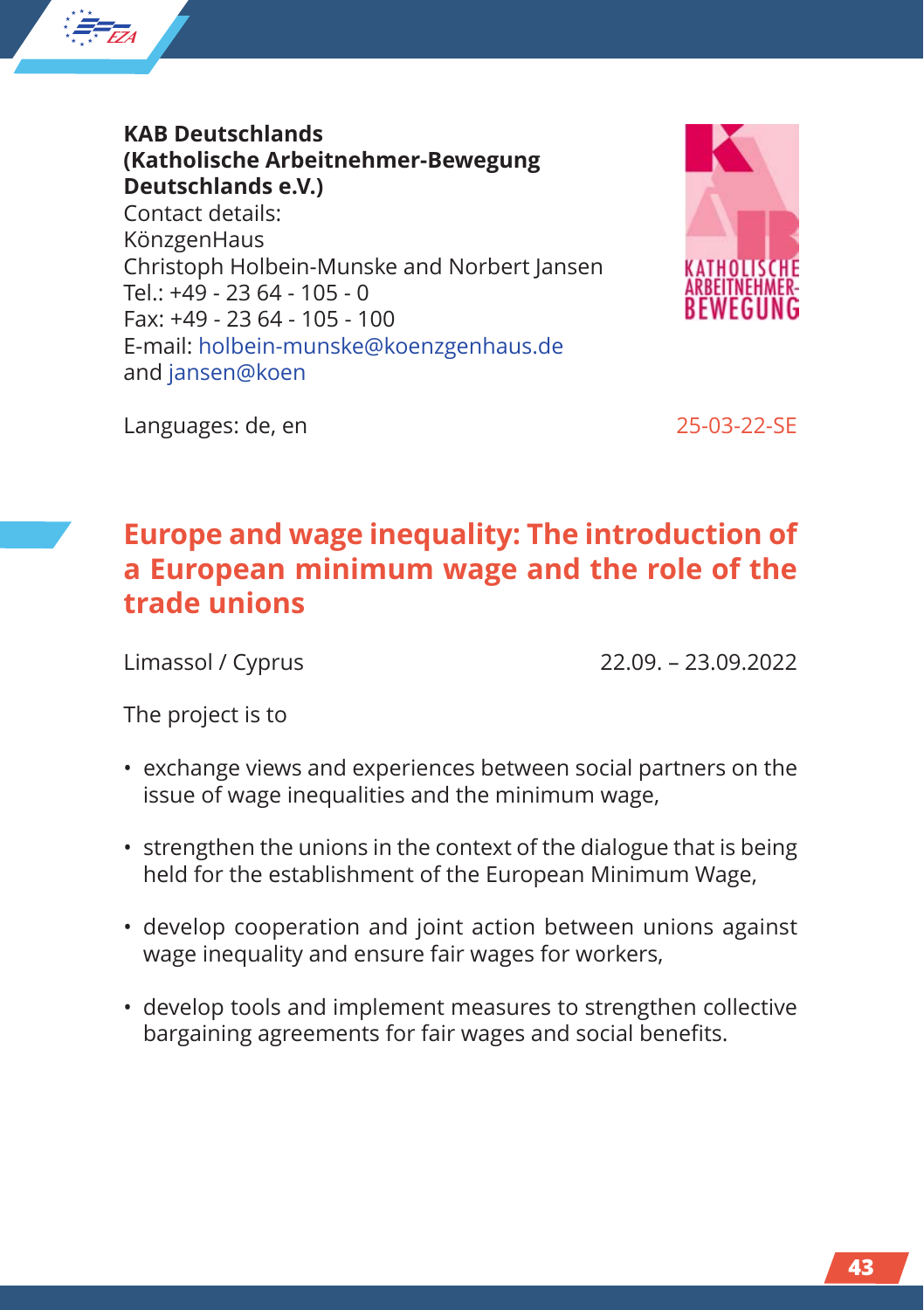

**KIKEA-DEOK (Cypriot Institute of Training/ Education and Employment (KIKEA) - DEOK)** Constantinos Eleftheriou Tel.: +357 - 22 - 21 03 60 E-mail: constantinos@deok.org.cy



Languages: en, el and others 25-04-22-SE

# **The future of work in the Baltic States and other EU countries: automation, workforce transition and quality of employment**

Jūrmala / Latvia 26.05. – 28.05.2022

The focus of the seminar is how to overcome the discrepancy between supply and demand in the labour market in a post-Covid world, including in particular addressing the skills shortage, improving access to jobs in dynamic growth centres, revitalising the labour market and increasing labour force participation.

#### **LKrA**

**(Latvijas Kristīga Akadēmija)** Skaidrīte Gūtmane Tel.: +371 - 6 - 775 33 60 E-mail: rektore@kra.lv

Languages: en, lv 25-05-22-SE

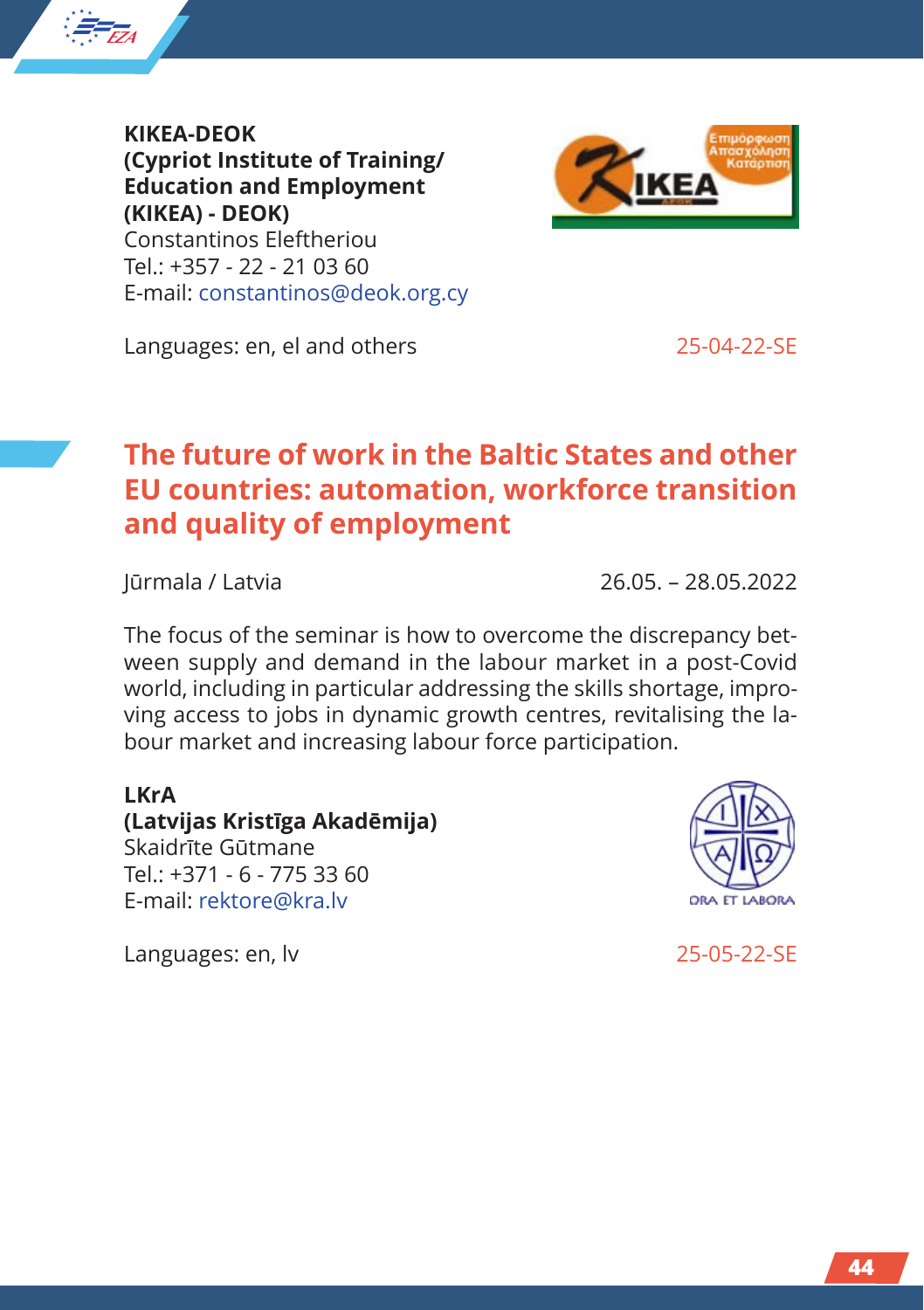## **Preserving the rule of law and a working democracy as a pre-requisite for social prosperity: the role of workers' organisations**

Leiria / Portugal 13.10. – 16.10.2022

*EZA*

★ ★ ★ ★ ★ ★★ ★ ★ ★

> The seminar will discuss the value of the rule of law and functional and participatory democracy and what they can mean for the social wellbeing of workers and societies in Europe. The role that workers' organisations should play in defending and promoting the stability and security of these values in terms of human dignity and social development will be discussed.

### **LOC/MTC (Liga Operária Católica - Movimento de Trabalhadores Cristãos)**

Américo Monteiro and Alice Marques Tel.: +351 - 21 - 390 77 11 E-mail: americo.monteiro1960@gmail.com and mariaalicepereira867@gmail.com

Languages: de, en or fr, es, pt 25-06-22-SE

# **Modernizing the social security systems: European unemployment re-insurance scheme, mobility and social security**

Vilnius / Lithuania 09.06. – 11.06.2022

The seminar will cover the following topics:

- social security systems in Europe what are they like? What do they guarantee and how can one use them?
- modernizing social protection systems challenges and coordination



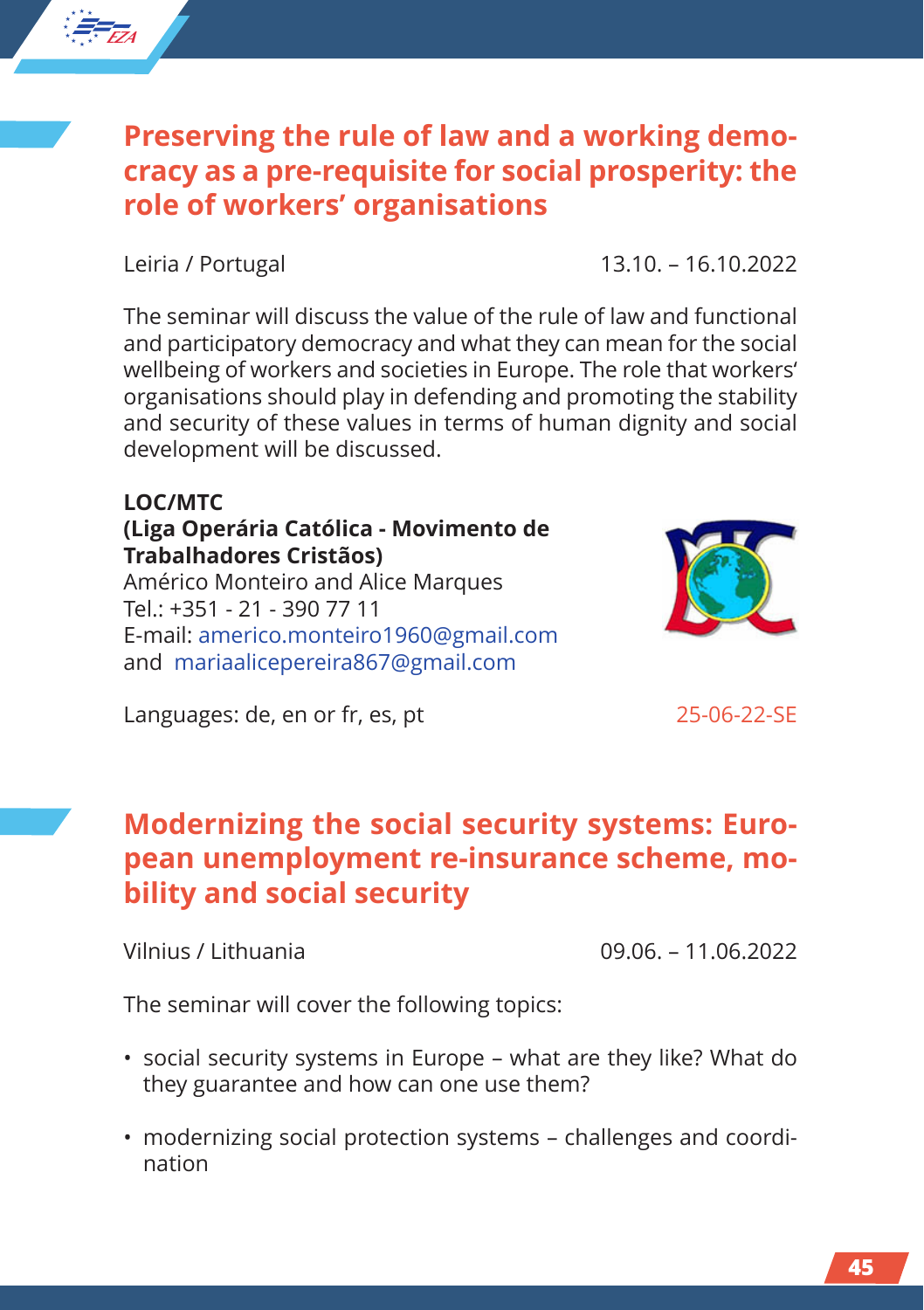

- the European employment (unemployment) system the complex functioning of national system models
- transformation and challenges of Employment Services
- ensuring worker mobility in the European Union. Social guarantees for workers from third countries in the European Union
- worker mobility and social protection the opportunity to enjoy safety and dignity at work in the EU

LPS ..Solidarumas" **(Lietuvos Profesinė Sąjunga "Solidarumas")** Kristina Krupavičienė  $Tel: +370 - 5 - 2621743$ E-mail: kristinalpss@hotmail.com



Languages: de, en, es, lt, pl 25-07-22-SE

# **Impact of the new active labour market policy in Europe**

St. Julian's / Malta 12/2022

The seminar will concentrate on current labour market policies in Malta and other European countries and the EU, with a particular focus on

- the challenges posed by increasing labour force participation in terms of a work and family life balance,
- the impact of the Covid-19 pandemic on the labour market and the risk of a lost generation,
- improving employment opportunities for people with disabilities,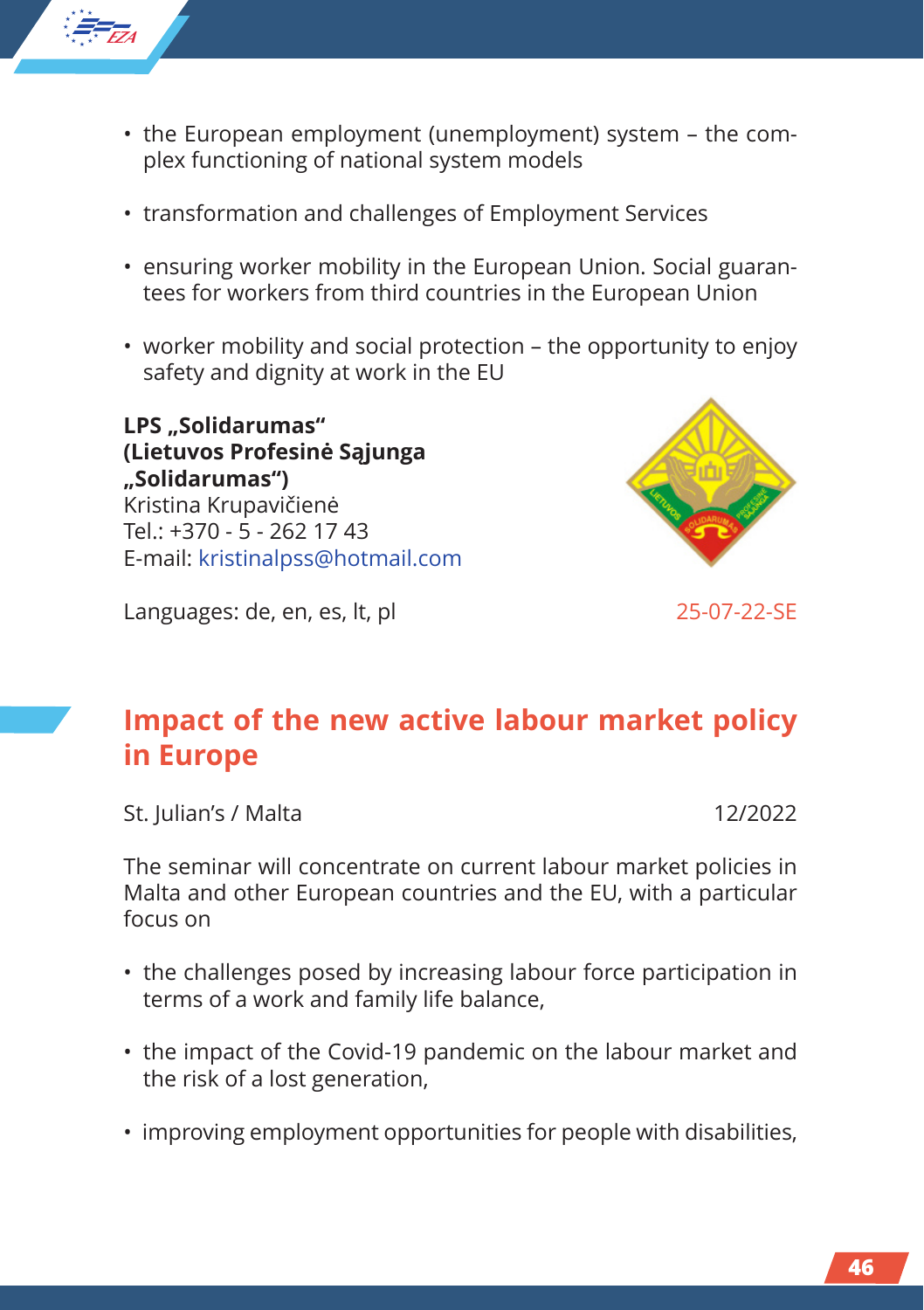

- experiences of third-country nationals working in low-paid jobs and the downward pressure on the wages of other workers,
- retraining and up-skilling the workforce to meet the needs of the changing economy and new challenges,
- meeting the needs in specific sectors where there is a shortage of workers,
- effects of automation and artificial intelligence on the labour market,
- combating the shadow economy and empowering low-income earners to fight for their rights.

#### **UHM (Union Ħaddiema Magħqudin)**

Josef Vella  $Tel: +356 - 99 02 04 73$ E-mail: jvella@uhm.org.mt



Languages: en, es, it, pl 25-08-22-SE

# **Digitisation, remote work and the workplace: Has the pandemic truly opened a door of no return?**

Vienna / Austria 30.05. – 01.06.2022

The aim of the project is to start discussion about employment and social matters after COVID-19. What are the consequences of the pandemic? Will labour and the way it is organized truly change? Is it so that a door of no returned was opened? Or was it already open a little, but opened wide by the pandemic?

In many ways the labour-relations as we know it will have to change and adapt. But until what point? When looking at company-culture for example? This is an important asset. Will this change too when the way we increasingly work remotely? And how to prevent the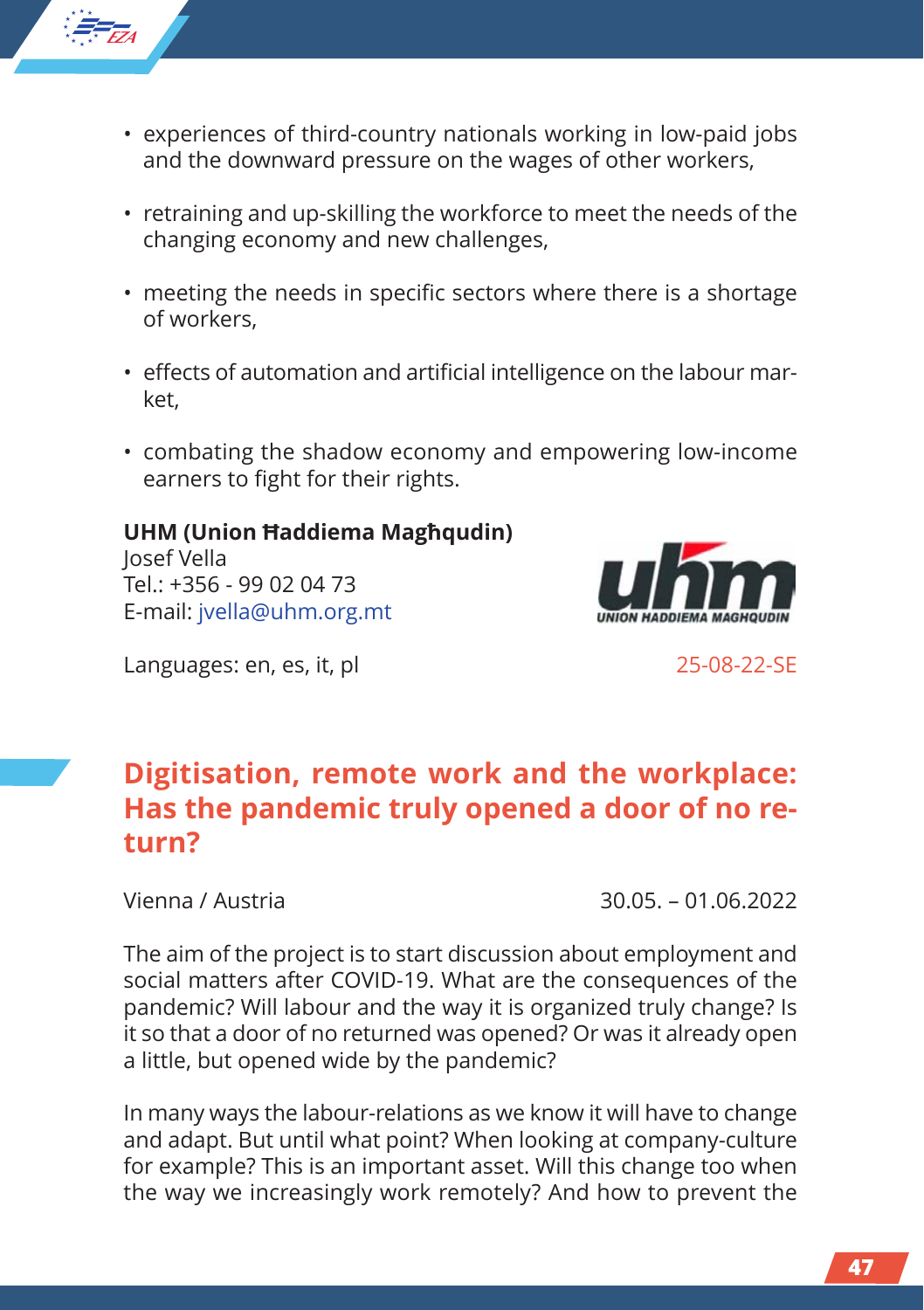

loss and disappearance of company-culture? And what about certain values perceived as very important to the company and organization?

**WOW (World Organisation of Workers)**

Bjørn van Heusden Tel.: +32 - 476 94 64 06 E-mail: bavanheusden@wownetwork.be



Languages: de, en, es 25-09-22-SE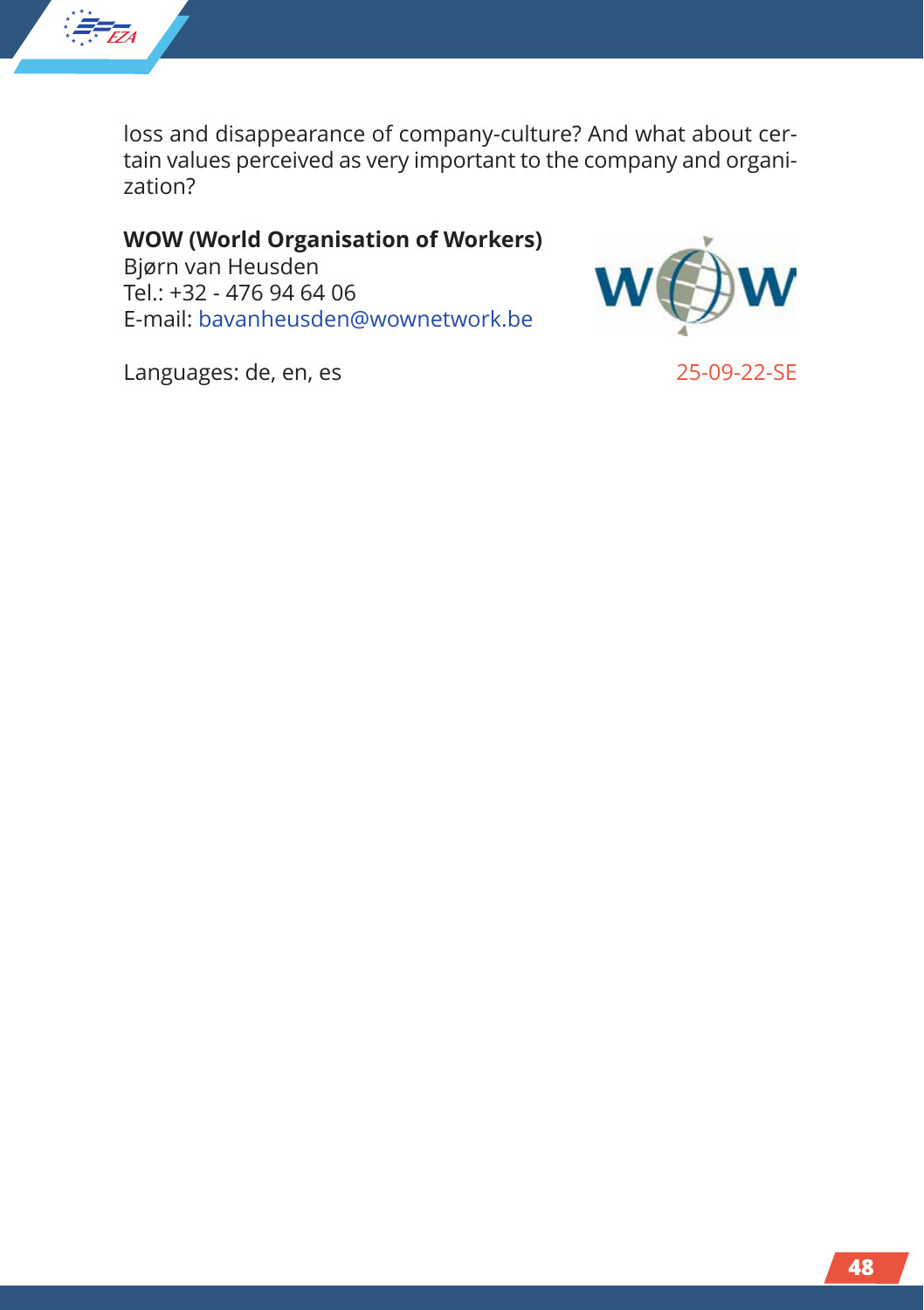

# **26 – Safety and health at work**

# **Well-being at work: a practical and concrete prevention policy**

Ireland 06/2022

Longer working hours, stress at work, constant availability and increased productivity cause not only physical but also psychological problems at work. In this context, the seminar will, among others, explore the issue of long-term illnesses and the options for action by the social partners. The aim is to produce a practical guide that can be used in the context of social dialogue at national, sectoral and enterprise level.

#### **Europees Forum VZW**

Dirk Uyttenhove  $Tel: +32 - 2 - 475360384$ E-mail: dirk.uyttenhove@acv-csc.be

Languages: not yet defined 26-01-22-SE

## **Sustainable and resilient agriculture to enhance workers' safety and safeguard the environment**

Italy 10/2022

Agricultural workers are among those at high risk of contracting occupational diseases or even suffering fatal accidents. Prevention and safety at work are therefore crucially important for agricultural enterprises. The topics to be discussed at this seminar include

• how the health of agricultural workers can be sustainably protected and maintained,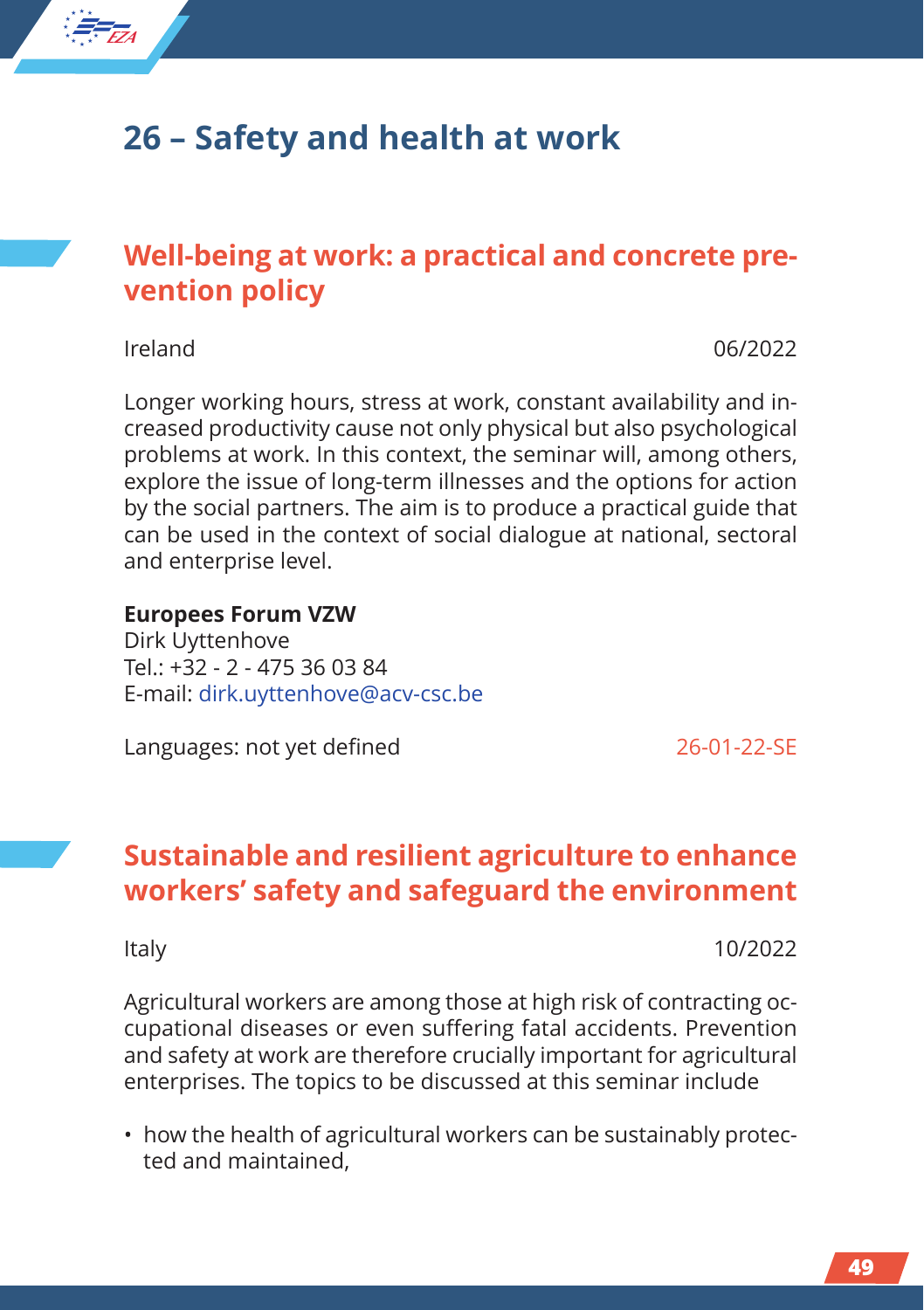

- how to promote quality and environmental safety policies that reduce risks to both workers and the environment,
- how social dialogue can provide guarantees to improve and modernise the sector, which includes adequate training for sustainable and digital agriculture.

**FEDER.AGRI. (Federazione Nazionale per lo Sviluppo dell'Agricoltura)** Alfonso Luzzi  $Tel: +39 - 06 - 70056$  10 E-mail: sg@federagri.it



Languages: de, en, es, it 26-02-22-SE

# **Digital transformation and new forms of work**

Ružomberok / Slovakia 10.06. – 11.06.2022

The seminar will tackle the following topics:

- The impact of digitalisation on employment, working time, wages and social benefits. How can value creation be shared?
- The impact of digitalisation on working conditions: stress, worklife balance, work monitoring. How can you make the best of technology and avoid the worst aspects?
- The impact of digitalisation on skills. What training do workers require?
- Analysis of the impact of digital transformation on working conditions and the organisation of work in economic sectors.
- Identify tools and responses developed by trade unions to influence the social consequences of the introduction of digital technologies.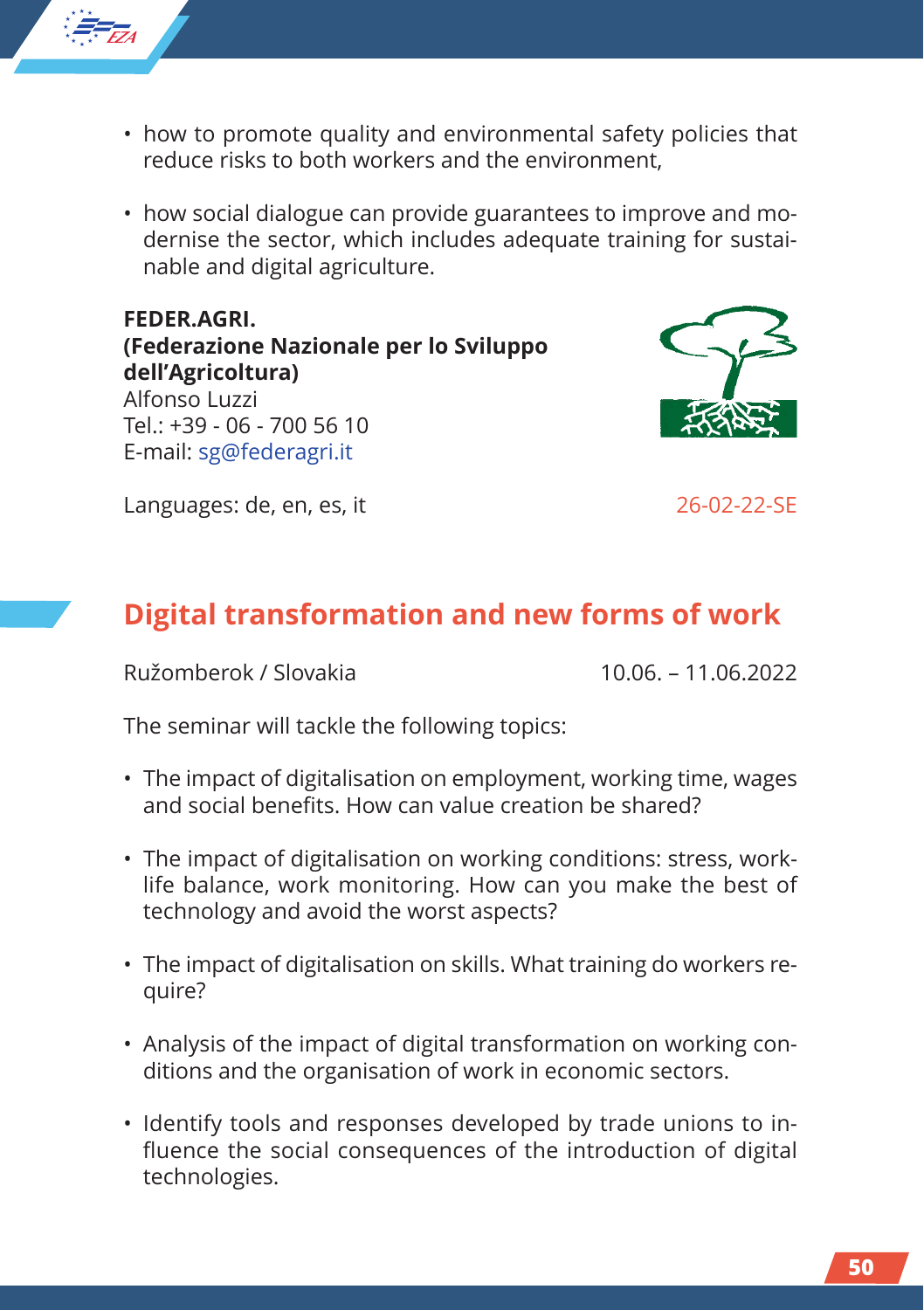

**NKOS (Nezávislé krestanské odbory Slovenska)** Ľubica Černá Tel.: +421 - 903 29 73 22 E-mail: centrum@nkos.sk



Languages: en, sk 26-03-22-SE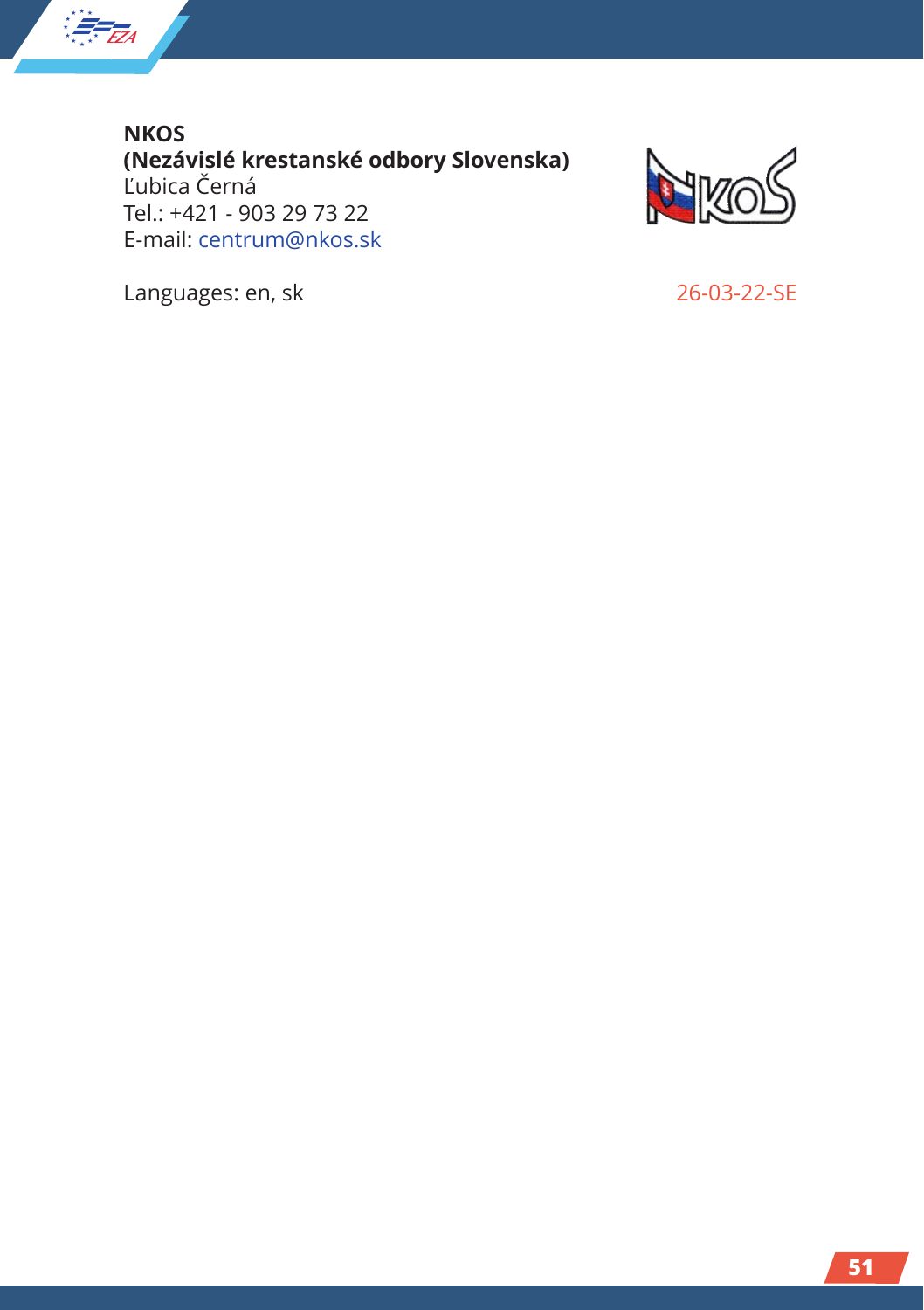# **27 – Capacity building for workers' organisations**

# **Taking new paths – efficient organisation and shaping of educational measures for creating added value in social dialogue**

*EZA*

★ ★ ★ ★ ★ ★★ ★ ★ ★

Gdańsk / Poland 01.06. – 03.06.2022

This course provides those in charge of projects from the EZA network with training on the different aspects of project management; the course has been successfully offered for two years in the context of the EZA educational programme. One focus area concerns the efficient use of financing/grant resources.

**KK NSZZ "Solidarność" (Komisja Krajowa NSZZ "Solidarność")** Agnieszka Rybczyńska and Józef Mozolewski Tel.: +48 - 58 - 308 43 18

E-mail: a.rybczynska@solidarnosc.org.pl and zr.podlaskiego@solidarnosc.org.pl



Languages: de, en, fr, it, nl 27-02-22-KU

# **"Strengthening social dialogue – shaping European integration": special project for workers' organisations in the Western Balkans**

Countries of the Western Balkans 01.04.2022 – 15.02.2023

The special project for workers' organisations in the Western Balkans will be continued in the established form of seven working groups realised as tandem partnerships consisting of Western and South-East European project partners, followed by a joint evaluation seminar. With this project, EZA wants to respond to the special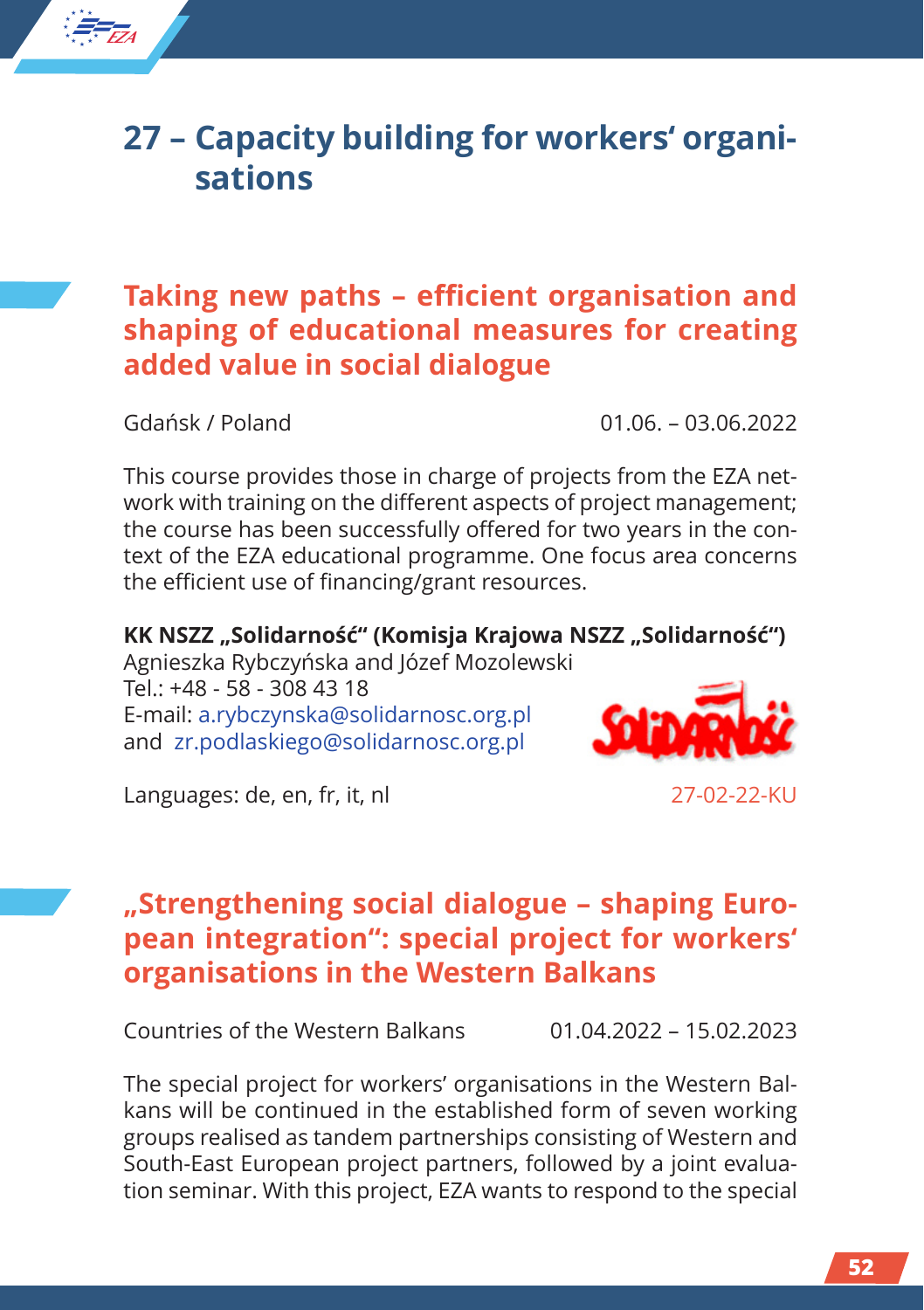

need for education measures to strengthen the social dialogue (something that has been confirmed by the member organizations in the Western Balkans), and to contribute to the EU accession strategy.

**EZA (Europäisches Zentrum für Arbeitnehmerfragen)** Sigrid Schraml Tel.: +49 - 22 23 - 29 98 - 0 E-mail: eza@eza.org

Languages: not yet defined 27-03-22-SP



# **Adult education on European social dialogue in the digital era**

Arles / France 22.08. – 24.08.2022

The coronavirus pandemic has created new challenges for the educational work that is done regarding the European social dialogue. Restricted travel options make it necessary to use digital, internetbased, and video-supported seminar formats. The objective is to provide practical information on how digital learning is different from traditional educational formats, and the requirements that must be satisfied by both learners and teachers when it comes to digital learning formats. Another objective is a discussion of what digital learning frameworks and scenarios may look like, and a presentation of different digital learning methods and the appropriate tools and applications.

#### **NBH (Nell-Breuning-Haus)**

Rainer Rißmayer Tel.: +49 - 24 06 - 95 58 - 18 E-mail: rainer.rissmayer@nbh.de

Languages: not yet defined 27-04-22-KU

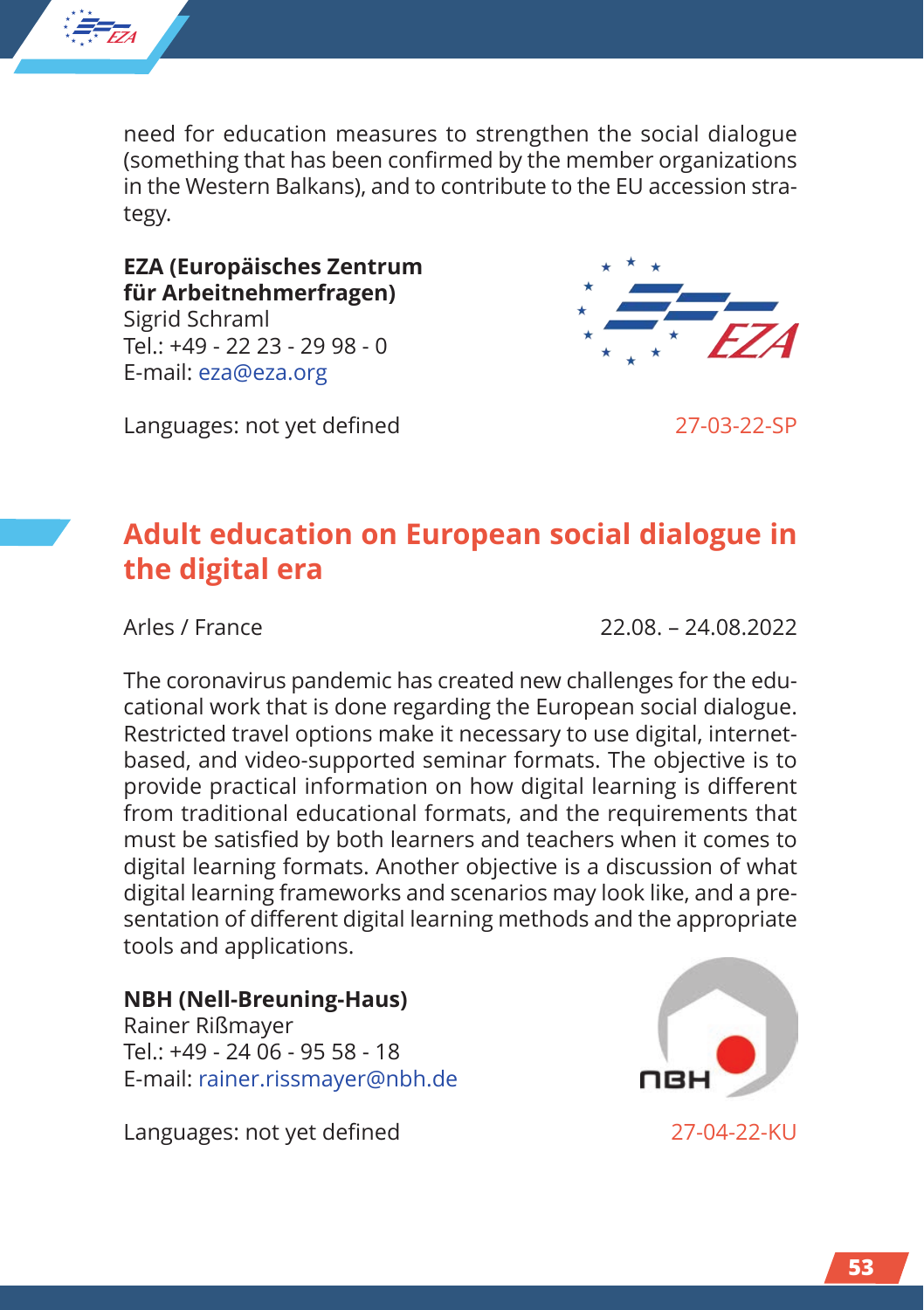## **Young leaders**

*EZA*

★ ★ ★ ★ ★ ★★ ★ ★ ★

Poland 09/2022

This training course starts a new "Young leaders" course cycle. Its objective is to provide managers in workers' organisations with skills such as leadership styles and strategies, leadership in organisations with full-time and volunteer staff, motivation and mobilisation, public relations as well as negotiation skills. Learning contents that will be repeated in all courses include the management of value-based organisations, the communication of values, management in workers' organisations with European networks and management ethics.

#### **Europejski Dom Spotkań Fundacja Nowy Staw** Agata Dziubińska-Gawlik  $Tel: +48 - 81 - 5346191$

Languages: not yet defined 27-05-22-KU

E-mail: eds@eds-fundacja.pl

# **Young leaders**

France 02/2023

This training course continues the "Young leaders" course cycle. Its objective is to provide managers in workers' organisations with skills such as leadership styles and strategies, leadership in organisations with full-time and volunteer staff, motivation and mobilisation, public relations as well as negotiation skills. Learning contents that will be repeated in all courses include the management of value-based organisations, the communication of values, management in workers' organisations with European networks and management ethics.

**UROPEISKI DOM SPOTKAN JNDACIA Y STAW** 

dia wolności i solidarności –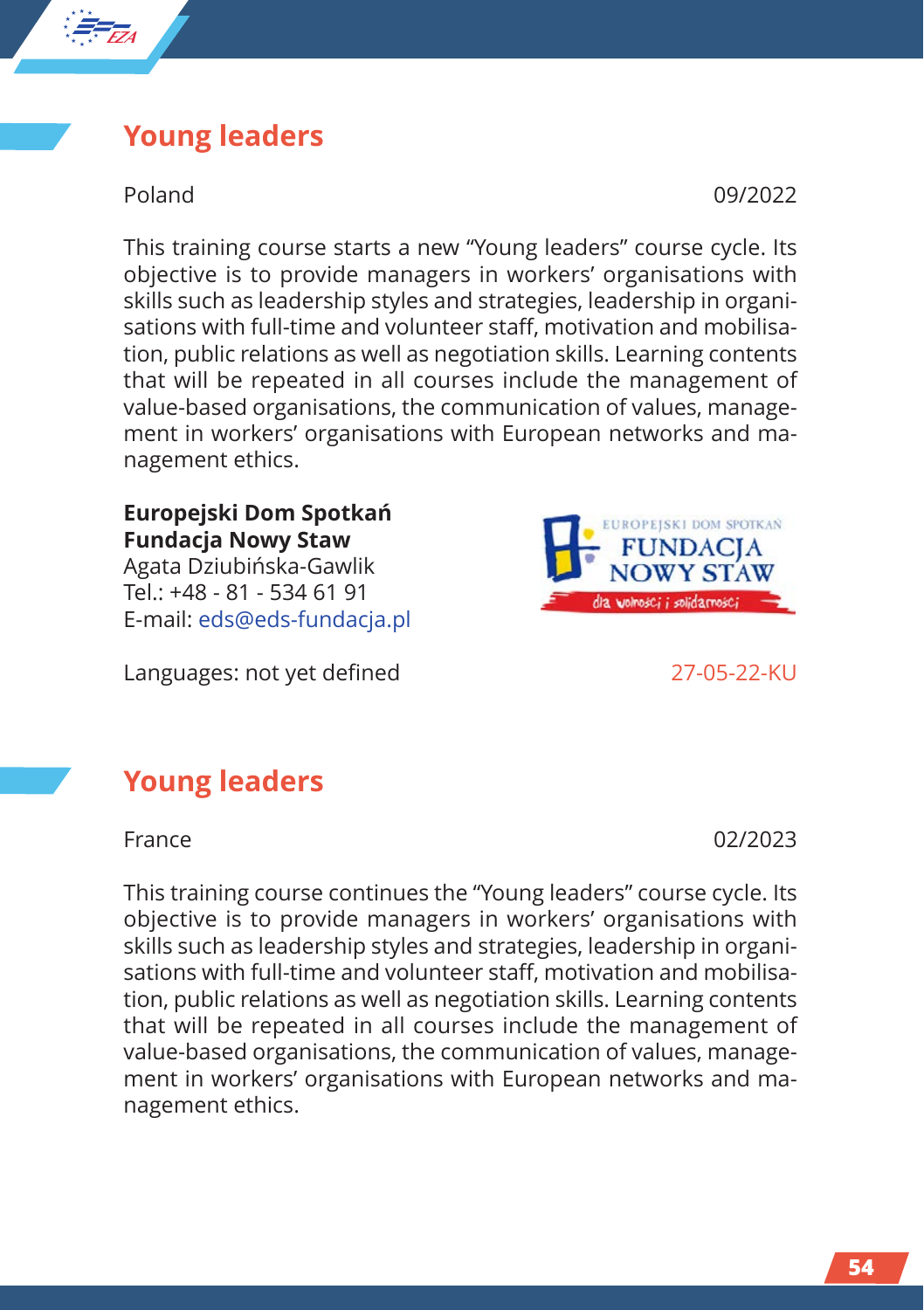

**CFTC (Confédération Française des Travailleurs Chrétiens)** Joseph Thouvenel Tel.: +33 - 1 - 73 30 49 17 E-mail: jthouvenel@cftc.fr



Languages: not yet defined 27-06-22-KU

# **The development of social dialogue in the context of European social policy initiatives (EZA conference Brussels)**

Brussels / Belgium 02/2022 or 03/2022

The purpose of this EZA conference is to pick up on a highly current EU issue from the Social and Employment segment and to discuss its further development and political implementation with workers' organisations and EU stakeholders.

#### **EZA (Europäisches Zentrum für Arbeitnehmerfragen)**

Sigrid Schraml  $Tel: +49 - 22 23 - 29 98 - 0$ E-mail: eza@eza.org

Languages: not yet defined 27-08-22-KO

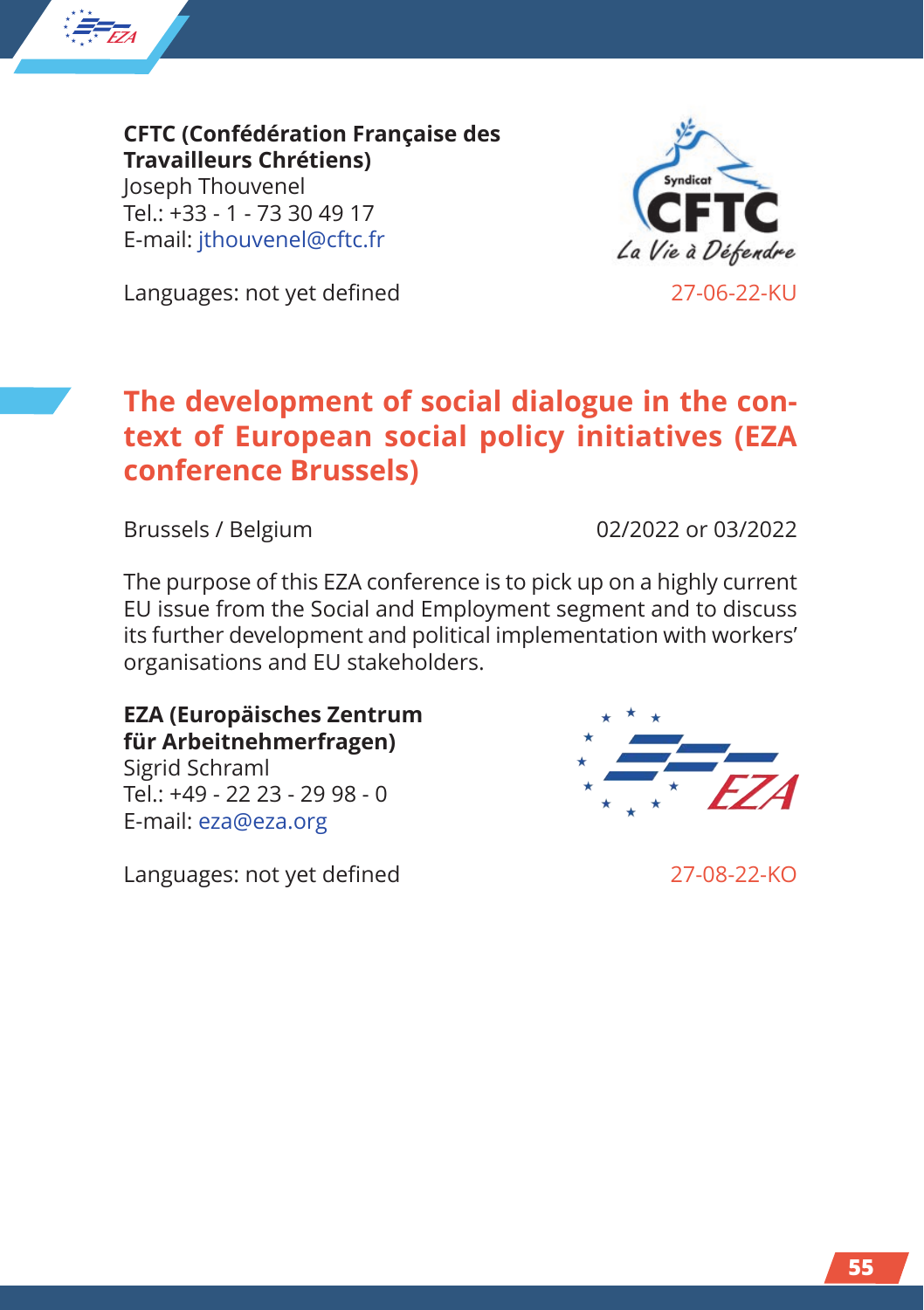

# **Kick-off seminar: priorities of the European social dialogue**

Vilnius / Lithuania 29.09. - 30.09.2022

The aim of this project is twofold: on the one hand, the series of kick-off seminars held since the 2001 education year is to be continued and the thematic priorities of the EZA education programme "European Social Dialogue" 2023 are to be presented. On the other hand, the project is to provide an opportunity for in-depth reflection on the current topics of social dialogue and the priorities of European employment and social policy (taking into account the European Pillar of Social Rights and the political guidelines of the European Commission) and thus to give the participating representatives of the EZA member centres ideas for improving the quality of the seminar contents.

#### **EZA (Europäisches Zentrum für Arbeitnehmerfragen)**

Sigrid Schraml Tel.: +49 - 22 23 - 29 98 - 0 E-mail: eza@eza.org

in cooperation with

**LDF Education Center (VsI Lithuanian Labor Federation Education Center)**

and

LPS ..Solidarumas" **(Lietuvos Profesinė Sąjunga "Solidarumas")**

Languages: de, en, es, fr, it, pt and others 27-09-22-KO





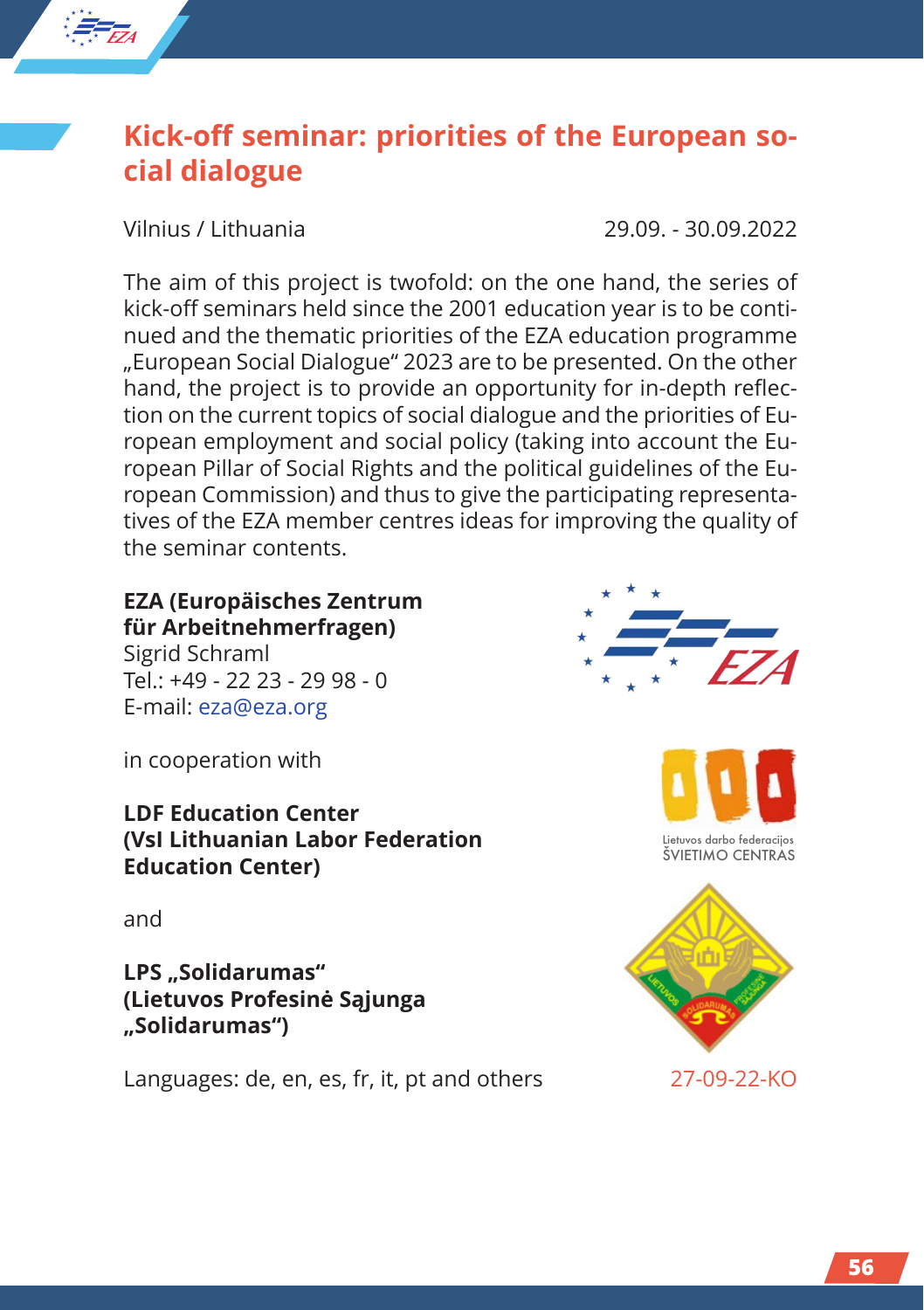

# **GROUP OF THEMES 3**

**Which elements of working life do influence the quality of life of workers?**

**31 – The importance of social dialogue in European society**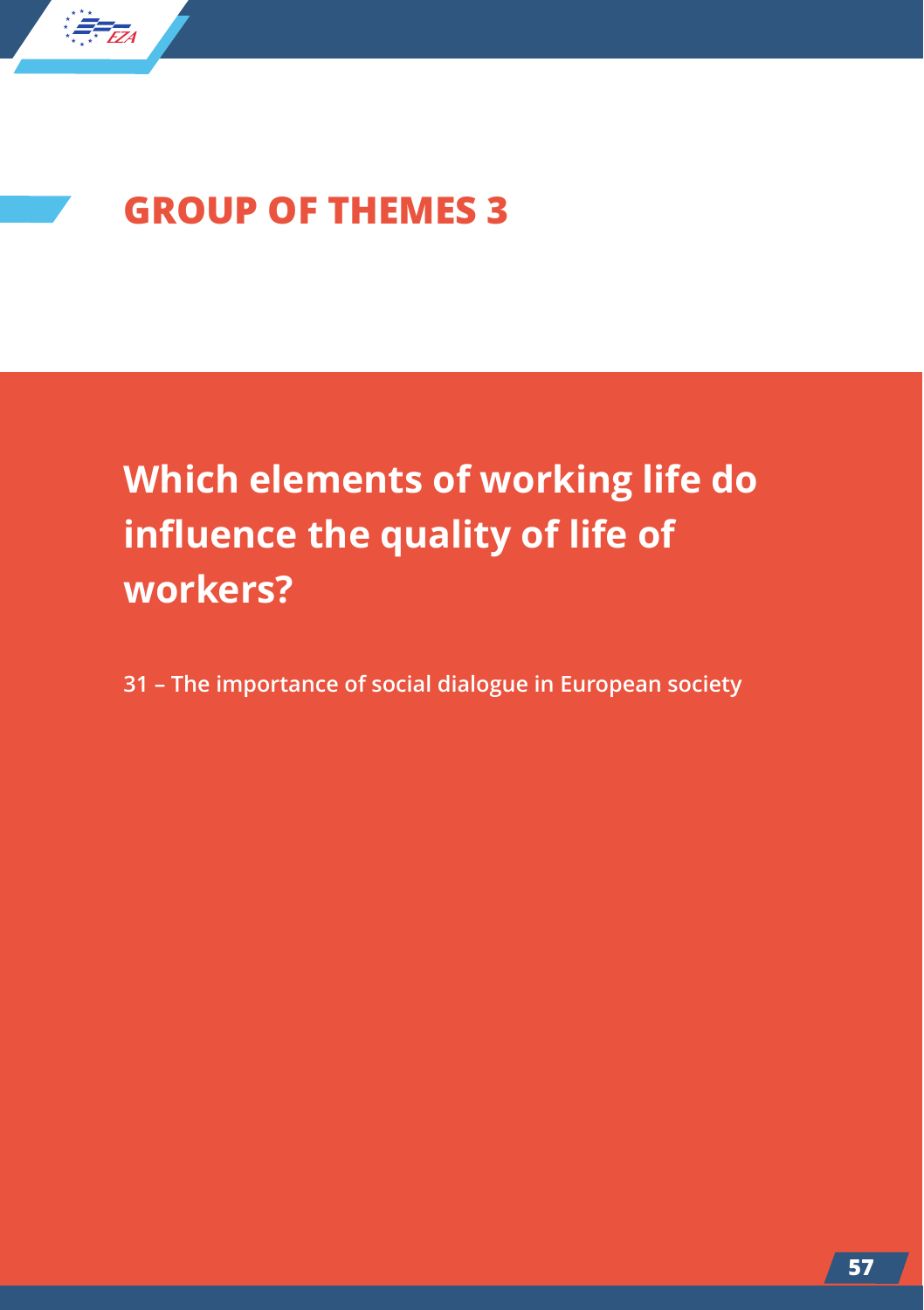# **31 – The importance of social dialogue in European society**

**KGZE – How can be build a viable society based** on a **..new balance**" after overcoming the global **coronavirus pandemic? Could more dialogue between trade unions and civil society stakeholders contribute to building a new society?**

Ljubljana / Slovenia 30.06. – 02.07.2022

The project is to

*EZA*

★ ★ ★ ★ ★ ★★ ★ ★ ★

- look on the social dialogue and its role regarding the creation of a sustainable European society which is able to deal with big challenges like globalisation, digitisation, demographic development, climate change in a democratic and participatory way,
- analyse in which way social dialogue has to be enlarged and reviewed to remain a strong instrument in order to balance not only the interests of the "classical" social partners but to include also other interests of civil society with regard to the above-mentioned challenges.

#### **ÖZA (Österreichisches Zentrum für Arbeitnehmerbildung)**

Andreas Gjecaj Tel.: +43 - 1 - 534 44 39 480 E-mail: andreas.gjecaj@oegb.at

Languages: de, en, sl/hr 31-01-22-KO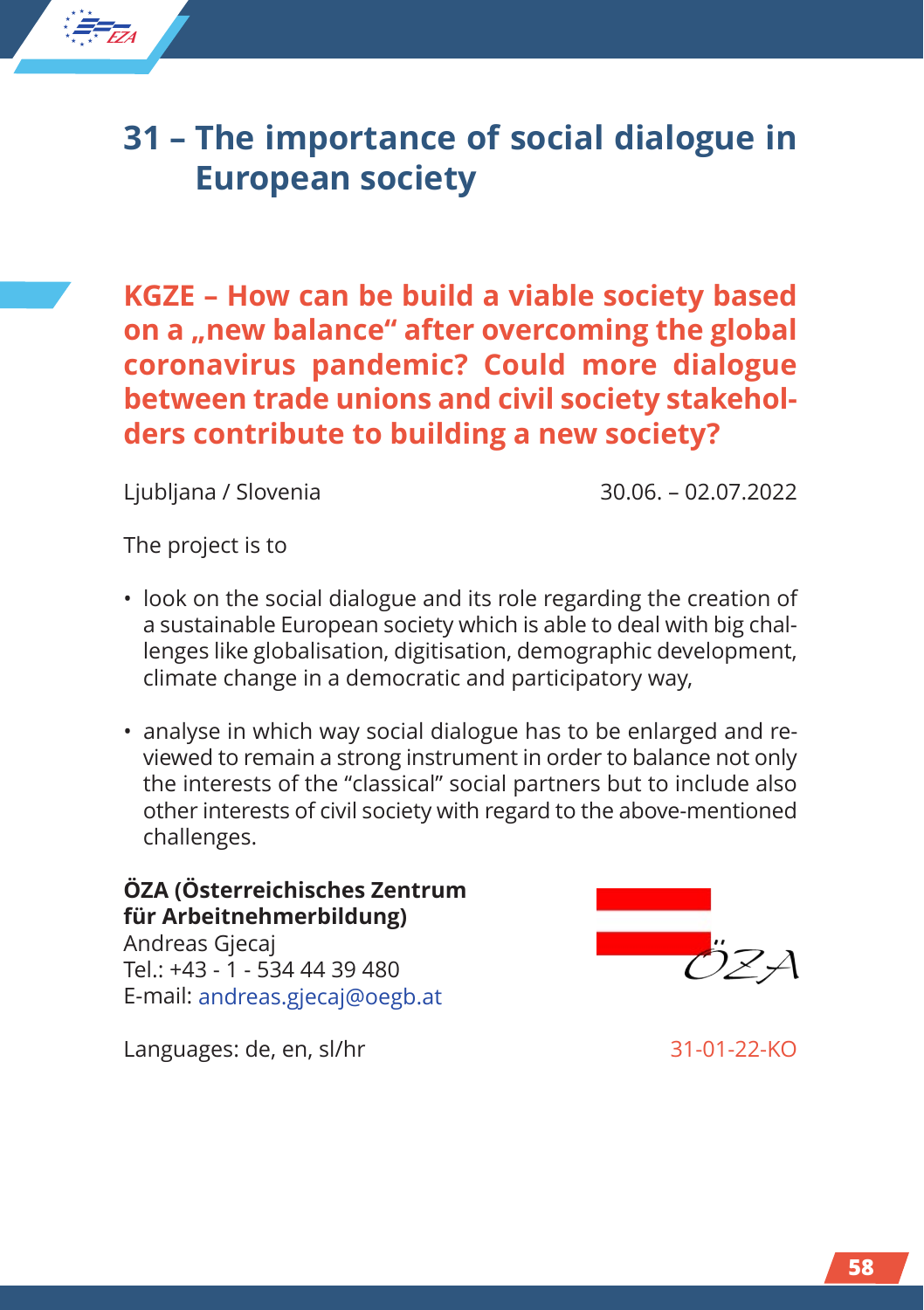

*EZA*

★ ★ ★ ★ ★ ★★ ★ ★ ★

# **What you need to know for your registration:**

EZA's work helps trade unions and workers' organisations to obtain information about and take part in the Social Dialogue within the European Union. The specific target of EZA's work is to find ways of applying the results and recommendations of the seminars in the day-to-day work of the participants. That's why its activities aim at multiplicators and representatives of trade unions and workers' organisations.

On the EZA homepage by clicking on www.eza.org you will find information about any possible changes.

The requirements for the various seminars will be laid down by the relevant organisations responsible. Please contact them for further information!

Depending on the registrations, the languages offered can change.